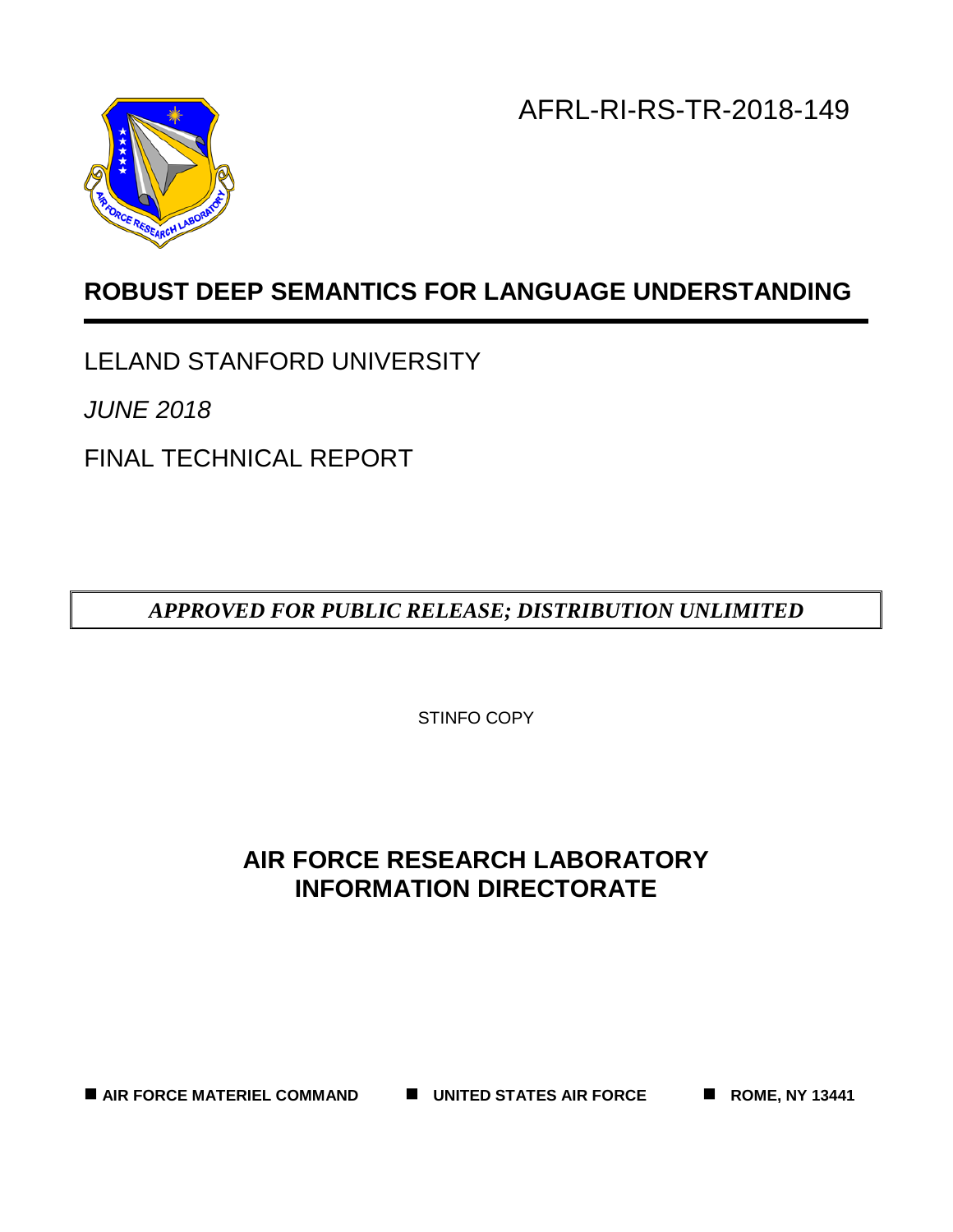# **NOTICE AND SIGNATURE PAGE**

Using Government drawings, specifications, or other data included in this document for any purpose other than Government procurement does not in any way obligate the U.S. Government. The fact that the Government formulated or supplied the drawings, specifications, or other data does not license the holder or any other person or corporation; or convey any rights or permission to manufacture, use, or sell any patented invention that may relate to them.

This report is the result of contracted fundamental research deemed exempt from public affairs security and policy review in accordance with SAF/AQR memorandum dated 10 Dec 08 and AFRL/CA policy clarification memorandum dated 16 Jan 09. This report is available to the general public, including foreign nations. Copies may be obtained from the Defense Technical Information Center (DTIC) (http://www.dtic.mil).

### AFRL-RI-RS-TR-2018-149 HAS BEEN REVIEWED AND IS APPROVED FOR PUBLICATION IN ACCORDANCE WITH ASSIGNED DISTRIBUTION STATEMENT.

FOR THE CHIEF ENGINEER:

 **/ S / / S /** ALEKSEY PANASYUK JON S. JONES

Work Unit Manager Technical Advisor, Information Intelligence Systems and Analysis Division Information Directorate

This report is published in the interest of scientific and technical information exchange, and its publication does not constitute the Government's approval or disapproval of its ideas or findings.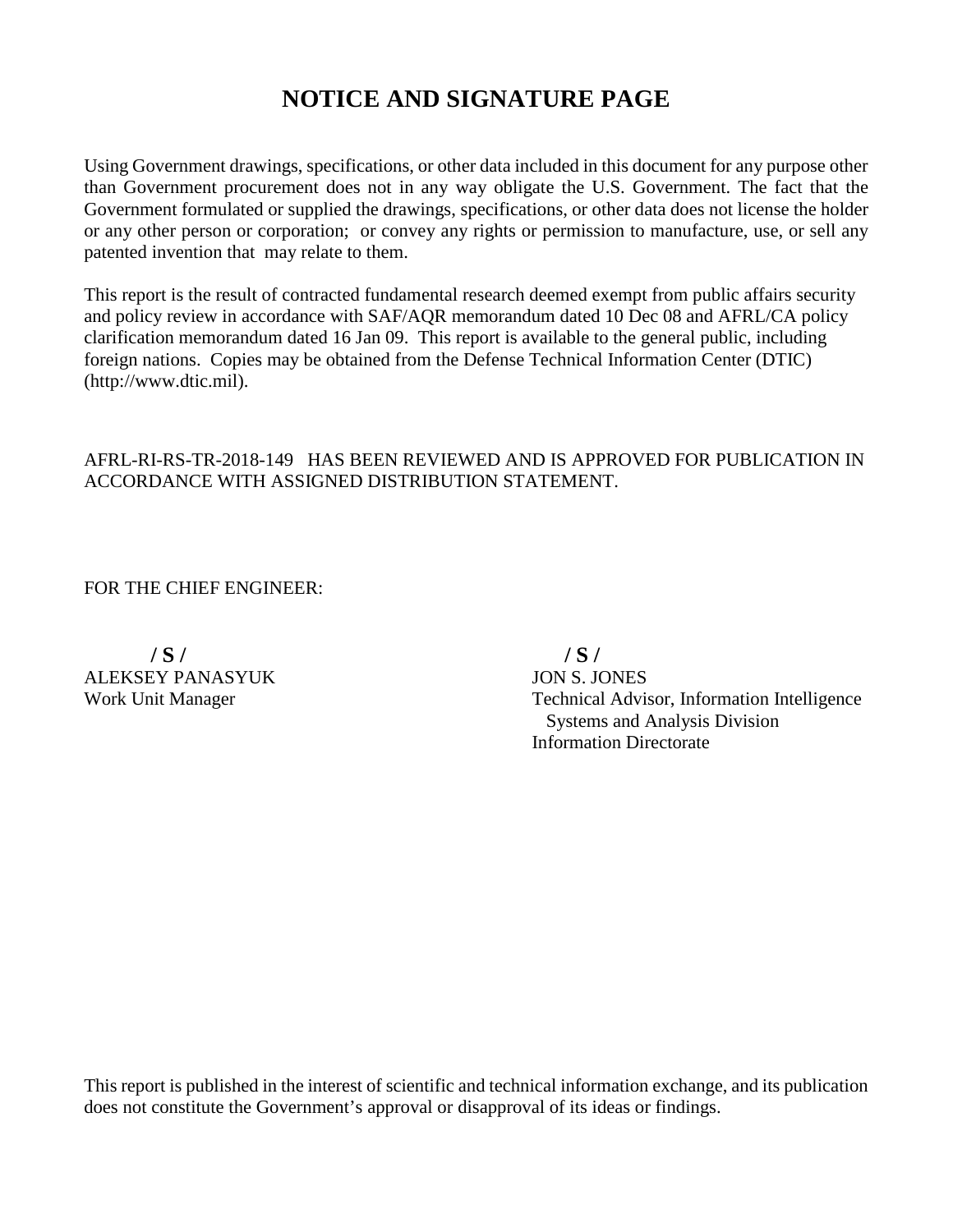| <b>REPORT DOCUMENTATION PAGE</b>                                                                                                                                                                                                                                                                                                                                                                                                                                                                                                                                                                                                                                                                                                                                                                                                                                                                                                                                      |                         |                                                       |                                                                |                                      | <b>Form Approved</b><br>OMB No. 0704-0188 |                                                                                                                                                                                                                                                                                                                                                                                                                                                                                                                                                                                                                                                                                                                              |
|-----------------------------------------------------------------------------------------------------------------------------------------------------------------------------------------------------------------------------------------------------------------------------------------------------------------------------------------------------------------------------------------------------------------------------------------------------------------------------------------------------------------------------------------------------------------------------------------------------------------------------------------------------------------------------------------------------------------------------------------------------------------------------------------------------------------------------------------------------------------------------------------------------------------------------------------------------------------------|-------------------------|-------------------------------------------------------|----------------------------------------------------------------|--------------------------------------|-------------------------------------------|------------------------------------------------------------------------------------------------------------------------------------------------------------------------------------------------------------------------------------------------------------------------------------------------------------------------------------------------------------------------------------------------------------------------------------------------------------------------------------------------------------------------------------------------------------------------------------------------------------------------------------------------------------------------------------------------------------------------------|
| The public reporting burden for this collection of information is estimated to average 1 hour per response, including the time for reviewing instructions, searching existing data sources, gathering and<br>maintaining the data needed, and completing and reviewing the collection of information. Send comments regarding this burden estimate or any other aspect of this collection of information, including<br>suggestions for reducing this burden, to Department of Defense, Washington Headquarters Services, Directorate for Information Operations and Reports (0704-0188), 1215 Jefferson Davis Highway, Suite<br>1204, Arlington, VA 22202-4302. Respondents should be aware that notwithstanding any other provision of law, no person shall be subject to any penalty for failing to comply with a collection of information<br>if it does not display a currently valid OMB control number.<br>PLEASE DO NOT RETURN YOUR FORM TO THE ABOVE ADDRESS. |                         |                                                       |                                                                |                                      |                                           |                                                                                                                                                                                                                                                                                                                                                                                                                                                                                                                                                                                                                                                                                                                              |
| 1. REPORT DATE (DD-MM-YYYY)                                                                                                                                                                                                                                                                                                                                                                                                                                                                                                                                                                                                                                                                                                                                                                                                                                                                                                                                           |                         |                                                       | 2. REPORT TYPE<br><b>FINAL TECHNICAL REPORT</b>                |                                      |                                           | 3. DATES COVERED (From - To)<br>OCT 2012 - DEC 2017                                                                                                                                                                                                                                                                                                                                                                                                                                                                                                                                                                                                                                                                          |
| <b>4. TITLE AND SUBTITLE</b>                                                                                                                                                                                                                                                                                                                                                                                                                                                                                                                                                                                                                                                                                                                                                                                                                                                                                                                                          | <b>JUN 2018</b>         |                                                       |                                                                |                                      |                                           | <b>5a. CONTRACT NUMBER</b>                                                                                                                                                                                                                                                                                                                                                                                                                                                                                                                                                                                                                                                                                                   |
|                                                                                                                                                                                                                                                                                                                                                                                                                                                                                                                                                                                                                                                                                                                                                                                                                                                                                                                                                                       |                         |                                                       | ROBUST DEEP SEMANTICS FOR LANGUAGE UNDERSTANDING               |                                      |                                           | N/A                                                                                                                                                                                                                                                                                                                                                                                                                                                                                                                                                                                                                                                                                                                          |
|                                                                                                                                                                                                                                                                                                                                                                                                                                                                                                                                                                                                                                                                                                                                                                                                                                                                                                                                                                       |                         |                                                       |                                                                |                                      |                                           | <b>5b. GRANT NUMBER</b><br>FA8750-13-2-0040                                                                                                                                                                                                                                                                                                                                                                                                                                                                                                                                                                                                                                                                                  |
|                                                                                                                                                                                                                                                                                                                                                                                                                                                                                                                                                                                                                                                                                                                                                                                                                                                                                                                                                                       |                         |                                                       |                                                                |                                      |                                           | <b>5c. PROGRAM ELEMENT NUMBER</b><br>62303E                                                                                                                                                                                                                                                                                                                                                                                                                                                                                                                                                                                                                                                                                  |
| 6. AUTHOR(S)                                                                                                                                                                                                                                                                                                                                                                                                                                                                                                                                                                                                                                                                                                                                                                                                                                                                                                                                                          |                         |                                                       |                                                                |                                      |                                           | <b>5d. PROJECT NUMBER</b><br><b>DEFT</b>                                                                                                                                                                                                                                                                                                                                                                                                                                                                                                                                                                                                                                                                                     |
|                                                                                                                                                                                                                                                                                                                                                                                                                                                                                                                                                                                                                                                                                                                                                                                                                                                                                                                                                                       |                         | Christopher Manning, Dan Jurafsky, Percy Liang        |                                                                |                                      |                                           | <b>5e. TASK NUMBER</b><br>12                                                                                                                                                                                                                                                                                                                                                                                                                                                                                                                                                                                                                                                                                                 |
|                                                                                                                                                                                                                                                                                                                                                                                                                                                                                                                                                                                                                                                                                                                                                                                                                                                                                                                                                                       |                         |                                                       |                                                                |                                      |                                           | <b>5f. WORK UNIT NUMBER</b>                                                                                                                                                                                                                                                                                                                                                                                                                                                                                                                                                                                                                                                                                                  |
|                                                                                                                                                                                                                                                                                                                                                                                                                                                                                                                                                                                                                                                                                                                                                                                                                                                                                                                                                                       |                         |                                                       |                                                                |                                      |                                           | 11                                                                                                                                                                                                                                                                                                                                                                                                                                                                                                                                                                                                                                                                                                                           |
| <b>Leland Stanford Junior University</b><br>450 Serra Mall<br>Stanford, CA 94305                                                                                                                                                                                                                                                                                                                                                                                                                                                                                                                                                                                                                                                                                                                                                                                                                                                                                      |                         |                                                       | 7. PERFORMING ORGANIZATION NAME(S) AND ADDRESS(ES)             |                                      |                                           | 8. PERFORMING ORGANIZATION<br><b>REPORT NUMBER</b>                                                                                                                                                                                                                                                                                                                                                                                                                                                                                                                                                                                                                                                                           |
|                                                                                                                                                                                                                                                                                                                                                                                                                                                                                                                                                                                                                                                                                                                                                                                                                                                                                                                                                                       |                         |                                                       |                                                                |                                      |                                           |                                                                                                                                                                                                                                                                                                                                                                                                                                                                                                                                                                                                                                                                                                                              |
|                                                                                                                                                                                                                                                                                                                                                                                                                                                                                                                                                                                                                                                                                                                                                                                                                                                                                                                                                                       |                         |                                                       | 9. SPONSORING/MONITORING AGENCY NAME(S) AND ADDRESS(ES)        |                                      |                                           | 10. SPONSOR/MONITOR'S ACRONYM(S)                                                                                                                                                                                                                                                                                                                                                                                                                                                                                                                                                                                                                                                                                             |
| Air Force Research Laboratory/RIEA                                                                                                                                                                                                                                                                                                                                                                                                                                                                                                                                                                                                                                                                                                                                                                                                                                                                                                                                    |                         |                                                       |                                                                |                                      |                                           | AFRL/RI                                                                                                                                                                                                                                                                                                                                                                                                                                                                                                                                                                                                                                                                                                                      |
| 525 Brooks Road<br>Rome NY 13441-4505                                                                                                                                                                                                                                                                                                                                                                                                                                                                                                                                                                                                                                                                                                                                                                                                                                                                                                                                 |                         |                                                       | <b>11. SPONSOR/MONITOR'S REPORT NUMBER</b>                     |                                      |                                           |                                                                                                                                                                                                                                                                                                                                                                                                                                                                                                                                                                                                                                                                                                                              |
|                                                                                                                                                                                                                                                                                                                                                                                                                                                                                                                                                                                                                                                                                                                                                                                                                                                                                                                                                                       |                         |                                                       | AFRL-RI-RS-TR-2018-149                                         |                                      |                                           |                                                                                                                                                                                                                                                                                                                                                                                                                                                                                                                                                                                                                                                                                                                              |
|                                                                                                                                                                                                                                                                                                                                                                                                                                                                                                                                                                                                                                                                                                                                                                                                                                                                                                                                                                       |                         | <b>12. DISTRIBUTION AVAILABILITY STATEMENT</b>        | 08 and AFRL/CA policy clarification memorandum dated 16 Jan 09 |                                      |                                           | Approved for Public Release; Distribution Unlimited. This report is the result of contracted fundamental research<br>deemed exempt from public affairs security and policy review in accordance with SAF/AQR memorandum dated 10 Dec                                                                                                                                                                                                                                                                                                                                                                                                                                                                                         |
| <b>13. SUPPLEMENTARY NOTES</b>                                                                                                                                                                                                                                                                                                                                                                                                                                                                                                                                                                                                                                                                                                                                                                                                                                                                                                                                        |                         |                                                       |                                                                |                                      |                                           |                                                                                                                                                                                                                                                                                                                                                                                                                                                                                                                                                                                                                                                                                                                              |
| <b>14. ABSTRACT</b>                                                                                                                                                                                                                                                                                                                                                                                                                                                                                                                                                                                                                                                                                                                                                                                                                                                                                                                                                   |                         |                                                       |                                                                |                                      |                                           |                                                                                                                                                                                                                                                                                                                                                                                                                                                                                                                                                                                                                                                                                                                              |
|                                                                                                                                                                                                                                                                                                                                                                                                                                                                                                                                                                                                                                                                                                                                                                                                                                                                                                                                                                       |                         | further development of multilingual tools in CoreNLP. |                                                                |                                      |                                           | The Robust Deep Semantics for Language Understanding project, pursued under the Deep Exploration and Filtering of<br>Text program, began with a research focus on five areas: deep learning, textual inferential relations, relation & event<br>extraction by distant supervision, semantic parsing & ontology expansion, and coreference resolution. As time went by,<br>the program focus converged towards emphasizing technologies for knowledge base population. The project<br>successfully pioneered methods for deep learning for natural language understanding, effective knowledge base<br>construction from text, natural logic methods for text understanding, improved mention coreference algorithms, and the |
| <b>15. SUBJECT TERMS</b>                                                                                                                                                                                                                                                                                                                                                                                                                                                                                                                                                                                                                                                                                                                                                                                                                                                                                                                                              |                         |                                                       |                                                                |                                      |                                           | deep learning, neural networks, natural language understanding, coreference resolution, semantic parsing, natural logic,                                                                                                                                                                                                                                                                                                                                                                                                                                                                                                                                                                                                     |
|                                                                                                                                                                                                                                                                                                                                                                                                                                                                                                                                                                                                                                                                                                                                                                                                                                                                                                                                                                       |                         | knowledge base population, relation extraction.       |                                                                |                                      |                                           |                                                                                                                                                                                                                                                                                                                                                                                                                                                                                                                                                                                                                                                                                                                              |
| <b>16. SECURITY CLASSIFICATION OF:</b>                                                                                                                                                                                                                                                                                                                                                                                                                                                                                                                                                                                                                                                                                                                                                                                                                                                                                                                                |                         |                                                       | <b>17. LIMITATION OF</b><br><b>ABSTRACT</b>                    | <b>18. NUMBER</b><br><b>OF PAGES</b> |                                           | <b>19a. NAME OF RESPONSIBLE PERSON</b><br><b>ALEKSEY PANASYUK</b>                                                                                                                                                                                                                                                                                                                                                                                                                                                                                                                                                                                                                                                            |
| a. REPORT<br>U                                                                                                                                                                                                                                                                                                                                                                                                                                                                                                                                                                                                                                                                                                                                                                                                                                                                                                                                                        | <b>b. ABSTRACT</b><br>U | c. THIS PAGE<br>U                                     | UU                                                             | 38                                   |                                           | 19b. TELEPHONE NUMBER (Include area code)                                                                                                                                                                                                                                                                                                                                                                                                                                                                                                                                                                                                                                                                                    |

**Standard Form 298 (Rev. 8-98) Prescribed by ANSI Std. Z39.18**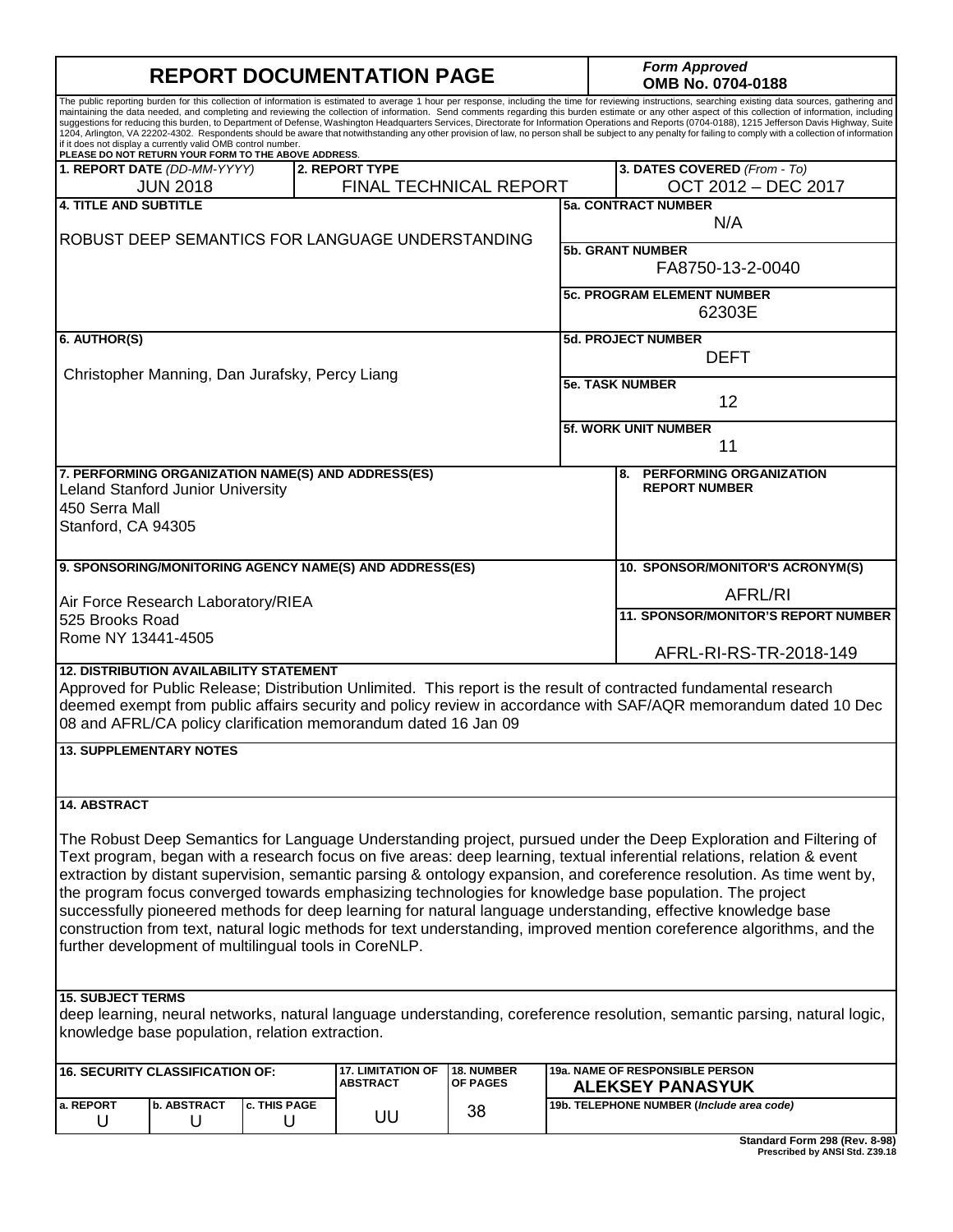# **Table of Contents**

| $\mathbf{1}$   |       |  |  |
|----------------|-------|--|--|
| 2              |       |  |  |
| 3              |       |  |  |
|                | 3.1   |  |  |
|                | 3.1.1 |  |  |
|                | 3.1.2 |  |  |
|                | 3.2   |  |  |
|                | 3.2.1 |  |  |
|                | 3.2.2 |  |  |
|                | 3.3   |  |  |
|                | 3.3.1 |  |  |
|                | 3.3.2 |  |  |
|                | 3.4   |  |  |
|                | 3.4.1 |  |  |
|                | 3.4.2 |  |  |
|                | 3.4.3 |  |  |
|                | 3.5   |  |  |
|                | 3.5.1 |  |  |
|                | 3.5.2 |  |  |
|                | 3.6   |  |  |
|                | 3.6.1 |  |  |
|                | 3.6.2 |  |  |
|                | 3.6.3 |  |  |
|                | 3.6.4 |  |  |
| $\overline{4}$ |       |  |  |
|                | 4.1   |  |  |
|                | 4.1.1 |  |  |
|                | 4.1.2 |  |  |
|                | 4.1.3 |  |  |
|                | 4.1.4 |  |  |
|                | 4.1.5 |  |  |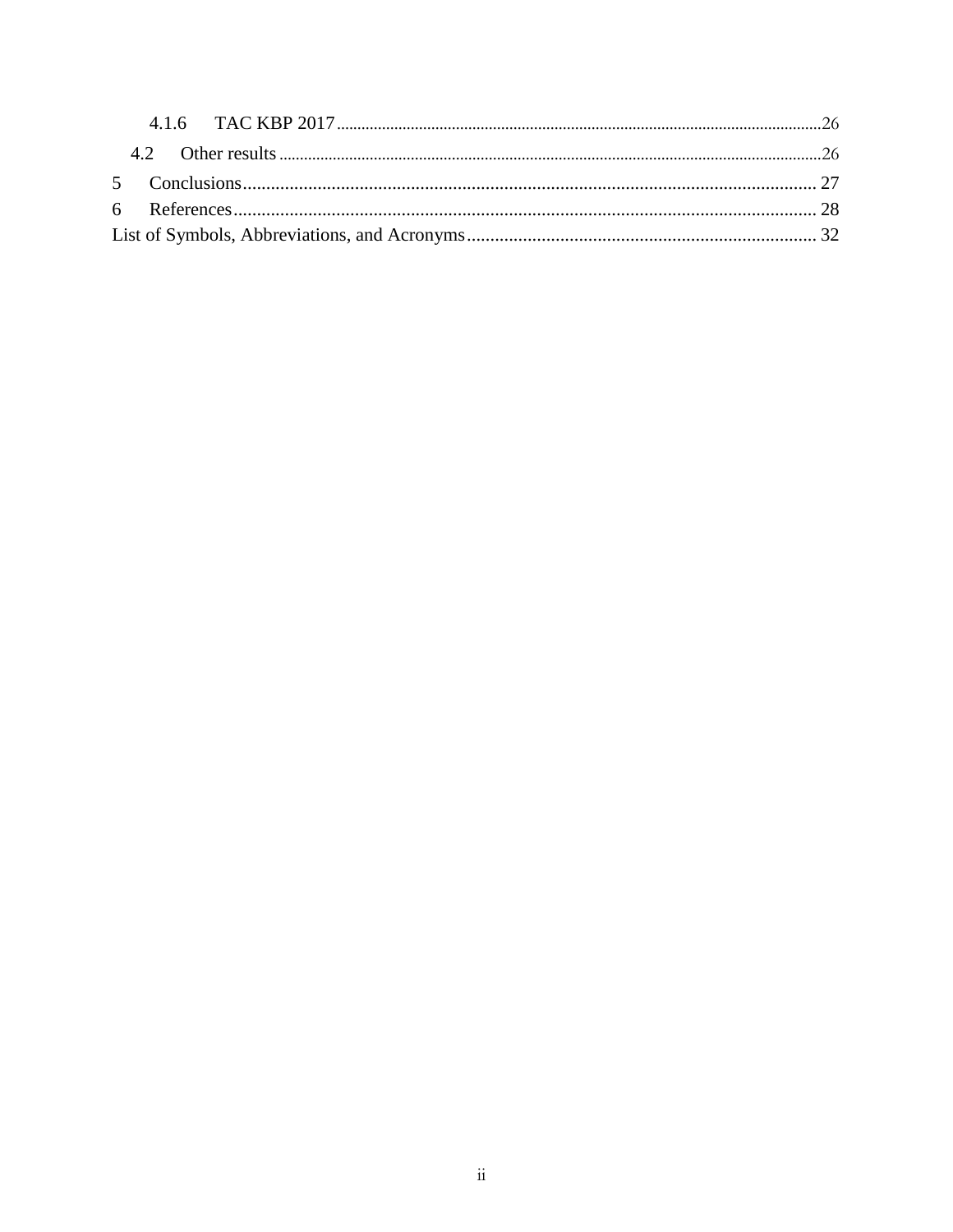# **List of Figures**

| Figure 2: Crowdsourcing interfaces for: (a) entity detection and linking; (b) relation extraction.13 |  |
|------------------------------------------------------------------------------------------------------|--|

# **List of Tables**

| Table 5: Macro-averaged LDC-MEAN KBP 2016 KB track Hop All scores 25 |  |
|----------------------------------------------------------------------|--|
| Table 6: Macro-averaged LDC-MEAN KBP 2017 KB track Hop All scores 26 |  |
|                                                                      |  |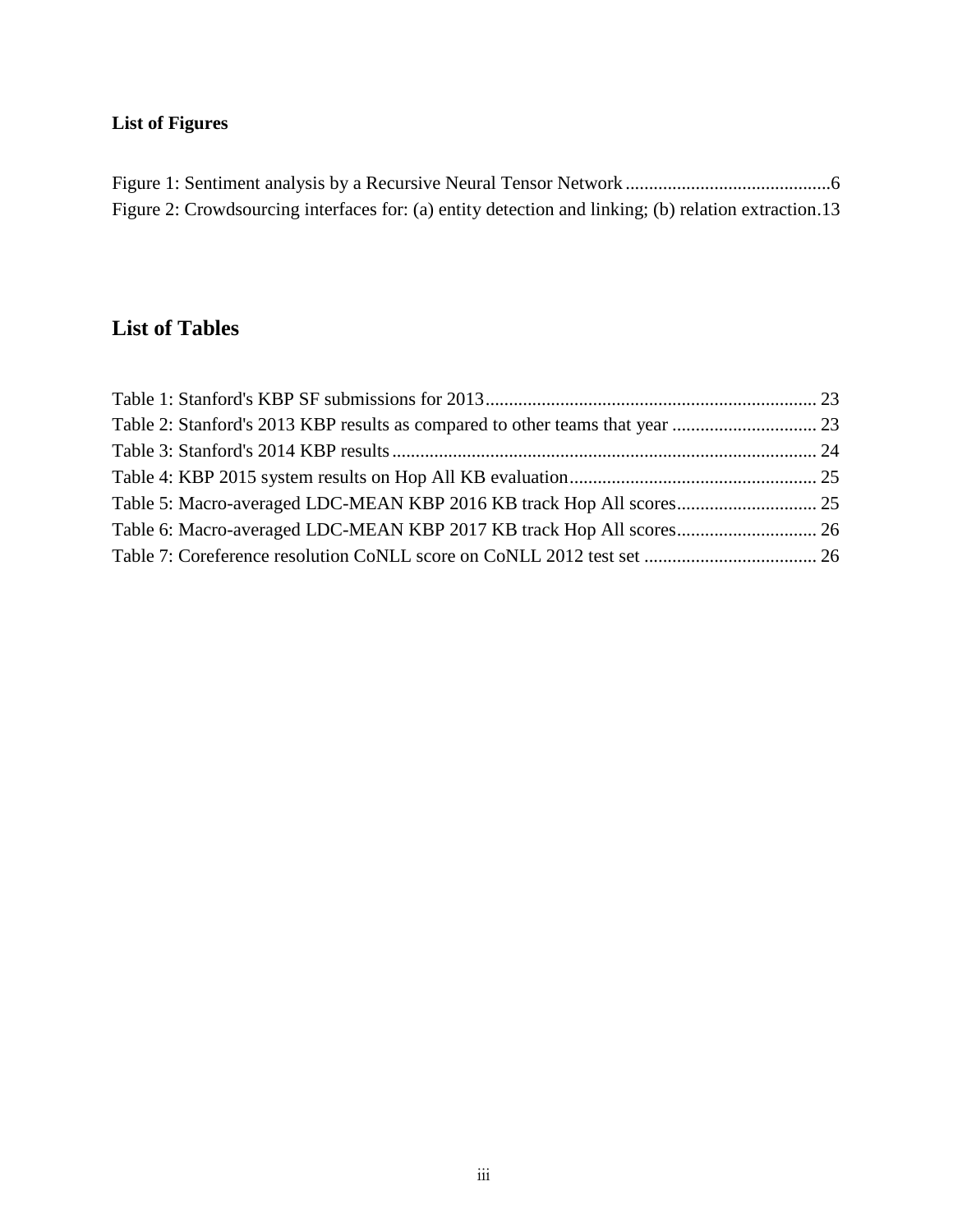# **1 SUMMARY**

The Robust Deep Semantics for Language Understanding project was pursued under the Deep Exploration and Filtering of Text program. It addressed the problem of how computer systems could effectively extract knowledge from text documents, from both formally written sources like newspaper articles and from informal sources such as web forums, and in multiple languages, with our work covering English, Spanish, and Chinese. Our major goal was to innovate on new methods for text understanding and knowledge extraction. The project did important work in developing the use of deep learning methods for natural language understanding and in developing new, improved algorithms for textual relation extraction and coreference resolution. While full text understanding is still far from a solved problem, the main goals of the project were achieved. Our group produced a variety of new and highly influential algorithms. During the early years of the project, our group produced much of the most cited work in using deep learning for natural language understanding, before use of these techniques disseminated more broadly. Our algorithms posted state-of-the-art results on a number of domains and tasks, and, partly through our making our algorithms broadly available open source in an integrated fashion through our CoreNLP software framework, they have had a considerable influence. The algorithms have seen considerable use, by many people in academia, government, the military, and industry.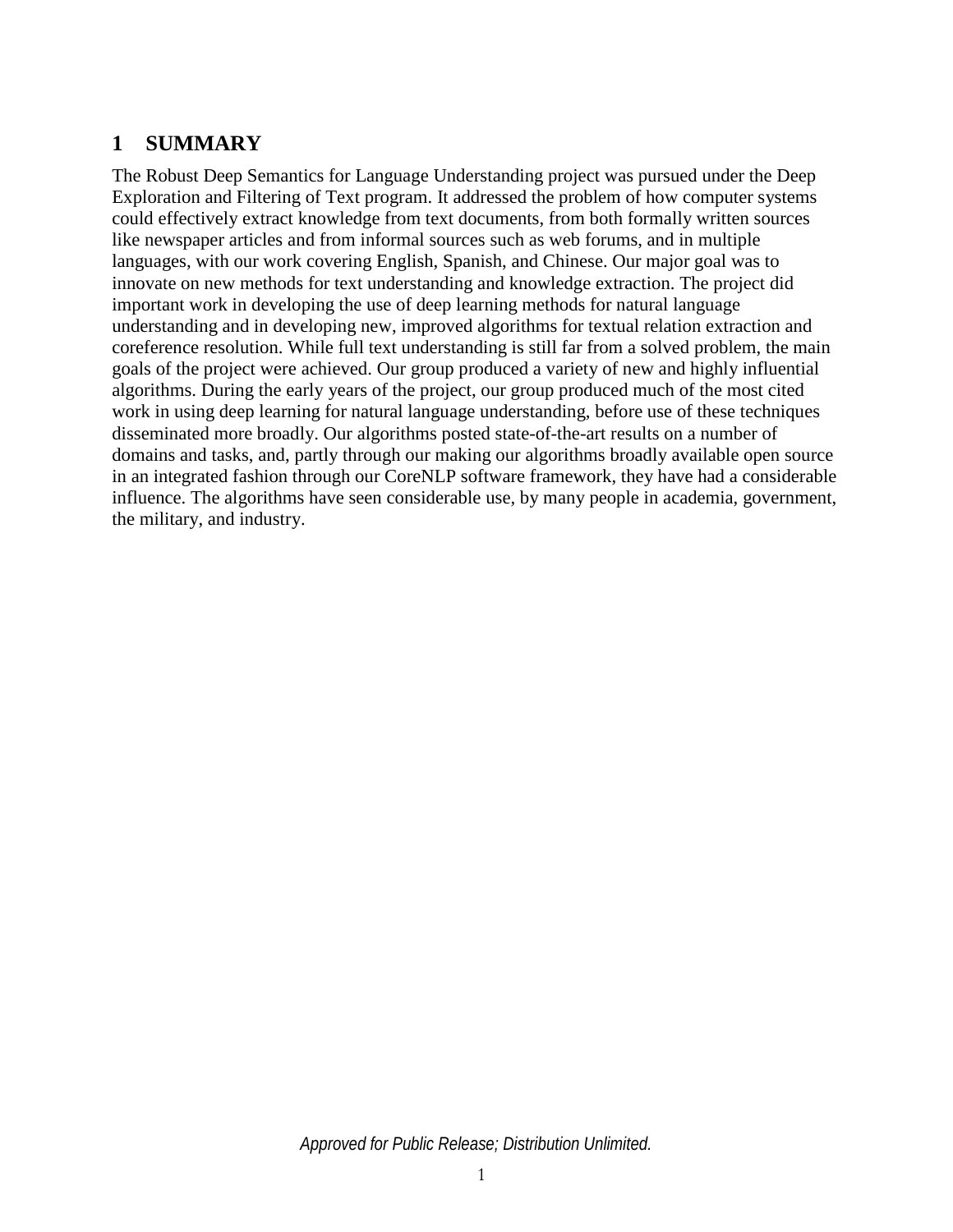# **2 INTRODUCTION**

The Robust Deep Semantics for Language Understanding project pursued under the Deep Exploration and Filtering of Text (DEFT) program began with a focus on five areas: deep learning for natural language understanding, textual inferential relations, relation & event extraction by distant supervision, semantic parsing & ontology expansion, and coreference resolution. The overall goal was to develop a more effective means of understanding the meaning (semantics) of text in a robust and detailed way. Substantial fundamental research was done in all of these areas, as is discussed in following sections of this document. As time went by, the focus of the program converged in the direction of knowledge base population from text. That is, the question is how can we automatically convert a large collection of text documents to a knowledge base – or just database tables, if you prefer – which captures the entities that are mentioned in the text and the relations and events in which they are involved. The main foci of our research were relation extraction (or slot filling) for knowledge base population, coreference resolution, to detect mentions of the same entity, deep learning for NLP, and development of multilingual tools inside our CoreNLP software framework, so that text in multiple languages could be effectively ingested. Each year, our group participated in the NIST Knowledge Base Population evaluation, and this evaluation provides the key metric for our success and progress, but many individual algorithms were evaluated separately.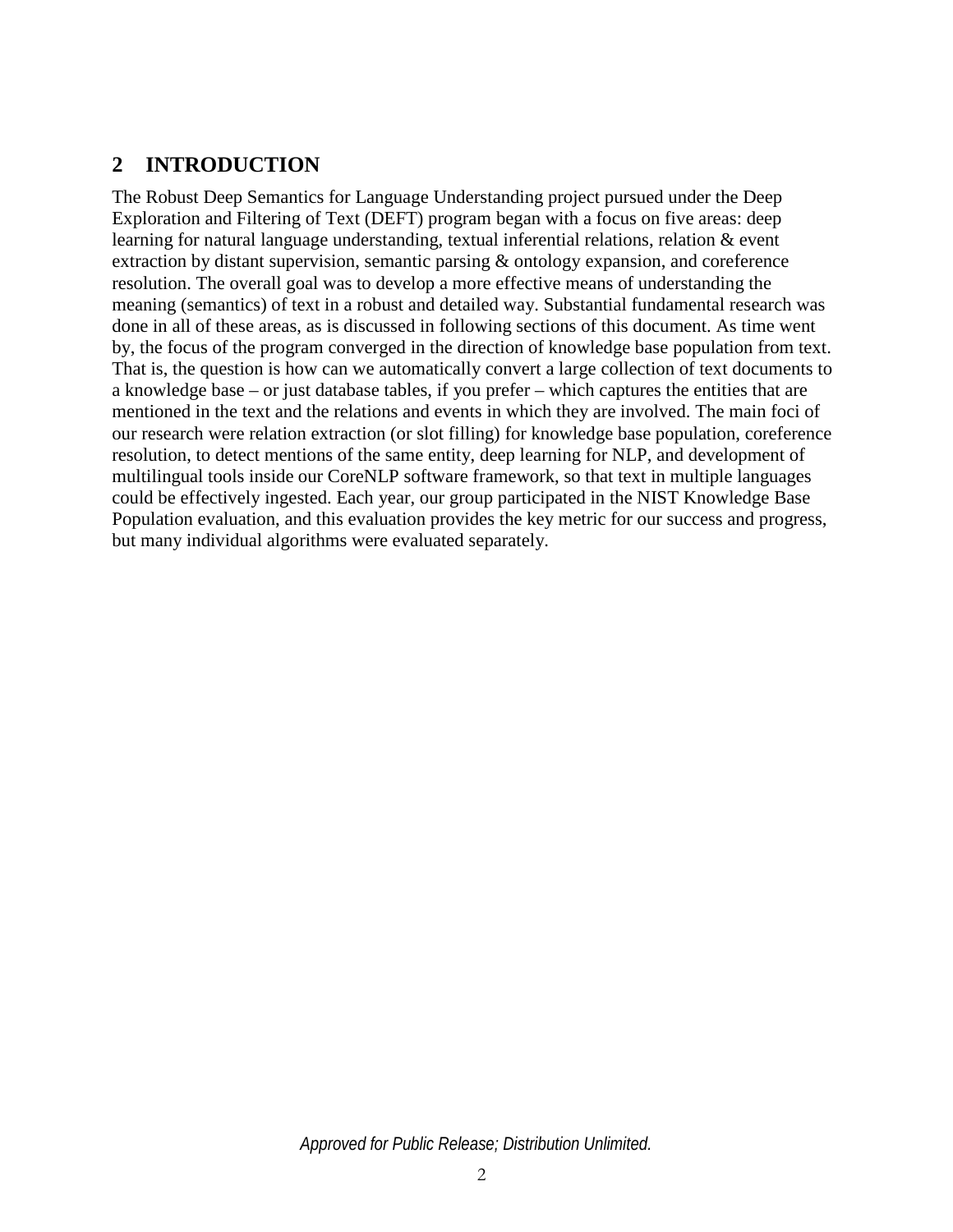# <span id="page-8-0"></span>**3 METHODS, ASSUMPTIONS, AND PROCEDURES**

# 3.1 FUNDAMENTAL DEEP LEARNING RESEARCH

# 3.1.1 Overview

While work on applying deep learning approaches to natural language processing (NLP) in the Stanford NLP Group had begun about two years prior to the start of the DEFT program, our continued work on this approach in DEFT led to many important early deep learning NLP papers. Although particular methods have evolved quickly, we acted as a standard bearer in the broader adoption of deep learning approaches to NLP. Most of the papers mentioned below already have several hundred or more citations on Google Scholar; two have over a thousand. Prominent deep learning NLP work done within this project includes:

- Developed a new recursive neural tensor network model and new corpus, the Stanford Sentiment Treebank, for sentiment classification using a compositional tree-structured analysis of sentences (Socher et al. 2013a). The dataset has been widely used in the subsequent years.
- Used morphological analysis of words to improve modeling the meaning of rare words, including development of a rare words similarity test set, still commonly used in evaluating word vectors (Luong et al. 2013).
- Developed a dependency tree-based recursive neural network and applied it to multimodal image and language similarity (Socher et al. 2014).
- Developed a compositional vector grammar parser for improved syntactic constituency parsing (Socher et al. 2013c).
- Developed an improved method for knowledge base completion with a neural tensor network. (Socher et al. 2013b).
- Developed a method of zero-shot learning in neural networks, improved by the use of crossmodal transfer (Socher et al. 2013d).
- Pioneered the use of neural network methods for dependency parsing, producing a fast and accurate neural dependency parser (Chen and Manning 2014). This was incorporated into CoreNLP, got many people motivated to explore use of neural networks for NLP, and it was the starting point for Google's work that led to their SyntaxNet and Parsey McParseFace parsers, now available in the Google Cloud Platform.
- Developed a Tree-LSTM model, which generalizes Long Short-Term Memory (LSTM) networks, a neural network architecture which has been used with great success recently for modeling sequential data, and applied it over trees to sentiment analysis (Tai et al. 2015).
- Built pioneering end-to-end neural reading comprehension and question answering systems (Chen et al. 2016).

During later parts of the project, building on our successful fundamental research on deep learning for NLP, we began actively exploiting use of deep learning methods for relation extraction and coreference resolution. That work is not described in this section but in sections 6.2 and 6.5 below.

# 3.1.2 Details

# *3.1.2.1 Natural language parsing*

Natural language parsing has typically been done with small sets of discrete categories such as NP and VP, but this representation does not capture the full syntactic nor semantic richness of linguistic phrases and attempts to improve on this by lexicalizing phrases or splitting categories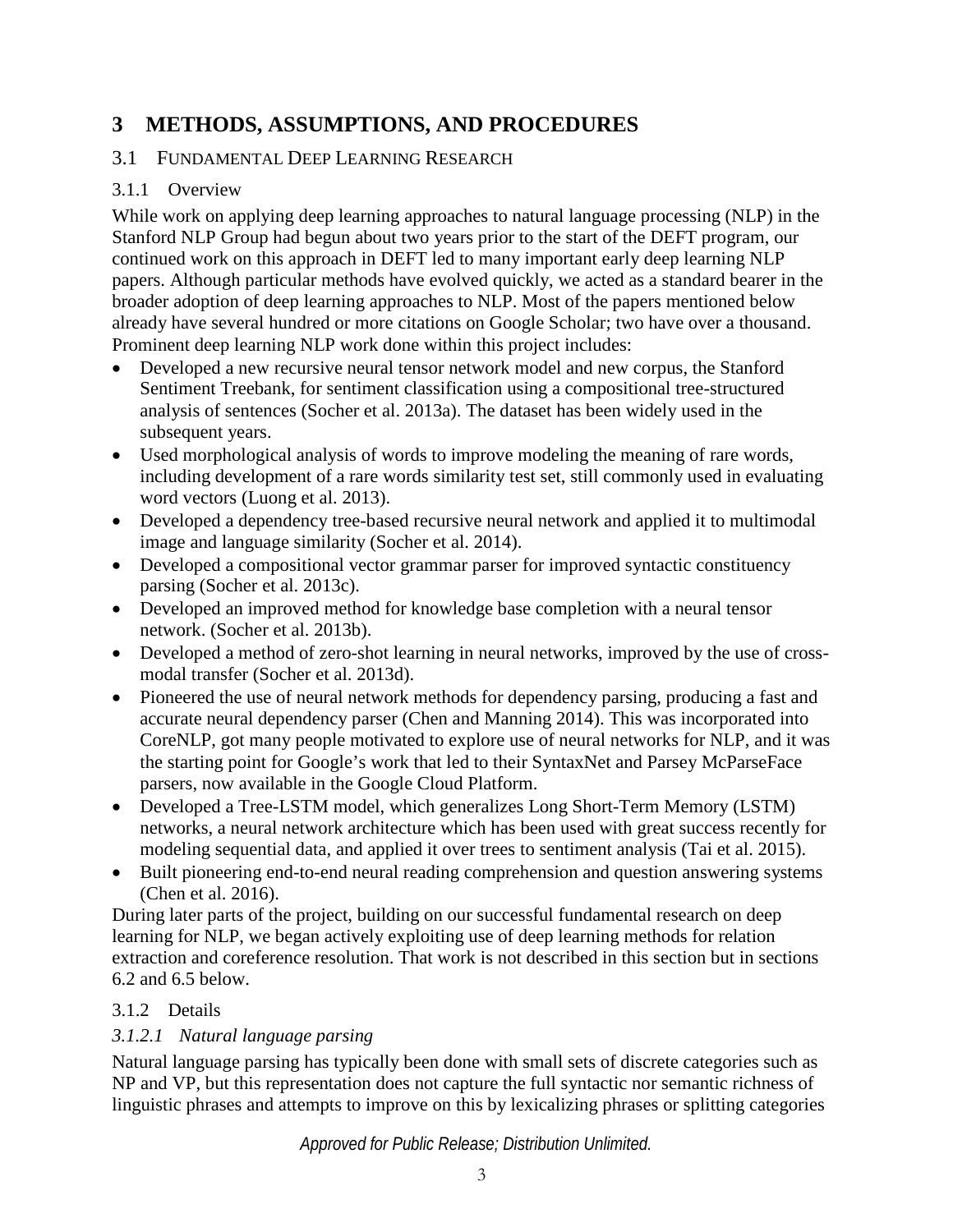only partly address the problem at the cost of huge feature spaces and sparseness. Instead, we introduced a Compositional Vector Grammar (CVG), which combines PCFGs with a syntactically untied recursive neural network that learns syntactico-semantic, compositional vector representations. The CVG improves the PCFG of the Stanford Parser by 3.8% to obtain an F1 score of 90.4%. It is fast to train and, implemented approximately as an efficient reranker, it is about 20% faster than the current Stanford factored parser (though slower than using the Stanford accurate unlexicalized PCFG parser alone). The CVG learns a soft notion of head words and improves performance on the types of ambiguities that require semantic information such as PP attachments. This line of work is further described in Socher et al. (2013c).

Subsequently, we also developed a fast and accurate dependency parser that is based on deep learning. Current dependency parsers come in two flavors – transition-based parsers, which sacrifice accuracy for speed (about 450 sentences/second with unlabeled attachment score of 89.4%) and graph-based parsers, which favor the reverse tradeoff (about 10 sentences/second with unlabeled attachment score of 90.7%). We developed a novel transition-based dependency parser using neural networks (NNs). The NN-based classifier learns and uses only a small number of dense features, rather than using millions of sparse indicator features. This is achieved by representing all words, part-of-speech tags and arc labels as dense vectors and modeling their interaction through a novel cubic activation function. As a result, our parser is extremely fast, while achieving about 2% improvement in unlabeled and labeled attachment scores on both English and Chinese datasets, as compared with other greedy transition-based parsers using indicator features. Our parser is able to parse more than 1000 sentences per second at 91.8% unlabeled attachment score for English. This NN dependency parser has been included in the Stanford CoreNLP system and is described further in Chen and Manning (2014). This work inspired a lot of people to try deep learning approaches and led to a lot of new work in further improving dependency parsing based on neural methods.

#### *3.1.2.2 Word representations*

We worked on extending neural word representations to understand morphologically complex words. Vector-space word representations have shown success in recent years at advancing stateof-the-art performance across a variety of NLP tasks. However, common to most existing work on word representations in latent spaces, words are regarded as independent entities without any explicit relationship among morphologically related words being modeled. As a result, rare and complex words are often poorly estimated, and all unknown words are represented in a rather crude way using only one or a few vectors. We have addressed this shortcoming by proposing a novel model that is capable of building representations for morphologically complex words from their morphemes. We combined recursive neural networks (RNNs), where each morpheme is a basic unit, with neural language models (NLMs) to consider contextual information in learning morphologically-aware word representations. Our learned models outperformed existing word representations by a good margin on word similarity tasks across many datasets, including a new dataset we introduced, focused on rare words to complement existing ones in an interesting way. This work is described in more detail in Luong et al. (2013).

Deep learning methods for learning vector space representations of words had already succeeded in capturing fine-grained semantic and syntactic regularities using vector arithmetic, but the origin of these regularities had remained opaque. We analyzed and made explicit the model properties needed for such regularities to emerge in word vectors. The result is a new global log-bilinear regression model that combines the advantages of the two major model families in the literature: global matrix factorization and local context window methods. Our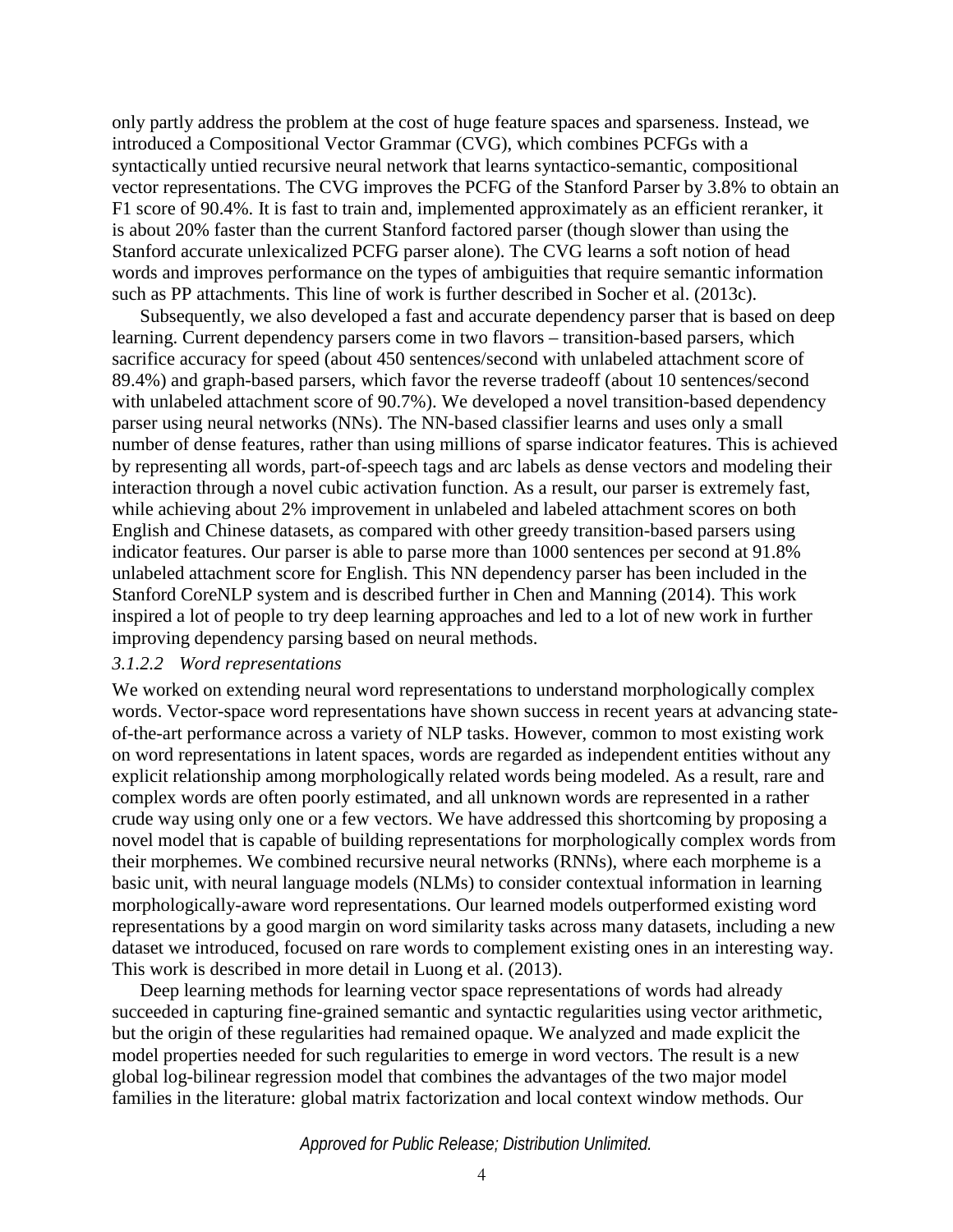model efficiently leverages statistical information by training only on the nonzero elements in a word-word co-occurrence matrix, rather than on the entire sparse matrix or on individual context windows in a large corpus. The model produces a vector space with meaningful substructure, as evidenced by its performance of 75% on a recent word analogy task. It also outperforms related models on similarity tasks and named entity recognition. This resulting GloVe model and word vectors using this technique that we distributed have been extremely widely used in NLP over the last five years. For at least four years after their publication, researchers found these to be the best word vectors for use in tasks like question answering and reading comprehension, although that may now be changing with the release of new word vectors from major U.S. technology corporations. This work is described in more detail in Pennington et al. (2014).

#### *3.1.2.3 TreeRNNs and Sentiment Analysis*

Our early research had a strong thread of trying to build tree-structured neural network models of language, in order to better capture the syntactic and semantic structure of sentences. Previous work of ours (Socher et al, 2011) on Tree Recursive Neural Networks (TreeRNNs) showed that these models can produce compositional feature vectors for accurately representing and classifying sentences or images. However, it had not yet been shown whether the RNNinduced representations could be useful for learning joint meaning representations for both modalities. We built a new DT-RNN model, which embeds sentences based on their syntactic dependency trees. Unlike previous RNN-based models that use constituency trees, DT-RNNs naturally focus on the action and agents in a sentence. They are better able to abstract from the details of word order and syntactic expression. DT-RNNs outperform other recursive and recurrent neural networks, kernelized canonical correlation analysis and a bag-of-words baseline on the tasks of finding an image that fits a sentence description and vice versa. They also give more similar representations to sentences that describe the same image. The DT-RNN model is more invariant and robust to surface changes in the sentences like word order. This work is described in more detail in Socher et al. (2014).

We developed a new Recursive Neural Tensor Network (RNTN) for modeling semantic composition. We demonstrated its effectiveness for predicting sentiment over sentence tree structures, showing it outperforms all of our previous recursive neural networks, our matrixvector recursive neural network and several bag-of-words baselines. [Figure 1](#page-11-0) is one picture of the system's analysis of a contrastive sentence for negative/positive sentiment, with red (–) nodes showing sentiment negative words and phrases, and blue (+) nodes positive words and phrases. The example shows how the system correctly decides that the overall sentiment of the sentence is positive.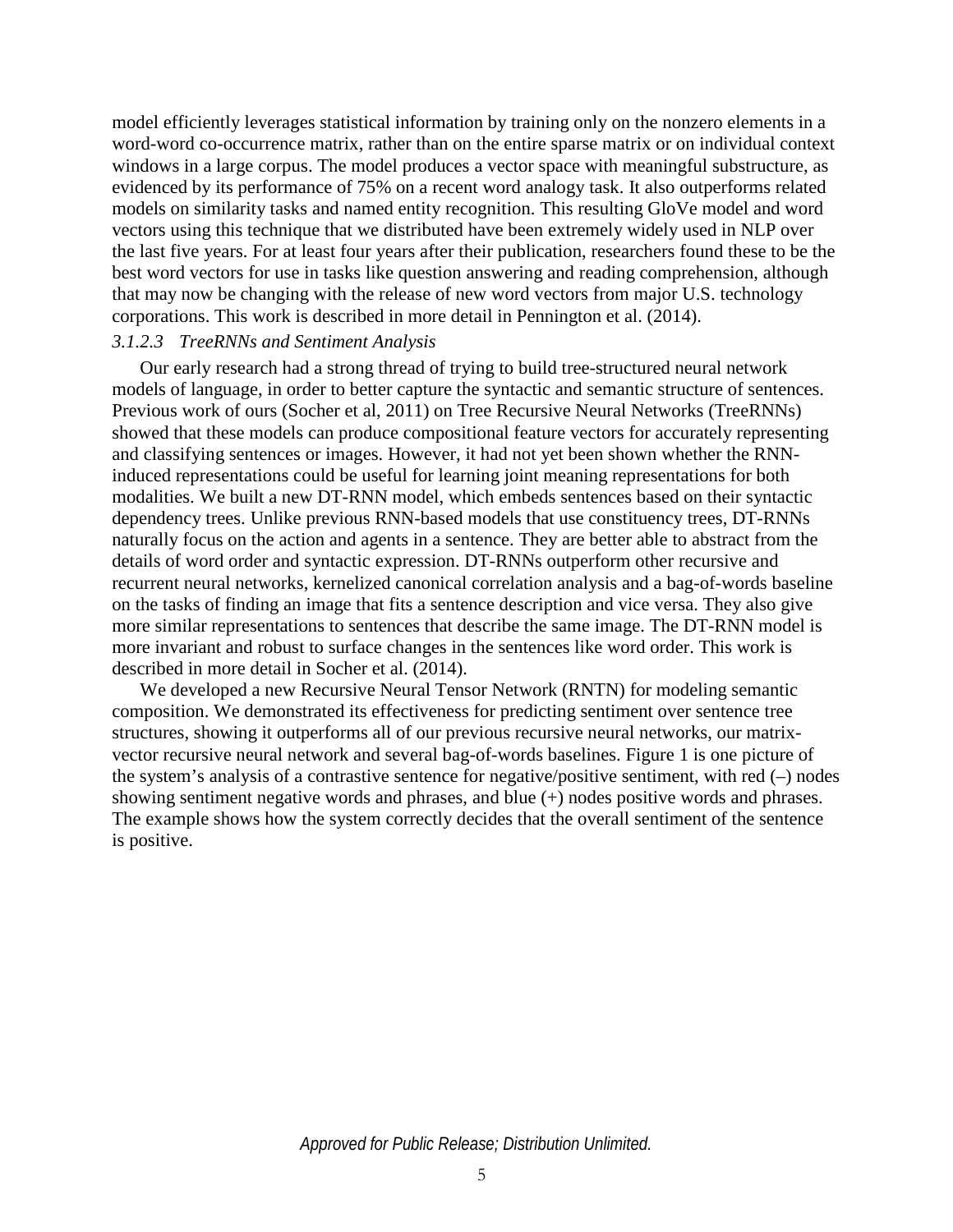

*Figure 1: Sentiment analysis by a Recursive Neural Tensor Network*

<span id="page-11-0"></span>In order to understand compositionality in sentiment detection, we not only require new powerful compositional models but also a richer resource for supervision and evaluation. To address this, we have introduced a new annotated corpus called the Stanford Sentiment Treebank, which includes fine-grained sentiment labels for 215,154 phrases in the parse trees of 11,855 sentences. This is the first corpus with sentiment-labeled parse trees that allows for a complete analysis of the compositional effects of sentiment in language. The Recursive Neural Tensor Network (RNTN) that can accurately predict compositional semantic effects is tested with this new corpus. When trained on the new treebank, this model out-performs all previous methods on several metrics. It pushes the state-of-the-art in single sentence positive/negative classification from 80% up to 85.4%. The accuracy of predicting fine-grained sentiment labels for all phrases reaches 80.7%, an improvement of 9.7% over bag of features baselines. Lastly, it is the only model that can accurately capture the effects of negation and its scope at various tree levels for both positive and negative phrases. This work appears in Socher et al. (2013a).

We later developed a new compositional tree-structured model for producing vector space representations of sentences. Our Tree-LSTM model generalizes Long Short-Term Memory (LSTM) networks, a neural network architecture which has been used with great success recently for modeling sequential data (e.g., Sutskever et al. 2014). Building on our previous work on treestructured recursive neural networks, our Tree-LSTM model composes the vector representation corresponding to each node of a syntactic parse tree as a function of the vectors corresponding to the node's children. We demonstrated that Tree-LSTMs achieve new state-of-the-art results on two tasks: predicting the semantic similarity of sentence pairs and sentiment classification on the Stanford Sentiment Treebank. We then did additional experimental analysis to better understand how information is encoded and communicated within Tree-LSTM networks. This work is described in more detail in Tai et al. (2015).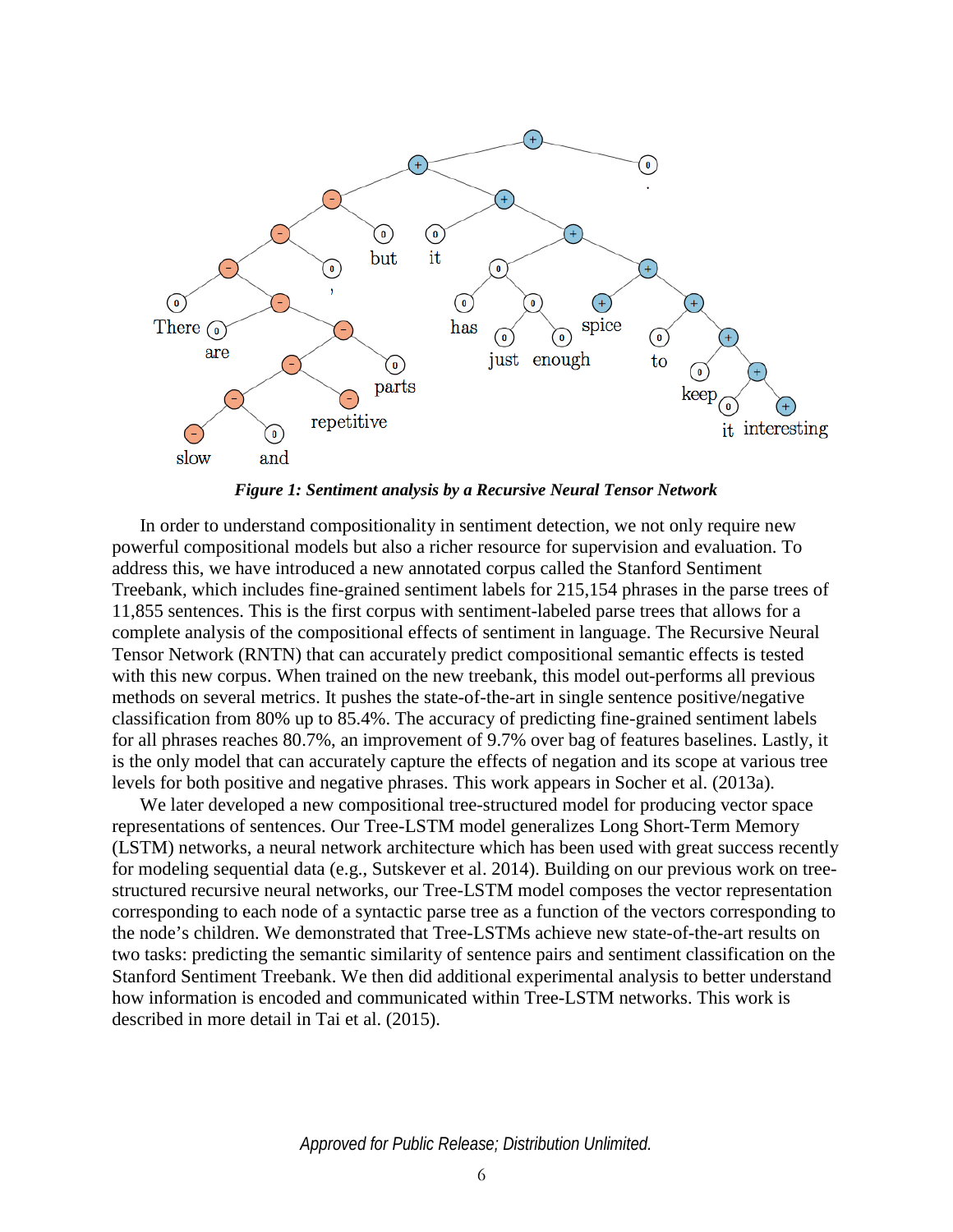#### *3.1.2.4 Other topics*

In another piece of work, we have defined a new structured prediction framework that allows structures to be represented in a distributional fashion. In recent years, distributional representations of inputs have led to performance gains in many applications by allowing statistical information to be shared across inputs. However, the predicted outputs (labels, or more generally, structures like trees) are still treated as discrete objects, even though outputs are also not discrete units of meaning. In our new formulation for structured prediction, we represent individual labels in a structure as real-valued vectors allowing semantically similar labels to share parameters. We extend this representation to larger structures by defining compositionality using tensor products and showed that our approach is a natural extension to standard structured prediction approaches. We proposed a learning objective for jointly learning the model parameters and the label vectors and defined an alternating minimization algorithm for learning. We applied our formulation to two tasks - multiclass document classification and English and Basque part-of-speech tagging (a sequence model) and outperform standard structured learning baselines. This work is described in Srikumar and Manning (2014).

In the latter part of the project, we started to expand our scope beyond single sentences and aim to develop end-to-end deep neural network systems for document-level understanding. Representing a whole document and extracting useful information remains a challenge, as 1) there are often thousands of words per document (compared to 20–40 words per sentence) and 2) it is important to handle the discourse structure between sentences as well as the syntactic structure within sentences. We developed a system for a reading comprehension task, that is, given a document and a cloze-style question, the goal is to infer the missing entity in the question based on an understanding of the document. The main idea is to apply sequential models (e.g., LSTMs) to encode all pieces of sentence-level (or even smaller text units) information within the document, and then to employ an attention mechanism (Bahdanau et al, 2015) to pick out the relevant snippets for retrieving the correct answer. On a recently released dataset from Google DeepMind (the DeepMind Daily Mail/CNN dataset), our system achieves 76% accuracy, with a single model (more with ensembling) exceeding the previous state-of-the-art results by more than 5% absolute. This work was an important early approach to end-to-end question answering models and was extended later for use on other datasets, at Facebook, the Toyota Technological Institute and elsewhere. The model is described in Chen et al. (2016).

#### 3.2 TEXTUAL INFERENTIAL RELATIONS

### 3.2.1 Natural Logic

Our major initiative has been working on using Natural Logic (van Benthem 2014) for common sense reasoning with text. Natural Logic is logic whose syntax is natural language and inference is performed by executing truth-preserving transformations at the textual level. Although structured knowledge bases are powerful for querying information in restricted domains, much of the world's knowledge doesn't fit into these sorts of strictly structured KBs. In these cases, it's appealing to extract knowledge directly from text. For example, if a corpus contains the sentence "the cat ate a mouse" we should be able to infer that "no carnivores eat animals" is false. To accomplish this, we appeal to *natural logic* as a formalism that allows us to perform logical inference directly over the syntax of natural language. Stanford has been developing a large-scale natural logic reasoning engine which, given a web-scale corpus of facts, will infer whether a latent fact is true or false.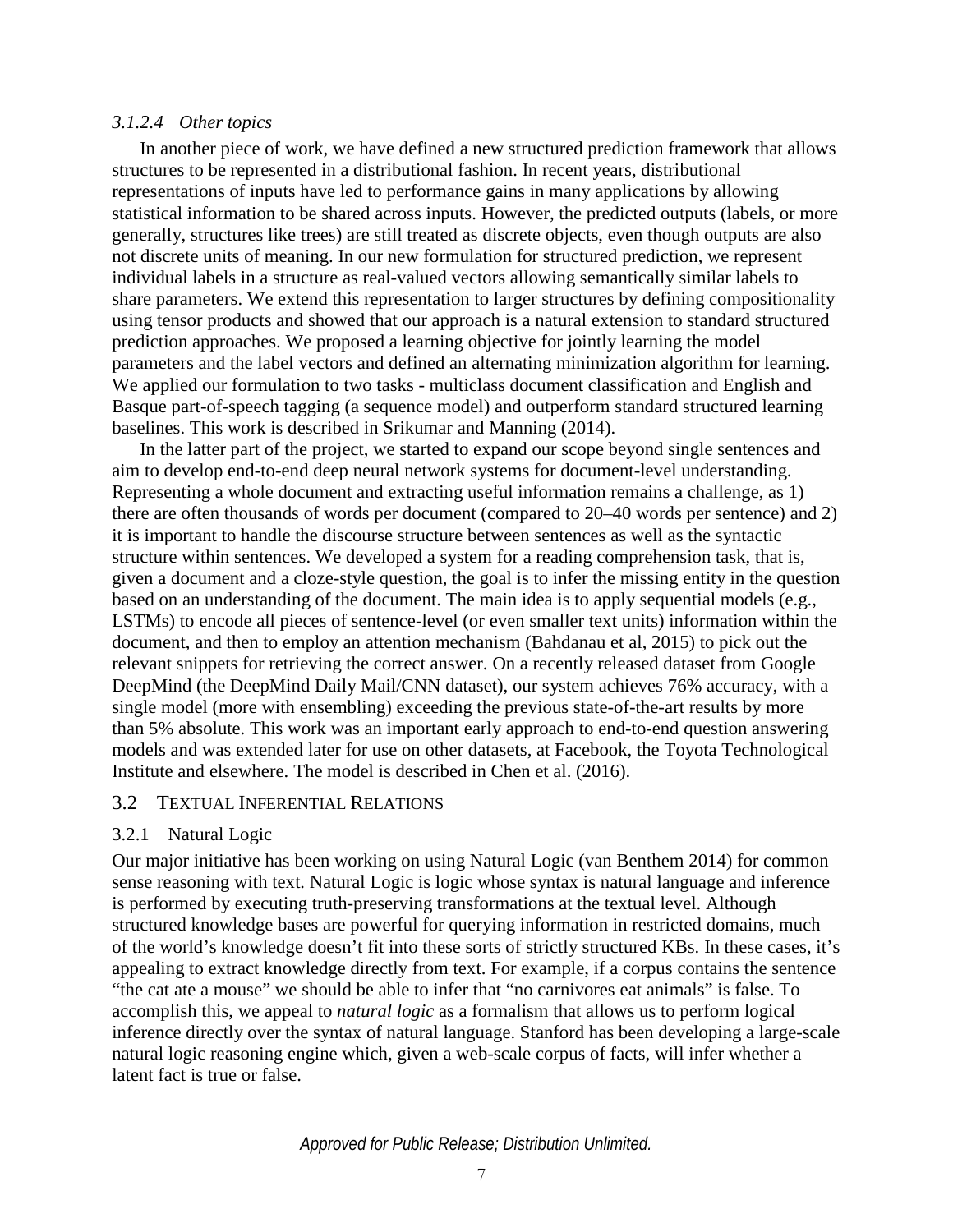We attempted the task of *database completion*: given a database of true facts, we would like to predict whether an unseen fact should belong to the database. This is intuitively cast as an inference problem from a collection of candidate premises to the truth of the query. For example, we would like to infer that *no carnivores eat animals* is false given a database containing *the cat ate a mouse*. These inferences are difficult to capture in a principled way while maintaining high recall, particularly for open-domain text. Learned inference rules are difficult to generalize to arbitrary relations, and standard IR methods easily miss small but semantically important lexical differences. Furthermore, many methods require explicitly modeling either the database, the query, or both in a formal meaning representation (e.g., Freebase tuples).

Although projects like the Abstract Meaning Representation (Banarescu et al., 2013) have made headway in providing broad-coverage meaning representations, it remains appealing to use human language as the vessel for inference. Furthermore, Open Information Extraction (OpenIE) and similar projects have been very successful at collecting databases of natural language snippets from an ever-increasing corpus of un-structured text. These factors motivate our use of Natural Logic – a proof system built on the syntax of human language – to create a system for broad coverage database completion. In addition to being able to provide strictly valid derivations, our system is also able to produce derivations which are only *likely* valid, accompanied by an associated confidence. We have shown that our system is able to capture strict Natural Logic inferences on the FraCaS test suite and demonstrated its ability to infer previously unseen facts with 48% recall and 93% precision on a common sense reasoning evaluation, using data from the Ollie OpenIE system and a test set drawn from ConceptNet.

We proceeded to develop a system applying natural logic to knowledge base completion and question answering: NaturalLI. Rather than starting from a known schema-based knowledge base and inferring additional facts, NaturalLI operates over a plain-text knowledge base, and infers the truth of an arbitrary query based on the facts in this knowledge base. Natural logic itself is a formalism for inferring whether a sentence is entailed by another sentence based solely on the syntax of the sentence, rather than appealing to an explicit logical form. The NaturalLI question answering system was originally built to answer queries about common-sense facts in support of our development of probabilistic knowledge bases, but it was then extended to handle more complex real-world questions. To support this, a system was built to segment a long utterance into logically entailed, maximally concise clauses. This allows the system to digest articles with complex syntax into a set of atomic statements that can be searched over by NaturalLI. In addition, we developed a method for incorporating an evaluation function – akin to the evaluation functions in game-playing search – to assess whether a hypothesis is likely to be entailed by the knowledge base even if no proof derivation is found by the NaturalLI search. This allowed us to apply NaturalLI to the task of answering 4th grade multiple-choice science exams. We have shown that our system outperforms prior published work on the task, as well as strong IR baselines, achieving a score of up to 67% (74% on the training set). Future work will focus on applying this technique to a wider range of domains and datasets.

Moreover, we could apply this system to provide an open information extraction (OpenIE) system. Given a long utterance, the system splits the utterance into short, independent clauses and applies Natural Logic inference to find the maximally concise forms of those clauses. Then, a small set of surface and dependency patterns extract OpenIE triples from these shortened clauses. Evaluation of this system on the KBP 2013 evaluation shows that the system outperforms both the University of Washington's OpenIE-based submission for that year (by up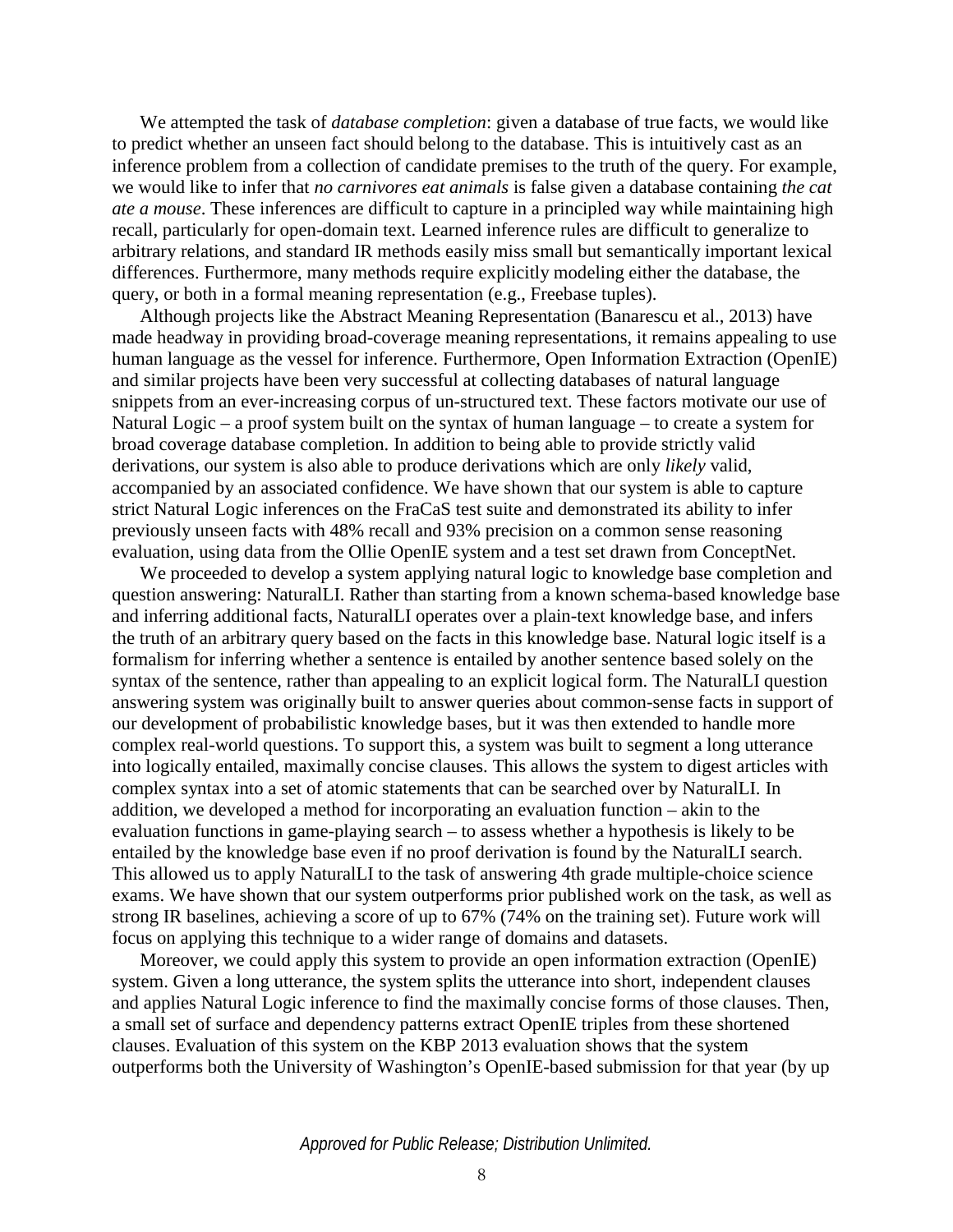to 7 F1) and performs above the median and competitively with custom-trained relation extractors at 27 F1. This natural logic work is described in Angeli et al. (2014, 2015). Finally, we applied this technique to answering 4th grade science questions. To deal with the relatively syntactically complex sentences found in the source corpus of science texts, Stanford has developed a hybrid system that combines the benefit of strict logical reasoning with the broad-domain applicability of shallow statistical classifiers. In addition, we showed that natural logic inferences can be performed on dependency trees and can operate on partially distributed lattices other than the hypernym hierarchy – e.g., locations or relational entailment. The system achieves 67% accuracy on the test set of science questions, outperforming strong baselines and prior work.

## 3.2.2 Models of semantic textual similarity

Additionally, we worked on supporting the \*SEM 2013 Shared Task on Semantic Textual Similarity. Semantic textual similarity (STS) is a graded measure of the degree of semantic similarity between two snippets of text. STS was first introduced as a shared task for SemEval 2012. Building on the success of the SemEval 2012 shared task, we co-organized STS as the shared task for this year's \*SEM conference. For the primary STS evaluation task, the paired snippets correspond to two short statements, approximately one sentence in length. For 2013, we explored a new typed similarity task that assesses the similarity of typed fields (title, author, subject, description) in a structure database. The STS shared task was highly successful with 34 research sites submitting 89 systems.

The Stanford NLP group focused on refinement of the annotation instructions for the primary STS task. With the new instruction we were able achieve the following interannotator correlations across the different genres included in this year's competition:

- HDL: 85.0%
- $\bullet$  FNWN: 69.9%
- OnWN: 87.2%
- SMT: 65.8%

As was done for the first STS evaluation, STS sentence pairs were annotated using crowdsourcing. We found that the genre and sources of data included in this year's evaluation made it harder to obtain good interannotator agreement. In order to achieve good correlations, we needed to refine the instructions from last year's annotation effort, as well as provide more training material for crowdsource annotators.

In 2014, we participated in the SemEval 2014 Task 1 of evaluating Semantic Relatedness of full sentences, using our deep learning models of semantic similarity. We got a Pearson correlation of 0.827 between the predicted similarity scores and the gold standard ratings for sentence-sentence relatedness. This put us in second place for this task (with the 3 top teams having very similar scores), and well above all other teams from the U.S.A.

# 3.3 RELATION EXTRACTION AND KNOWLEDGE BASE POPULATION

# 3.3.1 Overview

During the project, we produced two completely new implementations of KBP systems, and in between did a lot of work in extending and improving our models. Initially we worked on extending and improving an approach to KBP slotfilling based on using distant supervision between text documents and structured information corresponding to Wikipedia content, that is, Freebase.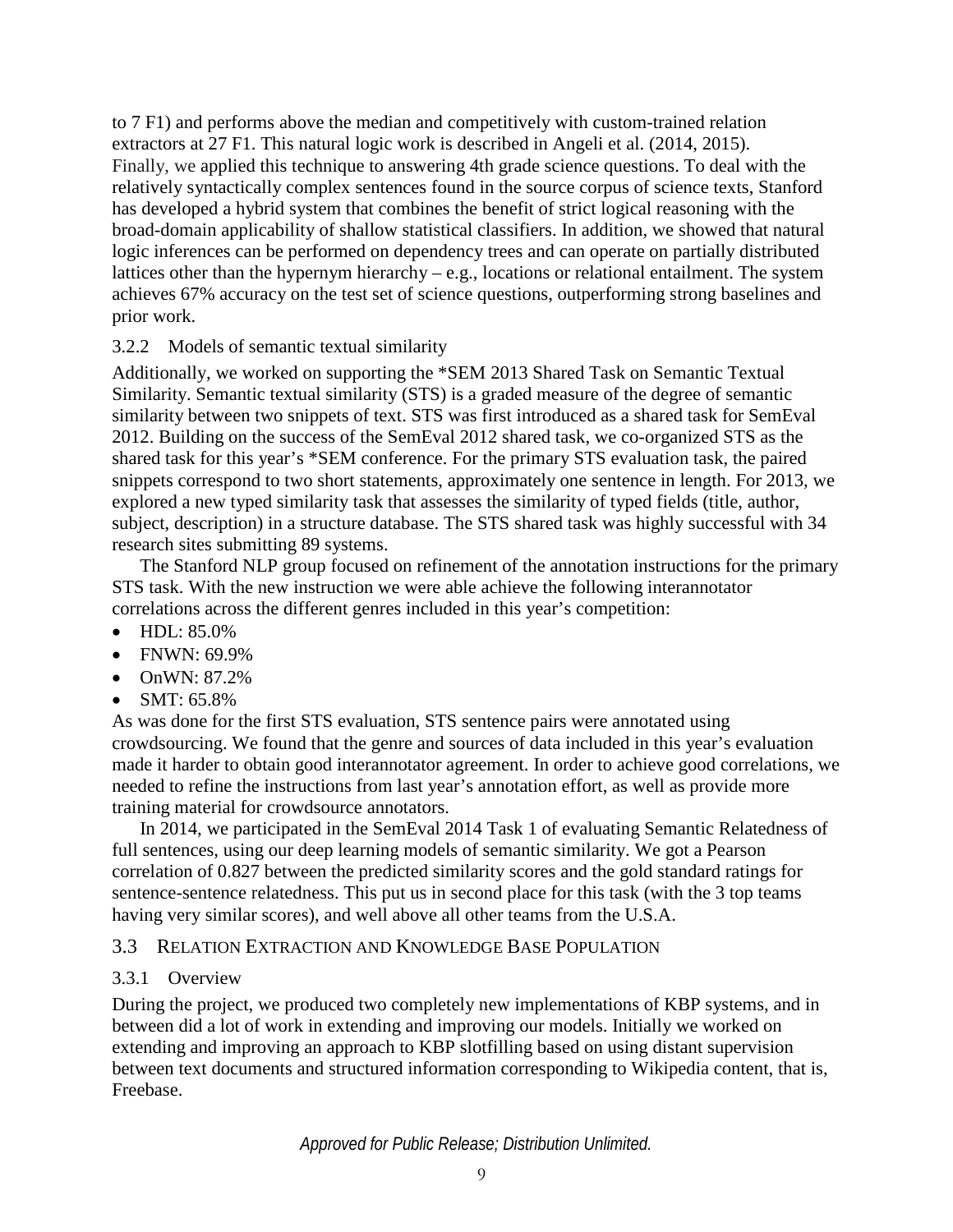In later years, we built a different, pioneering approach to KBP based around the use of a model backed by a large, in-memory database and more use of supervised learning techniques. We worked to add neural relation extraction components to our slotfilling systems. As part of this work, we built a large, crowdsourced, hand-labeled, supervised relation extraction dataset, TACRED (Zhang et al. 2017).

We took part in the NIST TAC KBP evaluations each year 2013–2017, and our concerted work and new technologies for Slot Filling and Cold Start Knowledge Base Construction led to rapidly improving results: We went from being  $6<sup>th</sup>$  place (about 6 F1 behind the leading team) in 2013 to being the leading or equal leading team (depending on the metric chosen) in all of the 2015, 2016, and 2017 evaluations. Furthermore, we expanded out our system from being English-only to being the only system that covered all of English, Chinese, and Spanish. We also explored how one could provide unbiased on-demand evaluation of KBP systems (Chaganty et al. 2017).

#### 3.3.2 Details

#### *3.3.2.1 TAC KBP Slotfilling: The first system*

Initially, Stanford substantially reorganized the structure of and rebuilt its existing KBP Slotfilling system codebase, which was a distant-supervision approach to relation extraction, based on the multi-instance, multi-label (MIML) work of Surdeanu, et al. (2012). The aim of the makeover was to optimize for easier extensibility and greater modularity of individual components. This modularity greatly simplified running subtasks of the KBP Slotfilling challenge, such as the answer validation track; in addition, it allowed for monitoring the performance of subsystems and fine-grained testing, which both improves immediate performance and simplified future maintenance of the code. This work was necessary infrastructural work for enabling our renewed participation in the TAC KBP challenges, starting from TAC KBP 2013.

The new code was organized into five modules: information retrieval, datum processing, training, relation classification, and evaluation/slot filling. The first of these – information retrieval – provides the system with relevant documents and sentences when queried with an entity of interest (and an optional slot fill). This component encapsulates the entirety of the system's dependence on the IR system Lucene, and much of its dependence on external files in general. The datum processing component handles the aspects of sentence and datum processing which are not dependent on Lucene or other IR components. This includes adding auxiliary annotations and featurization. The training module implements the training procedure – primarily, reading the training data and constructing the training dataset. This dataset is then used to train one of the relation extractors in the relation classification package, such as Stanford's MIML-RE classifier (Surdeanu et al. 2012). The evaluation module handles the slot filling task at test time, including calling the relation extractor and applying a number of consistency and inference techniques on the resulting set of slot fills.

We implemented consistency and inference for slot filling fir the 2013 KBP Slot Filling challenge. Moreover, we also developed a novel active learning driven distant supervision system and applied it to the KBP task. We defined a new example selection criterion that uses several instantiations of the MIML relation extraction system to the most informative examples to present to the human annotators. This approach further boosts the KBP F1. Our redesigned system showed significant improvements over the previous evaluation of the Stanford KBP system, as is discussed further in section [6.](#page-8-0)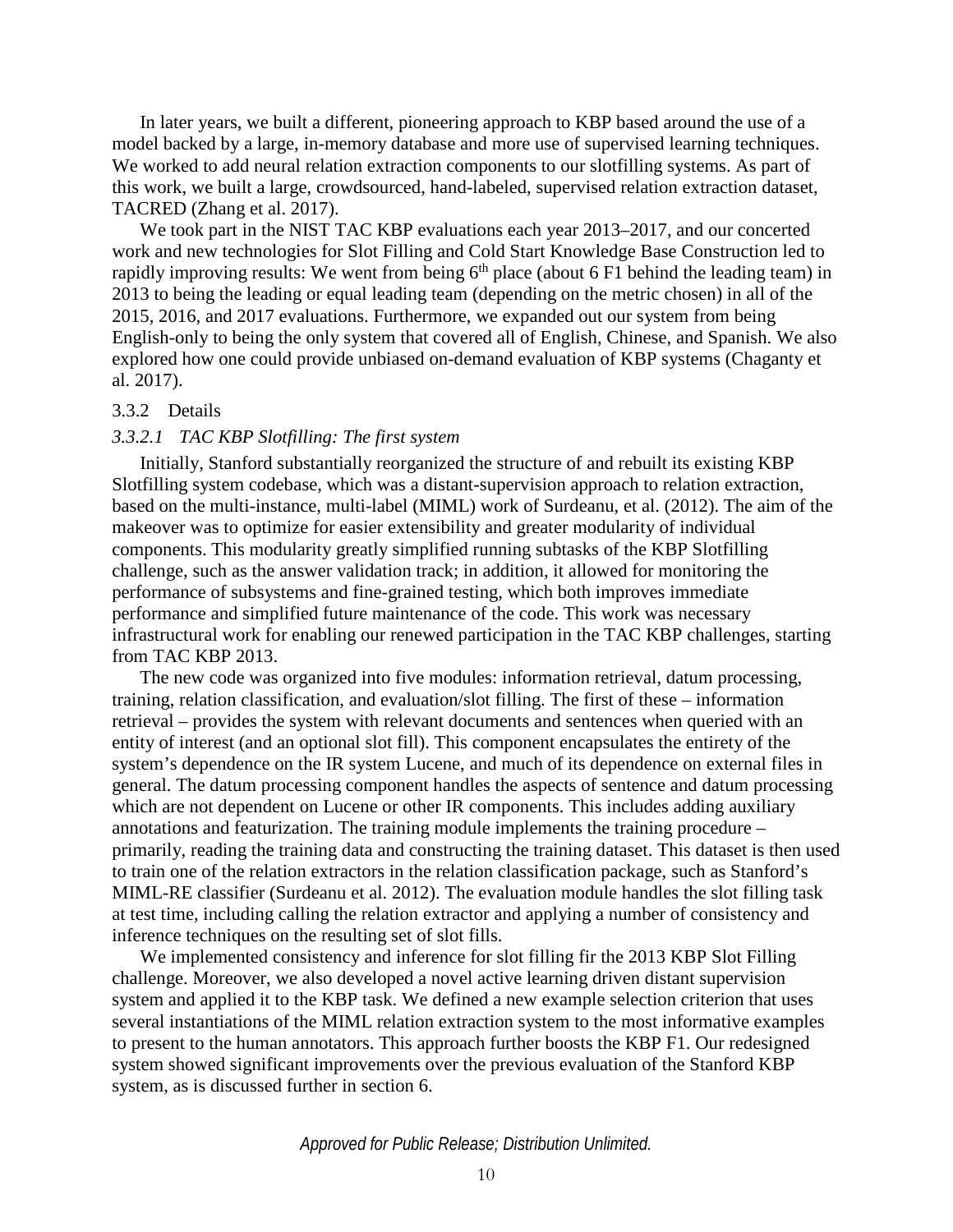#### *3.3.2.2 TAC KBP Slotfilling and Knowledge Base Population: The second system*

Stanford developed a second new framework for KBP, optimized as a platform for quickly incorporating varied research contributions. The system makes use of a common initial linguistic annotation (basically, the output of Stanford CoreNLP), and a common pipeline for extracting relation mentions, entity linking, etc. Then, each relation extraction component can make use of this data in an easy to read format and output a list of relation triples based on the input. The framework then again reads these relation triples, and automatically processes them into a coherent knowledge base ready for evaluation. The framework is based around the Greenplum distributed database, much like DeepDive (Wu et al. 2015, Zhang et al. 2017), with the result that it is massively parallelizable, and can leverage the underlying database's consistency and speed. However, unlike DeepDive, no requirement is placed on either the inference or the relation extraction portions of the pipeline – the entire system can be interfaced with an arbitrary program reading from stdin and writing to stdout.

Starting in 2015, the Stanford NLP Group participated in the TAC KBP challenge using this new database-backed KBP system. We earned the top score among teams submitting Cold Start Slot Filling systems.

Stanford tackled the challenge of impoverished training data for KBP by appealing to a selftrained bootstrapping approach. In self-trained bootstrapping, a set of high-precision patterns was manually created (informed by the  $2013$  evaluation set) – a system in itself already competitive with many of the top teams. These patterns were then run on the TAC-KBP corpus to extract high-precision positive sentences for each relation. These sentences, along with randomly chosen negatives, are then used to train classifiers. This silver-standard data can then be used to train any number of classifiers. In practice, the extractions from these patterns were used as noisy training data for (1) a supervised classifier trained with logistic regression; and (2) a deep learning LSTM classifier. The inclusion of a small amount of supervised data, collected in Angeli et. al (2014), ensures that the model learns more than just the patterns provided. While both distant supervision and this bootstrapping approach provide noisy data, our performance on the TAC KBP task suggested that high-precision (if somewhat template-like) data is at least as if not more valuable than the more-varied-but-noisier distantly supervised data on which we and many other teams had previously relied.

In later years, we worked to progressively refine and improve this system. In 2016, we performed a thorough error analysis at each step of the pipeline that led to the following significant improvements: First, we improved our English fine-grained NER system by expanding its coverage on job title and GPE entities and enabled the capture of hierarchical GPE mentions (i.e., a GPE mention inside an organization mention). Second, we experimented with a new deep learning relation extractor that combines convolutional neural network and recurrent neural network (LSTM) and is trained on a large crowdsourced dataset. This new relation extractor significantly improves the recall of the entire English system. Third, we used a new SVM-based model ensembling technique to combine 5 pattern and rule-based relation extractors, a self-trained supervised extractor from our 2015 KBP system, and a new deep learning system as mentioned above. Finally, we recognized that one of the major source of losses in the KBP pipeline was entity detection. Shifting away from traditional CRF based NER systems, we built a neural NER system, based on a Bi-directional LSTM-CNNs-CRF model by Ma and Hovy (2015), which improved F1 scores to 87.43 F1 from our last year's score of 82.69. This also translated into gains on the TAC KBP 2017 task with our system gaining 2–3 F1 points across different metrics. The improved systems were used in our final year KBP systems.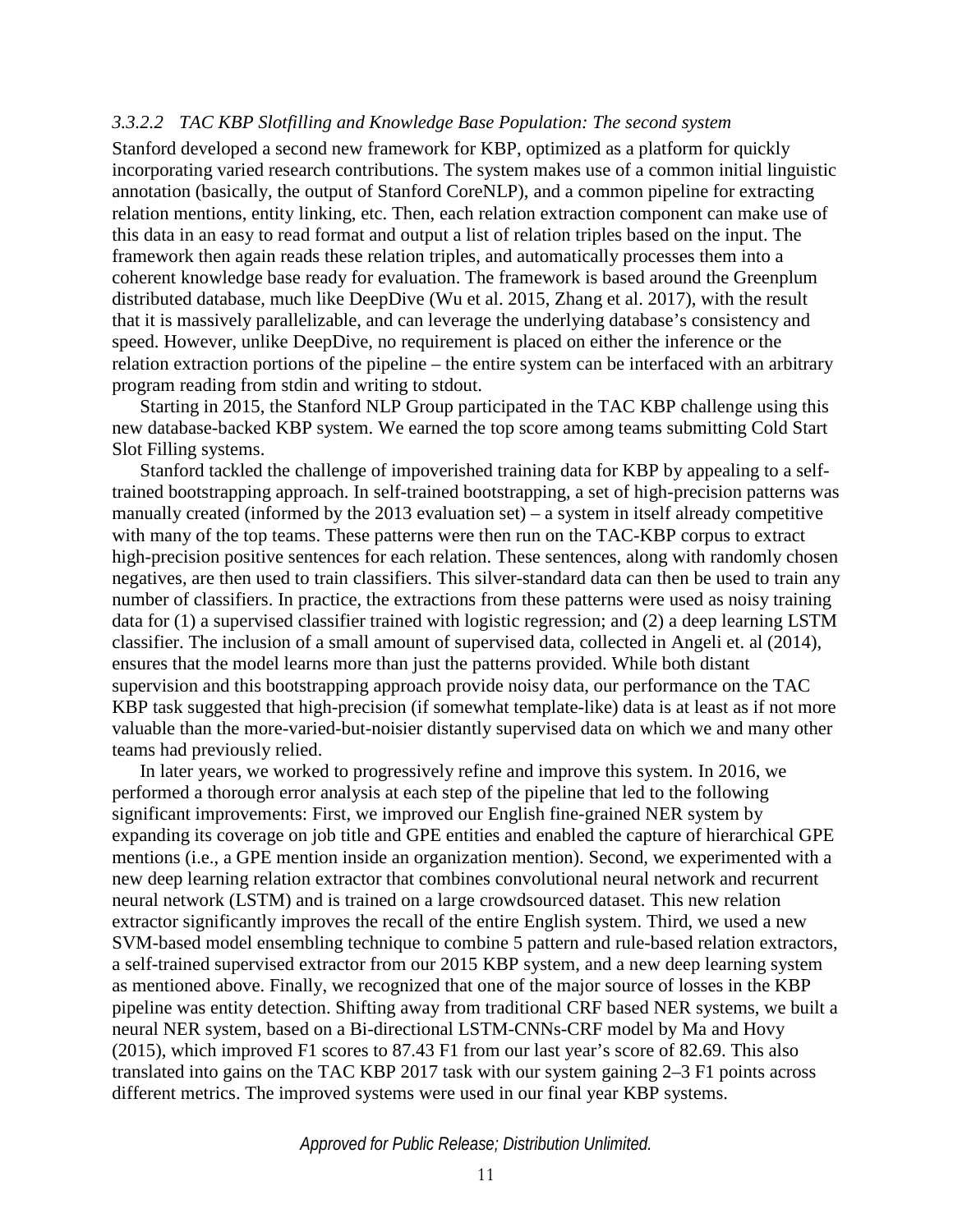#### *3.3.2.3 Neural network relation extraction systems and TACRED*

Deep learning methods had been under-investigated for the TAC KBP slot filling tasks, mainly due to two reasons: (1) existing deep learning models are insufficiently tailored for the relation extraction problem; and (2) a large-scale dataset that is better customized for the TAC KBP slot filling tasks did not exist. In 2016, we began jointly tackling these two problems. First, we designed a neural architecture that makes use of a novel position-aware attention mechanism. This model is better tailored for the relation extraction task as it learns representations of the relation by jointly modeling the semantic information and the entity positions in the sentence being classified. Second, in order to power the new neural model, we collected a new large-scale dataset named the TAC Relation Extraction Dataset (TACRED), mainly via crowdsourcing. This dataset was created by making use of the TAC KBP 2009–2014 evaluation corpus and reusing the 41 original TAC KBP relation types. The resulting dataset contains 106,264 examples – an order of magnitude larger than the largest existing relation extraction dataset.

The combination of the new TACRED dataset and the novel neural architecture leads to state-of-the-art relation extraction and slot filling performance. In an evaluation on the relation extraction task using TACRED, our neural model has outperformed the best previous neural architecture by 3.5% in F1 score. When our neural model was explored in concert with a patternbased system on the TAC KBP 2015 Cold Start Slot Filling evaluation task, the system achieves an F1 score of 26.7%, which exceeds the 2015 slot filling winning system by 4.5%. This system was used as part of an ensemble in our final year TAC KBP system. The ensembling of this model with other extractors gave the highest recall and was the best-performing model on the TAC KBP 2017 evaluation for the English slot-filling task.

#### *3.3.2.4 TAC KBP Slotfilling: Building a multilingual system*

The TAC KBP 2016 challenge introduced two new multilingual tracks: apart from English, there was now Chinese and Spanish, as well as a new cross-lingual track. We worked that year on the development of an entirely new Chinese KBP system. For our 2016 Chinese system, our contribution can be summarized as follows: First, we developed a new Chinese fine-grained NER system that consists of a retrained statistical tagger, a rule-based numeric NER tagger and a gazetteer-based tagger. This new system pushed the number of supported NER labels to 22 (from the original 5 labels). Second, we employed a new gazetteer-based Chinese entity linking system. Third, we developed five entirely new Chinese relation extractors, namely two pattern-based extractors, a distantly supervised extractor, and two rule-based extractors. We used a model combination of these five extractors to form our final submissions. Our final slot filling submissions outperformed all other teams in almost all of the English evaluation measures and led on some Chinese evaluation measures in the official evaluation.

In 2017, we have made several improvements to the Chinese KBP system. First, the Chinese system now has better processing ability for XML tags in discussion forums. We made use of this improvement to incorporate more information, such as post authorship, into the annotation of discussion forum text. Second, we made improvement of the Chinese NER systems, by jointly improving our gazetteers and augmenting our training data, and to the pattern-based and statistical Chinese relation extractors. We added new surface pattern-based rules to our rulebased extractor and a new specialized extractor for extracting location of headquarters from the name of an organization.

In 2017, we also developed a new KBP system for Spanish. The system combines statistical, rule-based, and gazetteer-based NER taggers to perform fine-grained NER for Spanish. We built gazetteers for a new fine grained NER, which improves relation extraction for certain relation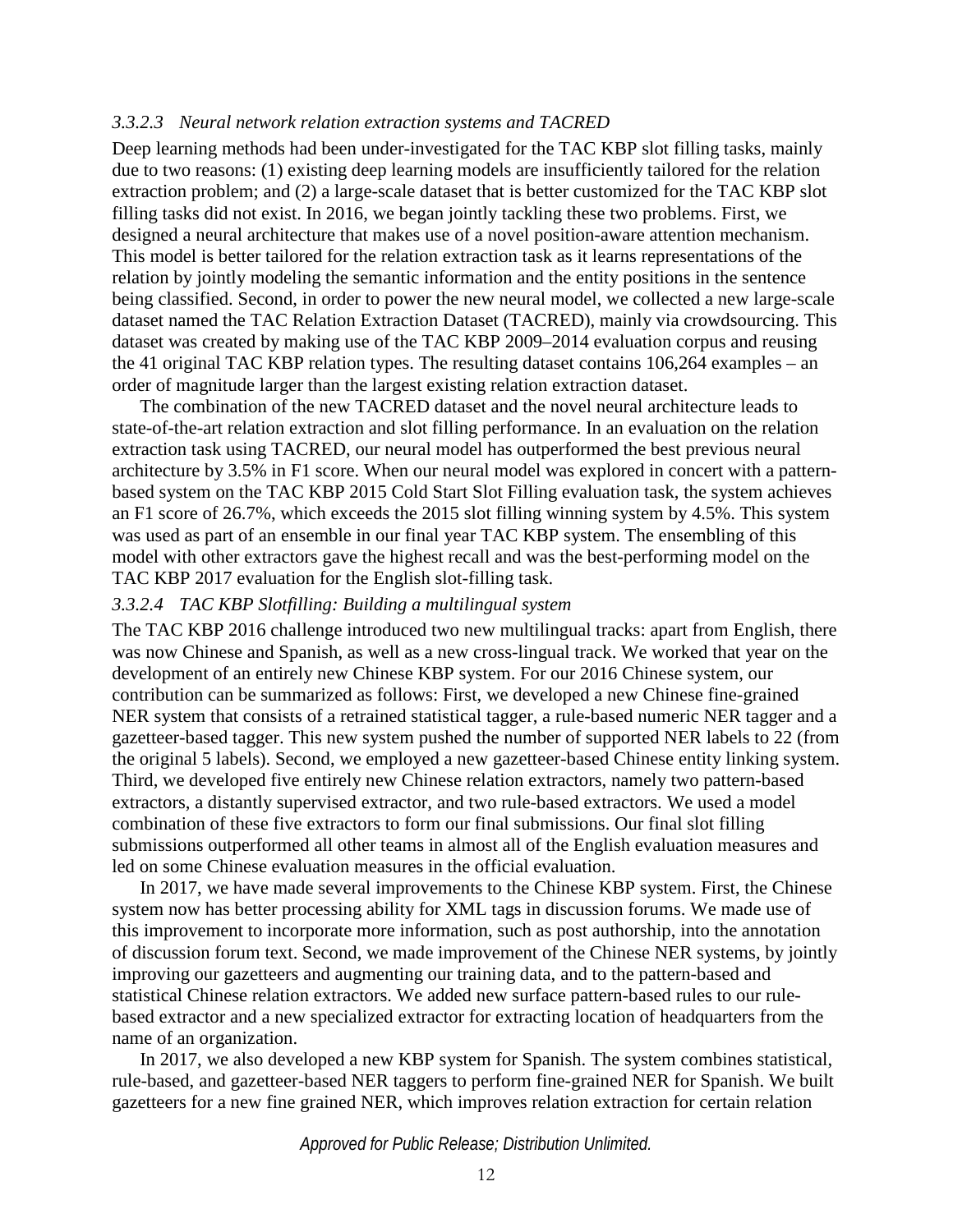types. We also added a new HeidelTime date annotator, to extract dates and hence date relations. It then does entity linking with a gazetteer-based system. We retrained our CRF based NER systems for Spanish using more annotated data, in particular using in-domain data for discussion forums which improved performance on Spanish from 59.8 F1 to 73.2 F1. Our system for Spanish relation extraction was rule-based. We built two pattern-based relation extractors: one based on token-level regular expressions over sequences and one using dependency-tree regular expressions. We constructed more than 2,400 surface patterns and 500 dependency-based patterns. However, a lack of good dependency parses was preventing the latter extractor from performing well. We were able to incorporate our separate work on a parser for CoNLL 2017 "Shared Task on Multilingual Parsing from Raw Text to Universal Dependencies" for Spanish, which was the best performing parser and POS tagger in that evaluation (Dozat et al. 2017). This deep neural network parser had a graph-based architecture and a bi-affine attention mechanism which greatly improved the parses and hence drastically improved the F1 score of our relation extractor. There is still ample room to further extend this system to handle dropped pronouns and coreference as well as explore using machine learning relation extractors.

## *3.3.2.5 Removing bias in TAC KBP system evaluation*

A key problem in improving relation extraction system performance that we identified was that evaluation using previous years' assessments with a closed-world assumption leads to a significant bias against novel systems. This is particularly disadvantageous for machine learning based approaches as the systems are penalized for predicting novel but presumably correct relations. While the TAC KBP challenge doesn't suffer from this bias, it is not amenable to a short development cycle. As a solution, we proposed a new evaluation methodology, on-demand evaluation, which avoids pooling bias by querying crowd workers, but to minimize cost, does it selectively, leveraging previous systems' predictions when possible. We then compute the new system's score based on the predictions of past systems using importance weighting. We implemented our framework and made a publicly available evaluation service where researchers can evaluate their own KBP systems. We piloted this service by evaluating three distinct systems on the 2016 TAC KBP corpus for about \$300 a system (a fraction of the cost of official NIST evaluation). The Mechanical Turk crowdsourcing interface for this system is shown in [Figure 2.](#page-18-0) This system is further described in Chaganty et al. (2017).

**Figure 2: Crowdsourcing interfaces for: (a) entity detection and linking; (b) relation extraction**

## <span id="page-18-0"></span>*3.3.2.6 Other work*

In 2017, together with colleagues from Rensselaer Polytechnic Institute (RPI), the University of Illinois at Urbana-Champaign (UIUC), Cornell University, Columbia University, Johns Hopkins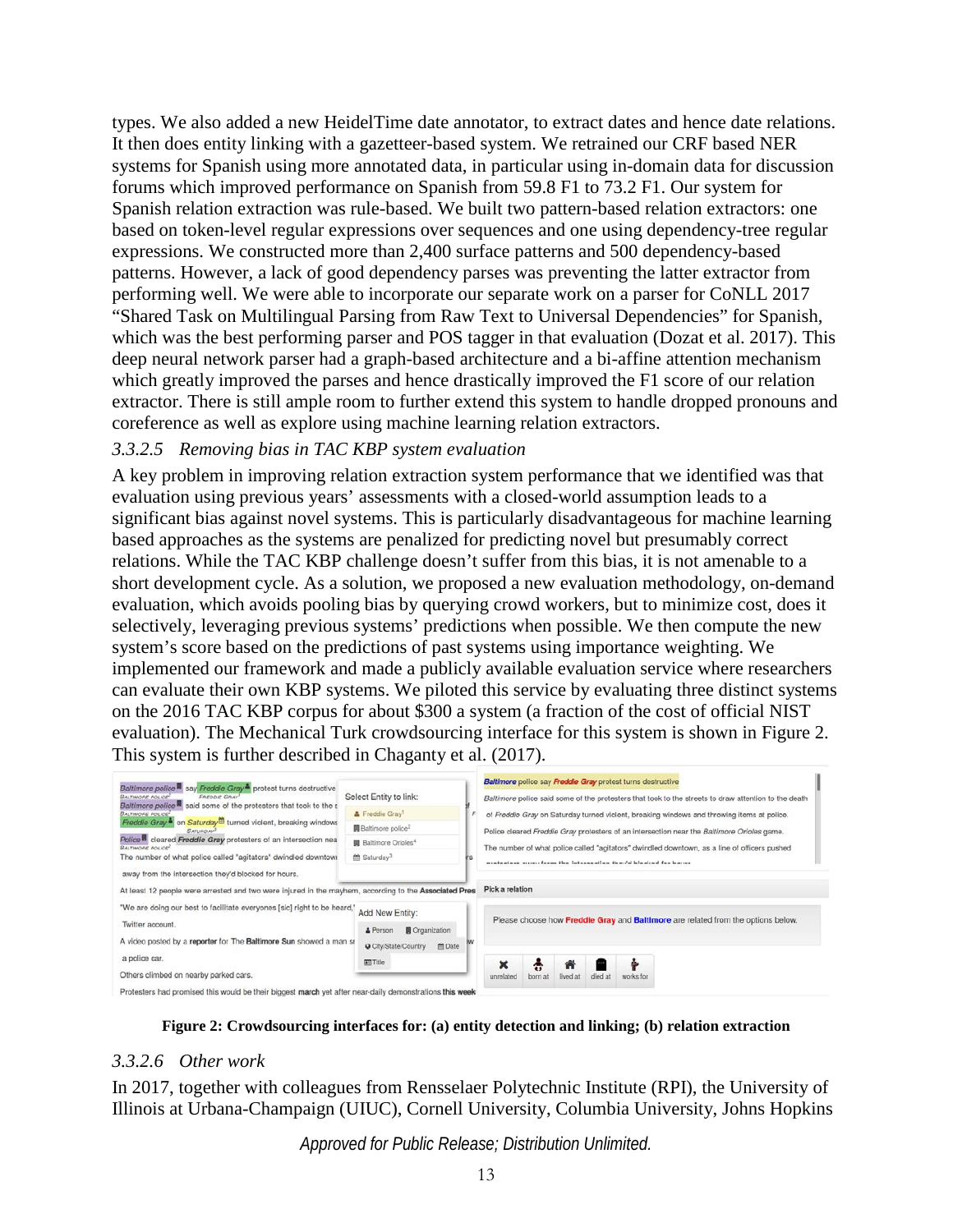University, and the University of Pennsylvania, we built a joint system, Tinkerbell, which covered a complete knowledge base construction from textual input project, including, relations, events, beliefs, sentiment, and entity linking. Our contribution was to do the basic linguistic analysis (via CoreNLP) and the relation extraction for all three languages (Chinese, Spanish, and English). This effort allowed us to experiment with the work on entity linking from RPI and UIUC.

Early in the project, we applied neural networks to the task of completing a knowledge base. Knowledge bases provide applications with the benefit of easily accessible, systematic relational knowledge but often suffer in practice from their incompleteness and lack of knowledge of new entities and relations. Much work has focused on building or extending them by finding patterns in large unannotated text corpora. In contrast, we did research aiming to complete a knowledge base by predicting additional true relationships between entities, based on generalizations that can be discerned in the given knowledge base. We introduced a neural tensor network (NTN) model which predicts new relationship entries that can be added to the database. This model can be improved by initializing entity representations with word vectors learned in an unsupervised fashion from text, and when doing this, existing relations can even be queried for entities that were not present in the database. Our model generalized well and outperformed several existing models for this problem and can classify unseen relationships in WordNet with an accuracy of 75.8%. This work is described in Socher et al. (2013b).

Additionally, Stanford worked on an AMR aligner and parser, exploring a number of techniques for both. We have shown that an aligner similar to the IBM models for machine translation adapted to a sentence-to-graph scenario—performs well at the task; with the addition of domainspecific rules we have created an aligner which they believe is state-of-the-art. We worked on creating a full end-to-end AMR parser. Approaches ranged from a CCG-like CKY parser, a greedy shift-reduce parser, and a hierarchical recursive HMM procedure. The best performing system is a translation from a number of NLP components to their associated AMR syntax, including the extended semantic roles of Srikumar and Roth (2011), the output of CoreNLP, among other components. We had hoped that this work could improve relation and event extraction, but this wasn't realized within the bounds of this project. This work is further described in Werling et al. (2015).

### 3.4 SEMANTIC PARSING

### 3.4.1 Semantic Parsing for Freebase

Semantic parsing focuses on mapping natural language utterances into logical forms that can be executed against a knowledge-base. Traditional approaches for semantic parsing have two limitations (a) they require annotated logical forms as supervision (b) they operate in limited domains where the number of relations in the ontology is small. We have addressed these limitations and developed a semantic parser that is trained over question-answer pairs and scales up to thousands of both atomic and composite relations in a large knowledge-base with a complex ontology (Freebase).

A major challenge in scalable semantic parsing is covering the large ontology (the large number of knowledge base relations). We handle this challenge using two complementary strategies: (a) we constructed a lexicon that maps natural language phrases to atomic and composite Freebase relations by aligning a large text corpus to Freebase; (b) We introduced a novel "bridging" operation that suggests relations that are compatible with entities and other logical predicates present in the context of a particular query. We developed a semantic parser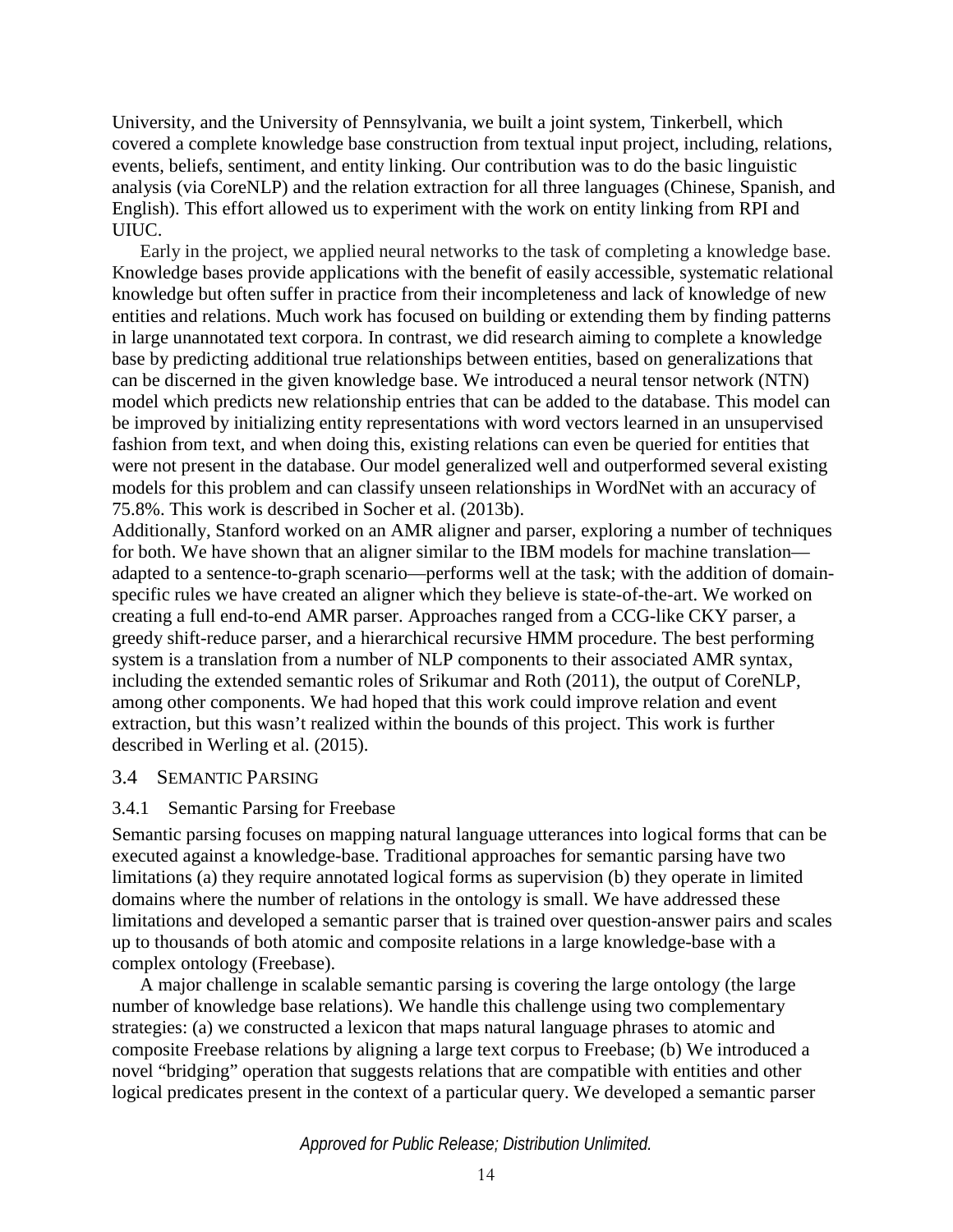that scales up to Freebase, which is a large knowledge base consisting of more than 40 million entries and 600 million facts. Furthermore, instead of relying on annotated logical forms, which is especially expensive to obtain at large scale, we learn from question-answer pairs. We developed a framework to reliably determine the semantically correct logical form from partial supervision. One recent trend for training a semantic parser is to use the value resulting from executing the logical form, rather than the logical form itself, for supervision. This training signal is insufficient for more complex sentences, which can yield many semantically incorrect parses that execute to the correct answer. Our framework efficiently searches for all candidates' logical forms that execute to the correct answer, and then use either an unsupervised alignment approach or a small amount of human annotation to pick the semantically correct one. The final system is able to understand the meaning and compositionality of complex logical operations such as "the most", "average", "difference", and "same as". The new semantic parser uses two novel operations to tackle this problem of mapping natural language phrases to predicates in the Knowledge-base (KB). The first operation is alignment, in which we use a large snapshot of the web and OpenIE tools to align text phrases against the KB. The second operation is bridging, in which we suggest KB predicates that are expressed implicitly in the question using other KB predicates that are expressed more explicitly. For example, given the question "Who did Tom Cruise Marry in 2006?" we can combine alignment and bridging to construct the complex logical form  $\lambda x. \exists y.$  marriage $(x, y)$   $\wedge$  spouse $(y, TomCruise)$   $\wedge$  startDate $(y, 2006)$ , which evaluates on Freebase to "Katie Holmes".

We evaluated our parser on a recently released data set (Cai and Yates, 2013) that covers more than 600 Freebase relations. We found our parser outperformed a state-of-the-art parser (62.7% to 59%), despite the fact that its training signal is weaker (question-answer pairs rather than logical forms). We then collected a new and realistic data set of questions by performing breadth-first search using the Google Suggest API, and generated answers with Amazon Mechanical Turk. On this challenging data set we have achieved 35.7%, an 8.3% improvement over a natural baseline. This work was published as Berant et al. (2013) and was made available open source at [https://nlp.stanford.edu/software/sempre/.](https://nlp.stanford.edu/software/sempre/)

A central challenge in semantic parsing is handling the myriad ways in which knowledge base predicates can be expressed. Traditionally, semantic parsers are trained primarily from text paired with knowledge base information. Subsequently, we developed a new semantic parsing approach that exploits the much larger amounts of raw text not tied to any knowledge base. Given an input utterance, we first use a simple method to deterministically generate a set of candidate logical forms with a canonical realization in natural language for each. Then, we use a paraphrase model to choose the realization that best paraphrases the input and output the corresponding logical form. We defined two simple paraphrase models, an *association* model and a *vector space* model, and trained them jointly from question-answer pairs. Our system PARASEMPRE improved state-of-the-art accuracies on two recently released questionanswering datasets. We believe that our approach opens a window of opportunity for learning semantic parsers from raw text not necessarily related to the target KB.

#### 3.4.2 Knowledge Extraction from Web Tables

Semantic parsing also requires a KB with a fine-grained ontology. We worked on building such a KB from semi-structured web pages. Existing information extraction systems rely on seed examples or redundancy across multiple web pages. We considered a new zero-shot learning task of extracting entities specified by a natural language query (in place of seeds) given only a single web page. Our approach defines a log-linear model over latent extraction predicates, which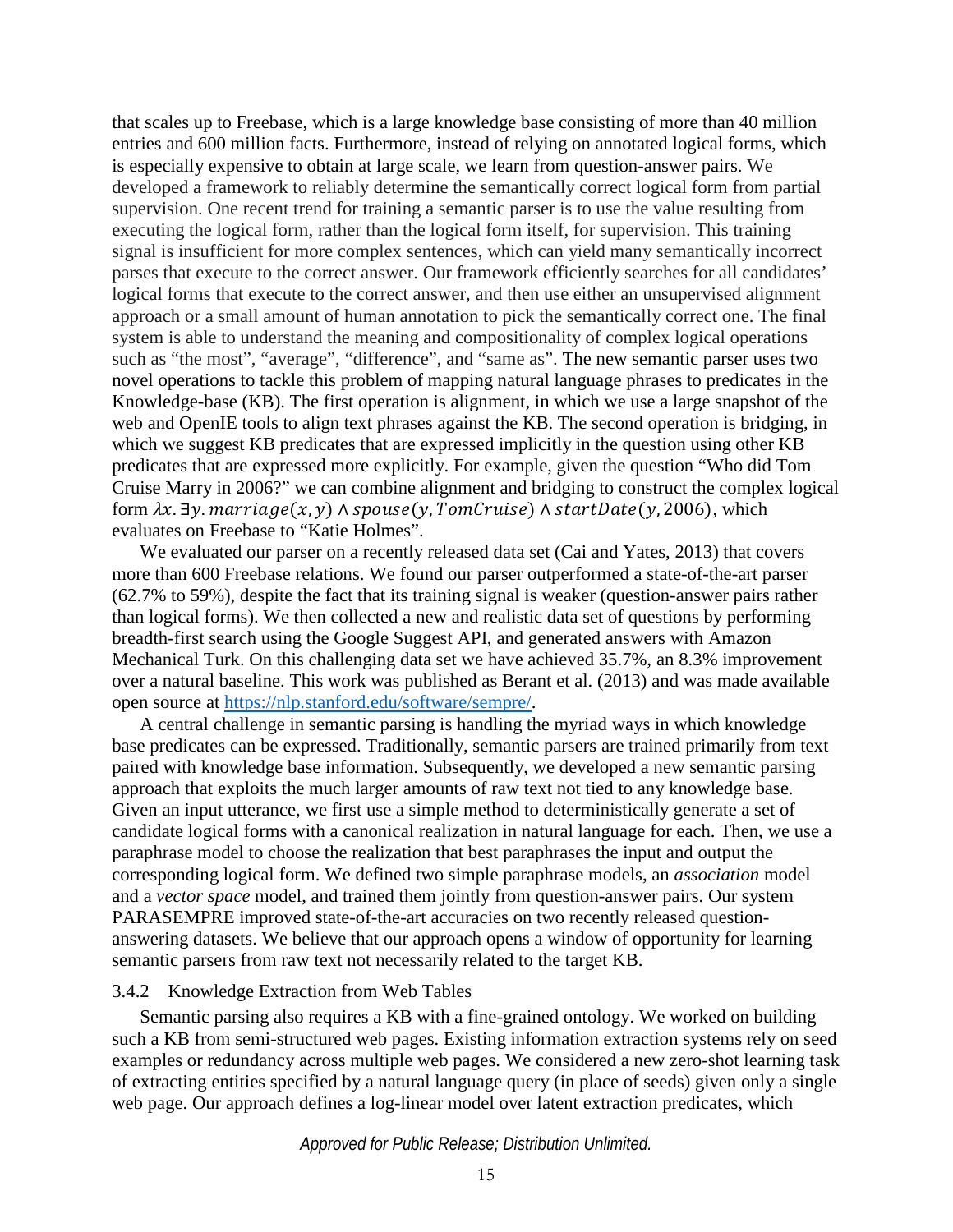select lists of entities from the web page. We tackled the challenge of defining features on widely varying candidate entity lists by abstracting list elements and using aggregate statistics to define features. Finally, we created a new dataset of diverse queries and web pages and showed that our system achieves significantly better accuracy than a natural baseline.

We developed a novel parsing algorithm that learns a strategic policy for exploring this space, and substantially reduces the number of logical forms considered by the parser. The algorithm controls parsing by choosing the highest-scoring parsing action from an agenda, and learns an appropriate scoring function from data, using a reinforcement learning algorithm. We demonstrated that our parser is 8 times faster than prior work, while obtaining state-of-the-art accuracy.

Our work aims to increase both the *breadth* of the knowledge source and the *depth* of logical expressiveness by training a system to analyze an HTML table and answer a complex question based on the table. The absence of a fixed data schema in semi-structured Web tables enables question answering on knowledge from a much broader domain. Our algorithm allows the table to influence the construction of parse trees, making it generalize well to even previously unseen tables. In addition, our parsing algorithm uses highly recursive deduction rules to construct parse trees with expressive logical predicates, making it able to handle a wider scope of logical operations and deeper linguistic compositionality. In addition to the algorithm, we also released a large dataset of this task to encourage research on semantic understanding of semi-structured data.

### 3.4.3 Other work

Another challenge of semantic parsing is learning the semantic lexicons of new domains. To approach it, we developed a new framework for quickly building a semantic parser in a new domain without initial examples from that domain. In essence, given a pair of an in-domain seed lexicon and the syntax of the target logical form, the framework generates new logical forms along with a canonical natural language gloss and asks people to paraphrase the gloss. From the paraphrased sentences, the system can not only learn new words for concepts in the new domain (e.g., "attend  $X''$  = education is  $X$ ), but also learn sub-lexical compositionality where a short phrase describes a complex concept (e.g., "mother of *X"* = parent of *X* who is female). Within a few hours of such human "training", the framework was able to build semantic parsers for seven different domains (Wang et al. 2015).

We also examined mapping descriptions of scenes to 3D geometric representations. Prior work on the text to 3D scene generation task has used manually specified object categories and language that identifies them. We introduced a dataset of 3D scenes annotated with natural language descriptions and learn from this data how to ground textual descriptions to physical objects. Our method successfully grounds a variety of lexical terms to concrete referents, and we show quantitatively that our method improves 3D scene generation over previous work using purely rule-based methods. We evaluated the fidelity and plausibility of 3D scenes generated with our grounding approach through human judgments. This work is described more fully in Chang et al. (2014, 2015).

Finally, we experimented with training a sequence-to-sequence neural semantic parsing model using inferred logical forms as supervision. Our analysis reveals that the model effectively learns general logical form structures (with 92% accuracy on artificial data) but has some challenges at identifying lexical items and distinguishing contextual words in the utterance from content words. In future work, we intend to undertake an additional project that addresses these challenges directly.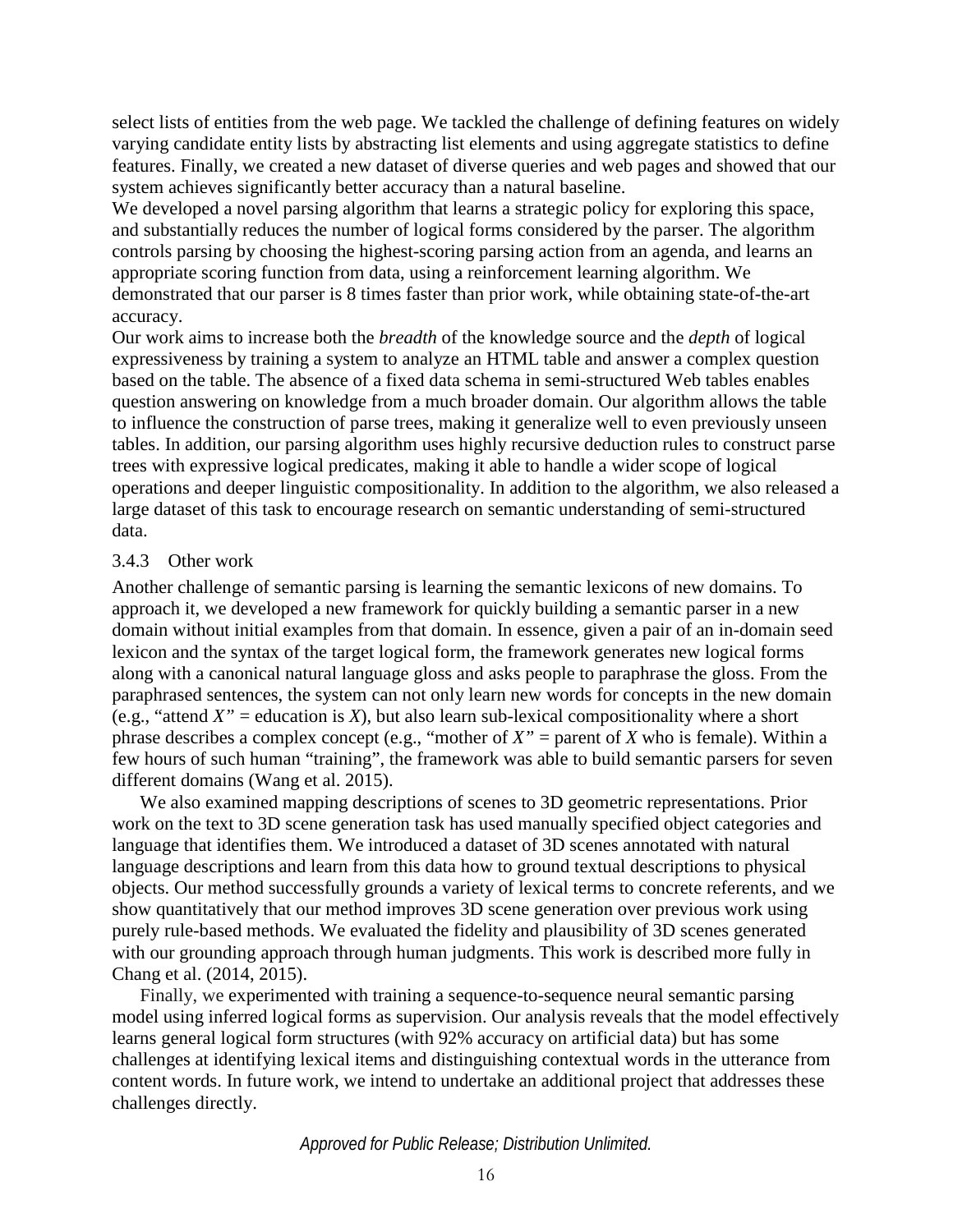#### 3.5 COREFERENCE RESOLUTION

#### 3.5.1 Overview

We initially explored methods to improve the rule-based or "sieve" coreference system that we had built in 2011 (winning the CoNLL 2011 Shared Task on Coreference over OntoNotes data). We added a classifier to detect singleton mentions and methods for better modeling of full nominal coreference emphasizing the difference between what is "similar" (e.g., "Facebook" and "Google") vs. what can be coreferent (e.g., "Google" and "the search giant") and started to build a hybrid rule-based and machine learning system.

Subsequently, we began exploring fully learned approaches to coreference resolution. We first built a statistical machine learning coreference system, which was based around entity models (Clark and Manning 2015). Subsequently we built two versions of neural coreference systems, one again based on entities but now using neural similarity functions (Clark and Manning 2016a) and the other just a mention-pair classifier trained via imitation learning (Clark and Manning 2016b). All three of these systems were the best-performing English coreference system at the time of their publication.

We also extended both our sieve coreference system and our neural coreference systems to Chinese and did some limited exploration of coreference for Spanish.

#### 3.5.2 Details

#### *3.5.2.1 Extending our rule-based and hybrid "sieve" coreference systems*

We initially explored methods for improving our existing (rule-based) coreference resolution, which had won the CoNLL 2011 Shared Tasking on coreference over OntoNotes data (Lee et al. 2011). One is a classifier that attempts to detect via discourse features singleton mentions, which should not be coreferent with anything (Recasens et al. 2013). This work got the NAACL 2013 best short paper award. The initial work was prior to the DEFT project, but the DEFT project allowed us to integrate this work into the Stanford CoreNLP deterministic coreference resolution system, giving about a 0.6 F1 improvement on CoNLL 2011 F1.

We then developed a new hybrid statistical sieve system for English. The new architecture replaces rule-based sieves with statistical ones that are based on random forests to model feature interactions. In addition, we have also incorporated richer linguistic information (such as discourse), new datasets and higher precision context information to address linking common nouns. We worked to make this new hybrid statistical sieve system for English faster and lighter. One of the biggest obstacles to fast coreference on documents is that until now our coreference systems required constituency parsing, and our constituency parser was quite slow. The improved system relies solely on a dependency parser rather than a constituent parser. By swapping parsers, we incur a very small (about 1%) loss in performance, but the system is much faster, since we can use it with our neural dependency parser, which is orders of magnitude faster than constituency parsers. We also removed some expensive features that weren't that important in improving performance, with the result that the model is smaller than before. Using this, we successfully incorporated the coreference resolver into our KBP system, which increased the system's recall by allowing it to process pronominal mentions. Second, we worked on porting our sieve-based coreference system to Chinese. We released in CoreNLP a deterministic sievebased Chinese coreference resolution system that demonstrates comparable performance with the then state-of-the-art systems on the CoNLL 2012 Chinese coreference resolution task.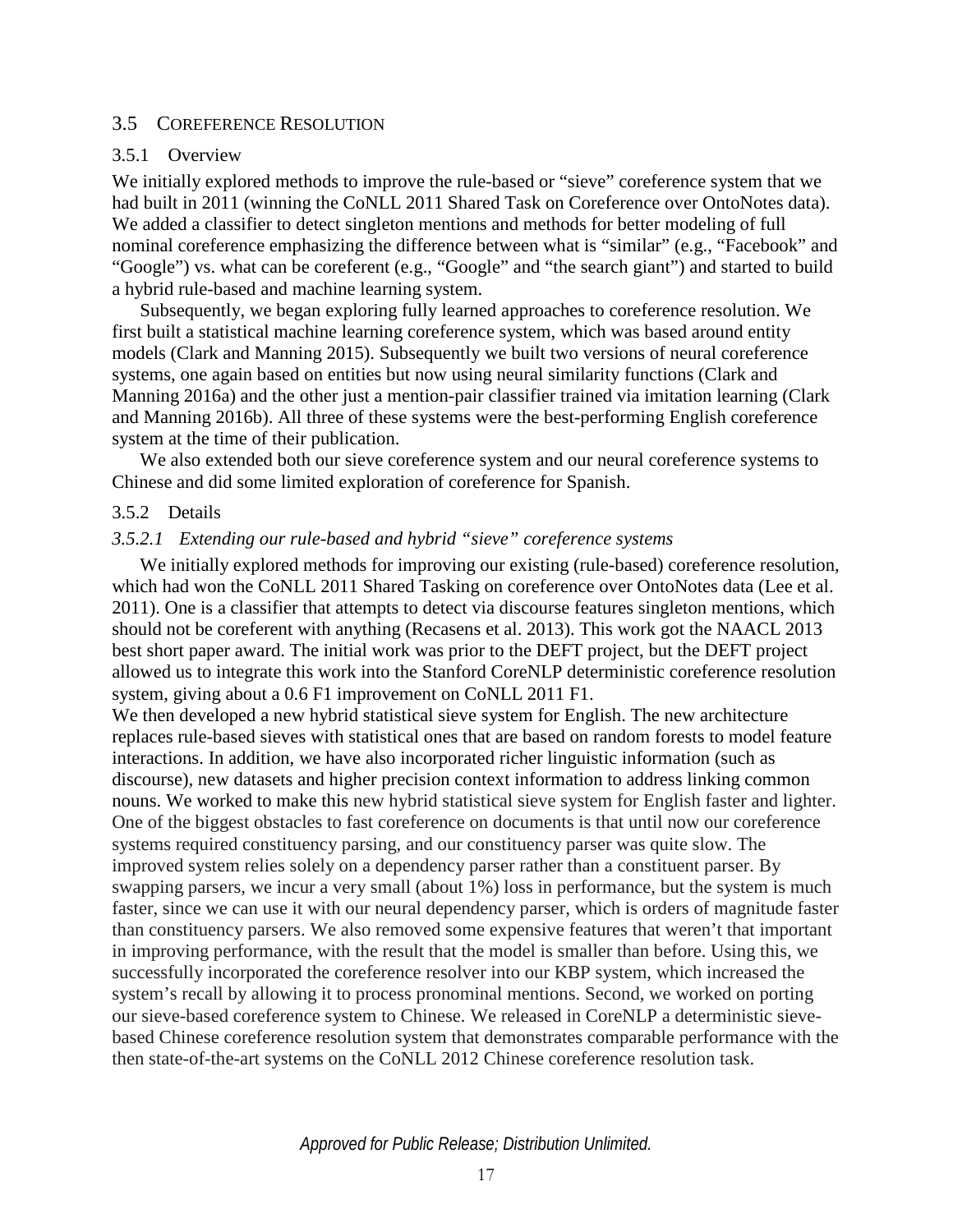#### *3.5.2.2 New statistical and neural network approaches to coreference*

Beginning in late 2014, we began exploring new machine learning approaches to coreference resolution, initially an entity-centric probabilistic model and then a series of neural networkbased coreference systems.

We first developed a coreference system that learns an effective policy for incrementally building up coreference clusters. The system operates by greedily merging clusters of mentions it predicts are likely to be coreferent. Training a system to do this is challenging because (1) it requires defining features between clusters of mentions instead of pairs and (2) the number of possible cluster merges is large. We address these challenges by decomposing the learning problem into two steps. First, we train classifiers that predict whether or not two mentions are coreferent. The scores produced by these models are then used to define powerful features between clusters of mentions and prune which candidate cluster merges are considered. Using this feature set and constrained search space, our system is able to learn when two clusters of mentions should be merged with an imitation learning algorithm. Our system achieves a CoNLL F1 score of 63.0 on the OntoNotes 5.0 corpus, the highest reported score to date. This system was incorporated into CoreNLP as a fast statistical coreference system and is described further in Clark and Manning (2015).

Thereafter, combining neural networks and coreference, we developed several neuralnetwork-based coreference systems that learn to produce effective vector representations of mention pairs. These systems do not rely on the complex highly engineered features commonly used in other coreference systems, which can become unwieldy and may generalize poorly to new data. We developed a neural-network based coreference system that uses a much smaller set of features, instead relying on distributed word representations to inform the model.

The central component of the first new system is a neural network that produces highdimensional distributed representations of pairs of coreference clusters. Using these representations, our system learns when combining a pair of clusters is desirable. This allows coreference resolution to be performed with agglomerative clustering: initially, each mention is placed in its own singleton coreference cluster, then a pair of clusters is merged each step. We found applying this clustering algorithm to significantly improve accuracy over the commonly used mention-pair approach to coreference resolution. Training a clustering coreference system is challenging because the coreference decisions facing a model depend on previous decisions it has already made. We addressed this by applying a learning-to-search algorithm that teaches the model which local decisions (cluster merges) will eventually lead to a high-scoring final coreference partition. The resulting system substantially improved upon the current state-of-theart over the OntoNotes dataset and particularly excels at hard coreference resolution problems that require knowledge about semantic similarity to solve (e.g., "the country" and "the nation"). This work is described in Clark and Manning (2016a).

Coreference resolution systems typically operate by making sequences of local decisions (e.g., adding a coreference link between two mentions). However, the goal of coreference is to have a desirable global structure (a complete set coreference clusters). Due to this difficulty, coreference systems are usually trained with loss functions that heuristically define the goodness of a particular coreference decision. These losses contain hyperparameters that are carefully selected to ensure the model performs well according to coreference evaluation metrics. Relying on hyperparameters complicates training, especially across different languages and datasets where systems may work best with different settings of the hyperparameters. Instead, we have addressed this challenge by training coreference models and reinforcement learning algorithms.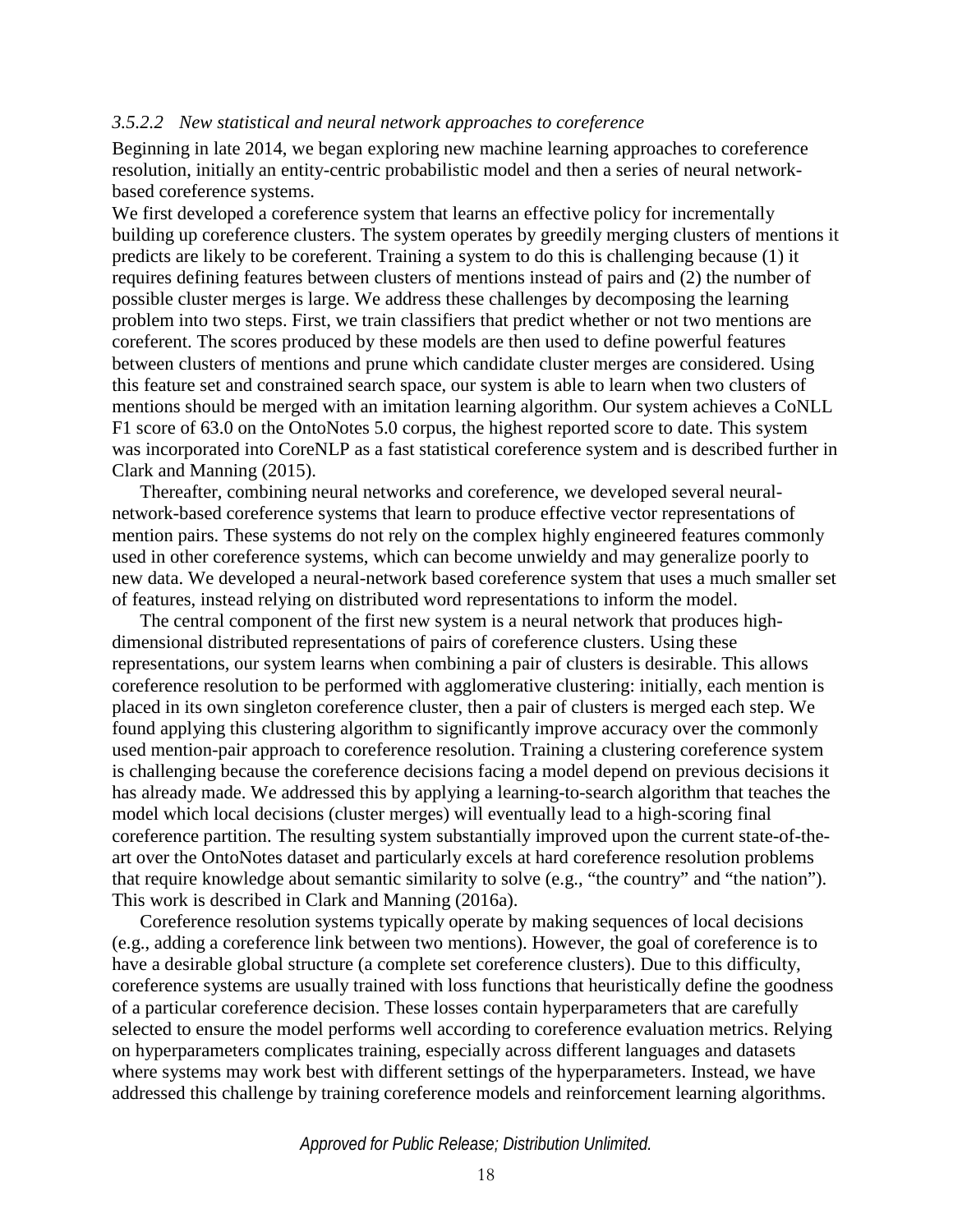This directly optimizes models for coreference evaluation metrics, obviating the need for slow hyperparameter search. The approach also yields significant gains in accuracy. This work is described in more detail in Clark and Manning (2016b). This fully-learned system also gave us an easy opportunity to build systems for other languages, and so we also built a Chinese coreference system using OntoNotes data, which also achieved a new state-of-the-art performance. The new coreference systems were incorporated into our Java code for release in CoreNLP 3.7.0.

Finally, we have improved the performance of our English coreference resolution system by changing the mention detection system. In particular, we eliminated various heuristic rules for filtering candidate mentions, which we had inherited from the earlier sieve-based coreference system, instead relying on the model to identify singleton mentions. This change actually improved the system's CoNLL F1 score by 1.3 points on the English CoNLL 2012 data. Both developments will be incorporated into our TAC 2017 CS KBP System and the next release of Stanford CoreNLP.

We also developed a new coreference resolution system for Spanish trained on the AnCora dataset. The architecture and training of the system is the same as the neural-network based system we previously built for English and Chinese. The system has the ability to detect and add coreference links to dropped pronouns, which occur frequently in Spanish. However, despite the new coreference resolution system for Spanish being able to detect and add coreference links to extract dropped pronouns, it did not perform well given the parses that were available during initial stages of development. To fix the issue, we also developed a rule-based system for coreference for connecting similar named entities via fuzzy string matching. This system gave better results than the previously trained coreference system, given the bad quality of parses and was incorporated into our KBP pipeline.

### 3.6 DEVELOPMENT OF STANFORD CORENLP

### 3.6.1 Overview

Both for our own work and in general support of the DEFT program, we made many additions and improvements to our Stanford CoreNLP processing suite (Manning et al. 2014), including:

- We added direct dependency parsing via a neural dependency parser.
- We added POS tagging, NER, and constituency and dependency parsing for Spanish.
- We added improved NER and coreference models for Chinese.
- We added natural logic and open information extraction annotators (Angeli et al. 2015).
- We added a KBP relation extraction annotator for all of English, Chinese, and Spanish.
- We added new statistical and neural coreference systems.
- We added a web services API for CoreNLP.
- We added support for calling annotators in an annotation pipeline that are implemented as a web service.

## 3.6.2 Details

Throughout the project we made many extensions and improvements to our Stanford CoreNLP software toolkit for natural language processing, to improve analysis components, to add new analysis components, and to extend coverage of components to more languages.

The 2012-11-12 release added some training data derived from Wikipedia to the English NER models, improved and sped up the Stanford Dependencies code in the Stanford Parser, upgraded SUTime, and included various other bug fixes.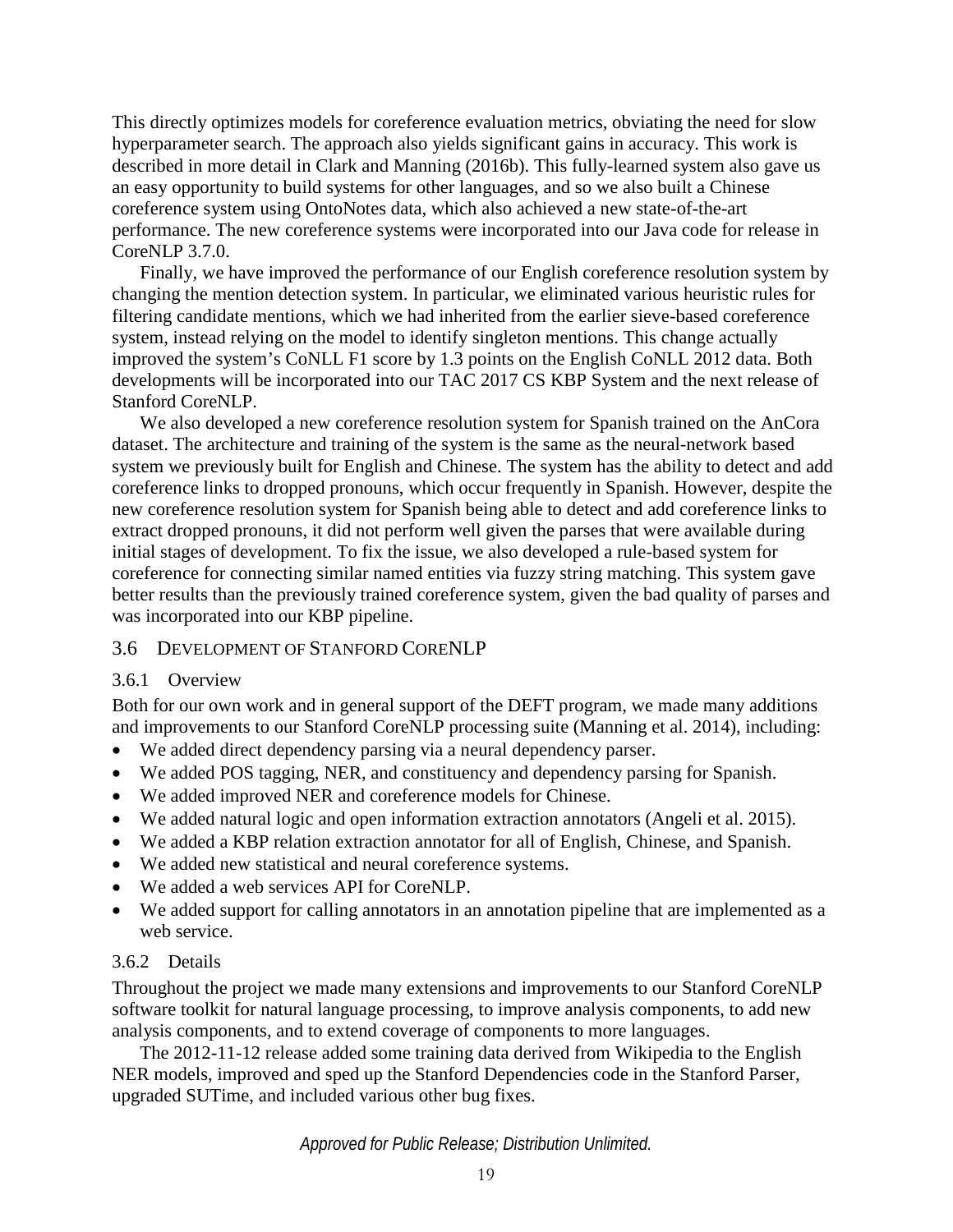The 2013-04-04 version 1.3.5 release included the singleton detection research to improve coreference resolution, which was mentioned above, speed improvements including further multithreading support, some Stanford Dependencies improvements, and included various other bug fixes.

The 2013-06-20 version 3.2.0 release included a new and more accurate parser model. Additionally, it also incorporated a faster tagger and other bug fixes.

The 2013-11-12 version 3.3.0 release added a state-of-the-art deep learning–based sentiment analysis model. The releases also include improvements to English and Chinese dependency parsers, improvements to time entity recognition and bug fixes. The 2014-01-04 version 3.3.1 release fixed a few bugs.

The 2014-06-16 version 3.4.0 release added a much faster shift-reduce constituency parser.

The 2014-08-27 version 3.4.1 release added support for processing Spanish (part-of-speech tagging, named entity recognition, and constituency parsing. This was also the final release that supported Java 6 and Java 7.

The Stanford CoreNLP version 3.5.0 (2014-10-31), 3.5.1 (2015-01-29), and 3.5.2 (2015-04- 20) releases made major enhancements in the areas of parsing and coreference. Version 3.5.0 was the first release of our new, much, much faster neural network-based dependency parser. Version 3.5.1 added a natural logic annotator and one for picking out quoted material. Starting in version 3.5.2, the parser now outputs grammatical relations in the new Universal Dependencies representation (http://universaldependencies.github.io/docs/) by default (although the traditional Stanford Dependencies are also available, by specifying a property). Another major new feature in version 3.5.2 is the ability to perform co-reference resolution for Chinese. In addition to these changes, version 3.5.2 also includes improved new models and refinements for named entity recognition.

The 2015-12-09 version 3.6.0 release includes the new more accurate statistical coreference system, including a faster coreference model that works on dependency parses, added our new OpenIE annotator, and introduced a StanfordCoreNLPServer web service, which has transformed the accessibility of CoreNLP to programmers working in non-JVM languages.

The 2016-10-31 version 3.7.0 release made substantial improvements. It includes neuralnetwork based coreference systems for English and Chinese that are significantly more accurate than the previous coreference resolvers. We added a whole new set of higher accuracy dependency parser models that produce Universal Dependencies for English, Chinese, Spanish, Arabic, French, and German. There are also higher quality models for POS, NER, and Constituency Parsing in Spanish trained with Latin American Spanish materials, a new, improved German NER model, and improvements to Chinese NER including capturing quantifiable entities. The Stanford CoreNLP Server had bug fixes and improvements that allow it to work with non-English languages, match Tregex patterns (Levy and Andrew 200 on constituency trees and visualize constituency trees. There were also a variety of miscellaneous enhancements and bug fixes including improved code organization for coreference, improvements to the QuoteAnnotator, and the addition of sentiment extraction to the Simple API.

The 2017-06-09 version 3.8.0 release included several enhancements. There was a new web services annotator class to help facilitate adding non-Stanford NLP algorithms to a Stanford CoreNLP pipeline. A non-Stanford algorithm can be wrapped in a server, and this new web services annotator will start the server, submit requests and integrate the responses into an annotation. This will be especially helpful for using Python based tools with Stanford CoreNLP,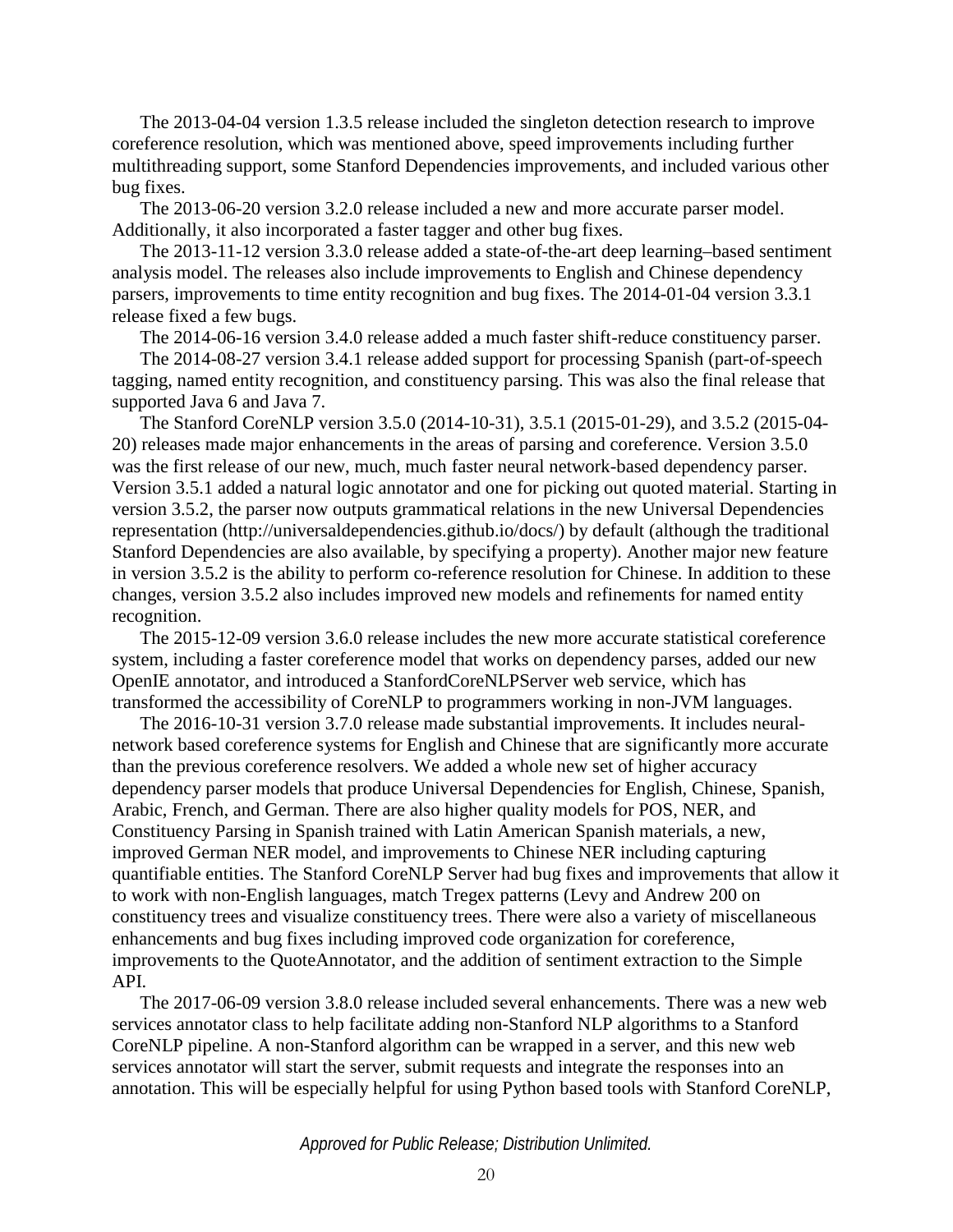for now all one has to do is wrap their Python tool in a server and they can smoothly integrate it into a Java Stanford CoreNLP pipeline. For instance, we use this new type of annotator to integrate RPI Entity Linking information with our standard NLP tools. Also, a new annotator has been added for attributing quotes to entities in text, the discussion forum handling has been improved, and there will be new models for processing Spanish and French text. The core processing now extends to handling emoji (!), rather than only handling the Unicode Basic Multilingual Plane. We have also fixed bugs and various issues with our system based on user feedback. We added new UD POS models for French and Spanish. Lastly, the release will include improvements to our coreference system.

Finally, slightly after the official end of the DEFT program, we released CoreNLP version 3.9.0 (2018-01-31) and version 3.9.1 (2018-02-27) which incorporated work that we did during the final months of the DEFT program, as well as a bunch of unrelated work on better handling other languages. The release included the Spanish KBP model, better NER, and new dependency parse model. It improved French tokenization, UD POS tagging and parsing; provided better German, Chinese NER; added an Arabic SR parser model; added a wrapper API for certain data types, quote attribution improvements; provided easier use of coreference information; and included miscellaneous bug fixes and minor enhancements.

### 3.6.3 Integration with the BBN ADEPT framework

Throughout the DEFT program, we also did work in integrating our software with the BBN Adept framework. In the early years of DEFT we made separate releases of our KBP slotfilling software, incorporated into the BBN Adept system. In later years of the program, we added KBP relation extraction as a capability of CoreNLP, which broadened the availability and usability of this system. Nevertheless, we still did considerable work adding benchmark and regression tests, adding confidences and provenances, and handling integrations for the Adept system, particularly in adding our output to the Adept KB.

### 3.6.4 Impact

Stanford software, principally CoreNLP, was an important part of the BBN Adept repository. It was used in the integrated Adept demonstration system and it was used by a number of other teams in their own software components. Stanford software was also used directly by the Research Innovation Group at DTRA (with NLP work done by MITRE) as part of DTRA J9CXQ – US SOCOM CWMD-T Support Program and by people in other parts of DoD. CoreNLP has moreover become a mainstay of basic linguistic processing that is also used by many researchers, startups and large companies.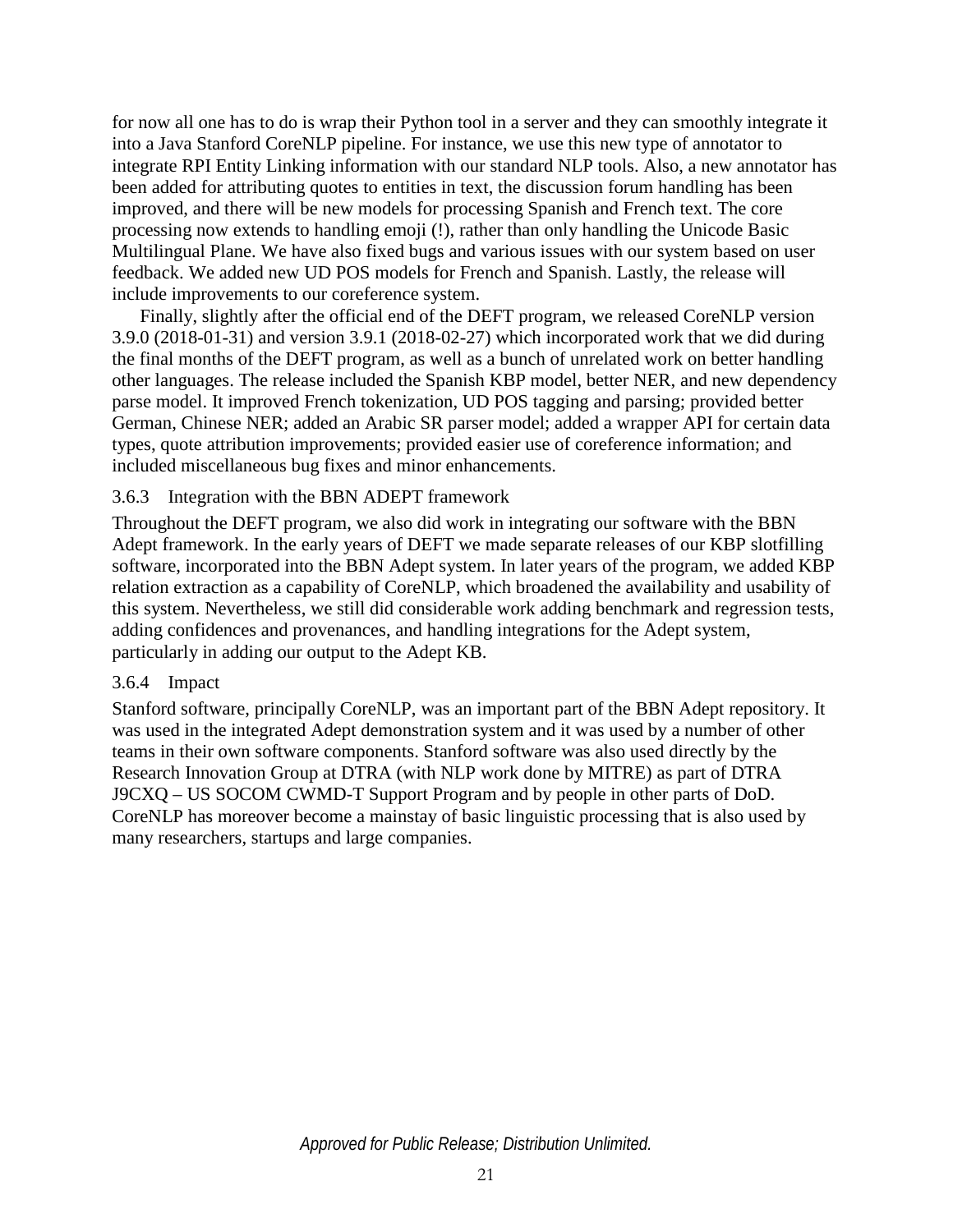# **4 RESULTS AND DISCUSSION**

# 4.1 KBP SLOT FILLING AND COLD START KNOWLEDGE BASE POPULATION

During the grant, we took part each year in the annual Text Analysis Conference Knowledge Base Population (TAC KBP) evaluations. In early years, we did the Slot Filling (SF) or relation extraction task, just on English. Towards the end, the emphasis had shifted to Cold Start (CS) KBP and evaluation of the knowledge base, though SF results were also still calculated, and evaluation over all of English, Chinese, and Spanish. Once the task shifted to CS KBP, then a system also had to do entity linking (EL) to the knowledge base, and we used some of our own work in that area, but mainly depended on systems from colleagues.

# 4.1.1 Experience prior to this project

Stanford participated in the KBP Slotfilling task between 2009 and 2011. The submitted system placed 5th in 2009, below 5th in 2010, and 4th in 2011. We did not participate in 2012 but developed some strong new ideas for distantly supervised relation extraction published in Surdeanu et al. (2012).

# 4.1.2 TAC KBP 2013

Stanford's 2013 KBP entry achieved an F1 of 31.36 on the 2013 evaluation data, performing above the median entry (15.32 F1); see Angeli et al. (2013).

Stanford submitted 5 systems for the official evaluation. For all runs, a fixed confidence threshold of 0.5 was imposed based on the tuned threshold on the 2012 data. Slot fills under this threshold were discarded, with the exception of inferred slots which were always kept. In general, the first system S1 used everything we thought was best, and S2–5 either deleted components or added components that we were doubtful of the utility of. The five systems in [Table 1](#page-28-0) were:

- S1: The reference run, incorporating every component except inference using ReVerb relations.
- S2: S1, but with all the relation inference components disabled.
- S3: S1, but with experimental ReVerb OpenIE (Fader et al. 2011) inference paths enabled.
- S4: S1, but with inference, sentence-level competition, and additionally the hand-coded rules disabled. This run represents our system run with only MIML-RE and basic consistency.
- S5: S1, but using only the 2013 docs for searching for slot fills at test time. Thus, the component of our system which searches for provenance given a slot fill found in another corpus is not relevant.

The expected best system is S1; S2 removes inference; S3 adds ReVerb entailment rules; S4 removes all inference and rules, relying only on MIML-RE; S5 is identical to S1 but run only over the official 2013 source documents.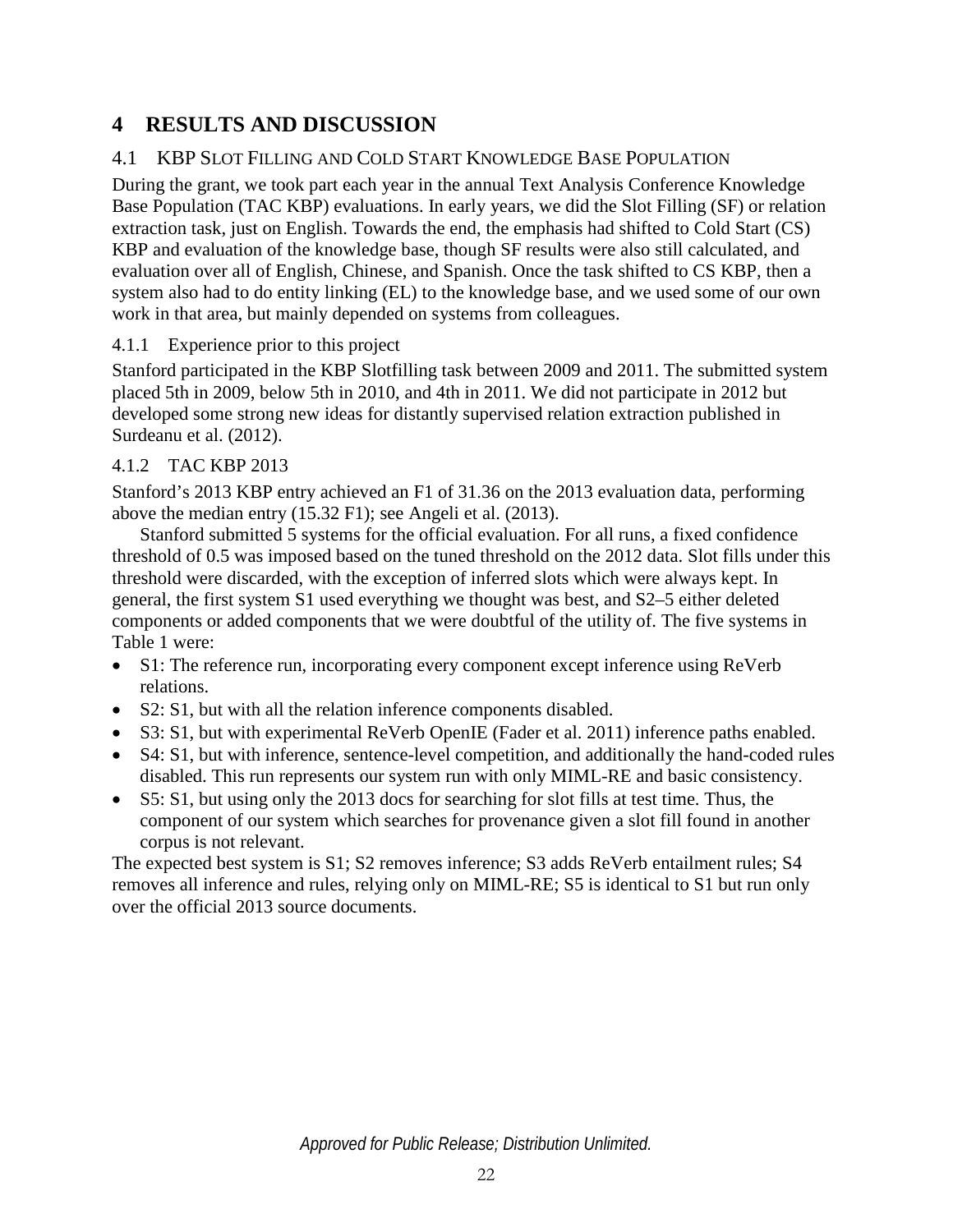#### **Table 1: Stanford's KBP SF submissions for 2013**

<span id="page-28-0"></span>

| 2013 SYSTEMS   | <b>PRECISION</b> | <b>RECALL</b> |      |
|----------------|------------------|---------------|------|
| S <sub>1</sub> | 35.8             | 27.9          | 31.4 |
| S <sub>2</sub> | 35.9             | 28.4          | 31.7 |
| <b>S3</b>      | 35.1             | 26.7          | 30.3 |
| <b>S4</b>      | 35.3             | 25.6          | 26.7 |
| S <sub>5</sub> | 38.2             | 26.7          | 31.5 |

**Table 2: Stanford's 2013 KBP results as compared to other teams that year**

<span id="page-28-2"></span><span id="page-28-1"></span>

| 2013 SYSTEMS         | <b>PRECISION</b> | <b>RECALL</b> |      |
|----------------------|------------------|---------------|------|
| <b>MEDIAN TEAM</b>   | 15.0             | 15.7          | 15.3 |
| <b>STANFORD 2013</b> | 35.8             | 27.9          | 31.4 |
| <b>TOP TEAM</b>      | 42.5             | 32.2          | 37.3 |

The results in [Table 2](#page-28-2) mean that we found only about one quarter of the relations that were found by someone (either another team or humans searching the text collection, and of the putative relations that we did find, only slightly more than one third of them were correct. This is still rather below the desirable accuracy of a textual relation extraction system! The conclusions we drew from these experiments and various side studies are as follows. The errors from incorrectly deduplicating entries would be helped by incorporating an entity linking system. The second class of errors – from not finding a sentence which adequately expresses the target relation – we thought we could address by improving our inference component to collect better weights for inferential paths, and to perform more holistic inference on the entity graph at test time with Markov Logic. The third class of errors – incorrect relation predictions – we thought we could mitigate by collecting crowd-sourced labels for the latent variables in MIML-RE. In part, this would provide valuable high-quality supervised training data, and in part it could make the model's objective more convex and manageable. We believed that the relatively small loss incurred from using our IR versus the Gold IR implies that our IR system performs well enough that it is not a bottleneck in improving performance on the task.

We achieved  $6<sup>th</sup>$  place in the 2013 KBP slot filling evaluation. This was not only an enormous improvement over our last KBP Slot Filling evaluation performance (in 2011) but placed us among the top cluster of 6 systems with good (over 30% F1) scores, a group including only one other team from the U.S.A.

#### 4.1.3 TAC KBP 2014

The second-year evaluation maintained use of our traditional system, using IR and MIML-RE, but we did some ensemble runs and joint development with DeepDive systems from Chris Ré's group. All the systems used NLP analyses produced by CoreNLP. The system is described in detail in Angeli et al. (2014). The results are shown in [Table 3.](#page-29-0)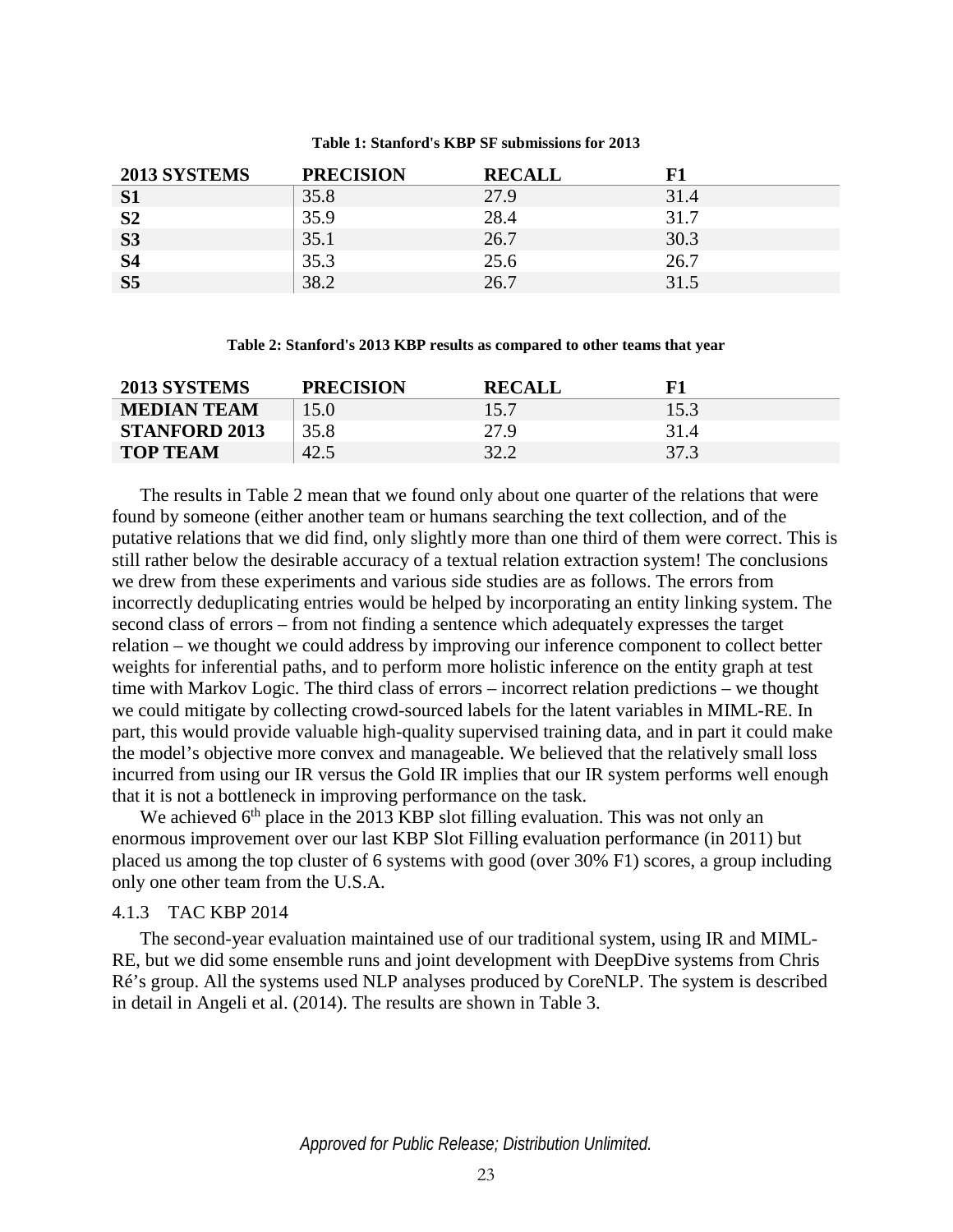#### **Table 3: Stanford's 2014 KBP results**

<span id="page-29-0"></span>

| 2014 SYSTEMS                | <b>PRECISION</b> | <b>RECALL</b> | ${\bf F1}$ |
|-----------------------------|------------------|---------------|------------|
| DEEPDIVE (HIGH RECALL)      | 54.4             | 27.8          | 36.8       |
| DEEPDIVE (HIGH PRECISION)   | 54.8             | 24.9          | 34.3       |
| <b>MIML-RE</b>              | 36.2             | 28.7          | 32.0       |
| <b>MIML-RE (- PATTERNS)</b> | 35.3             | 26.3          | 30.2       |
| MIML-RE (- ACTIVE LEARNING) | 29.2             | 26.2          | 27.6       |

The submitted systems were:

- DeepDive (high recall): A run using DeepDive, tuned along the calibration curve to tune for the best F1 and correspondingly relatively biased towards recall.
- DeepDive (high precision) A run using DeepDive, tuned along the calibration curve to favor higher precision (90% precision cutoff).
- MIML-RE The MIML-RE system, as in the 2013 submission, but with the addition of learned patterns and the new model from Angeli et al. (2014).
- MIML-RE (–patterns) The MIML-RE system, with all patterns removed. This is the expected performance of a system based entirely and only on MIML-RE and a coreference-based alternate names detector.
- MIML-RE (–active) The MIML-RE system, with the model from Stanford's 2013 submission

The precision of the DeepDive system is very impressive, but as the task is set up, TAC KBP remains largely a recall-bound task, and the high recall DeepDive system only modestly enhances recall. Our MIML-RE system achieves slightly better recall again, and so it remains not that far behind the DeepDive system in performance. Overall, the DeepDive high recall system was the strongest submitted system, and the MIML-RE system alone could have taken third place.

## 4.1.4 TAC KBP 2015

TAC KBP 2015 was the first outing of our third-generation relation database–backed KBP system. This system is described in detail in Angeli et al. (2015). In addition, it marked a period when we started to move away from distant supervision towards the use of crowd-source supervision and bootstrapping self-training methods. Our final system was an ensemble of a number of relation extractors, including our new work in neural and OpenIE extractors. The task also became more nuanced this year: systems were evaluated not only on slot fills (classic relation extraction) but on constructing a knowledge base, evaluated by looking at path length 1 (hop 0) and path length 2 (hop 1) queries on the knowledge base. In the results in this report, shown in [Table 4,](#page-30-2) we show Hop All (averaged over hop 0 and hop 1) results computed directly from the knowledge base (which has to observe consistency constraints, unlike independent slot fills). This is the most rigorous evaluation condition and numbers go down considerably versus last year (for obvious reasons). Results on other measures more similar to previous years showed that we had considerably improved the precision of individual slot fills in our system, while largely maintaining recall. A skew towards precision seemed desirable, to maximize the chances of getting path length 2 queries right, but the recall of those became rather low.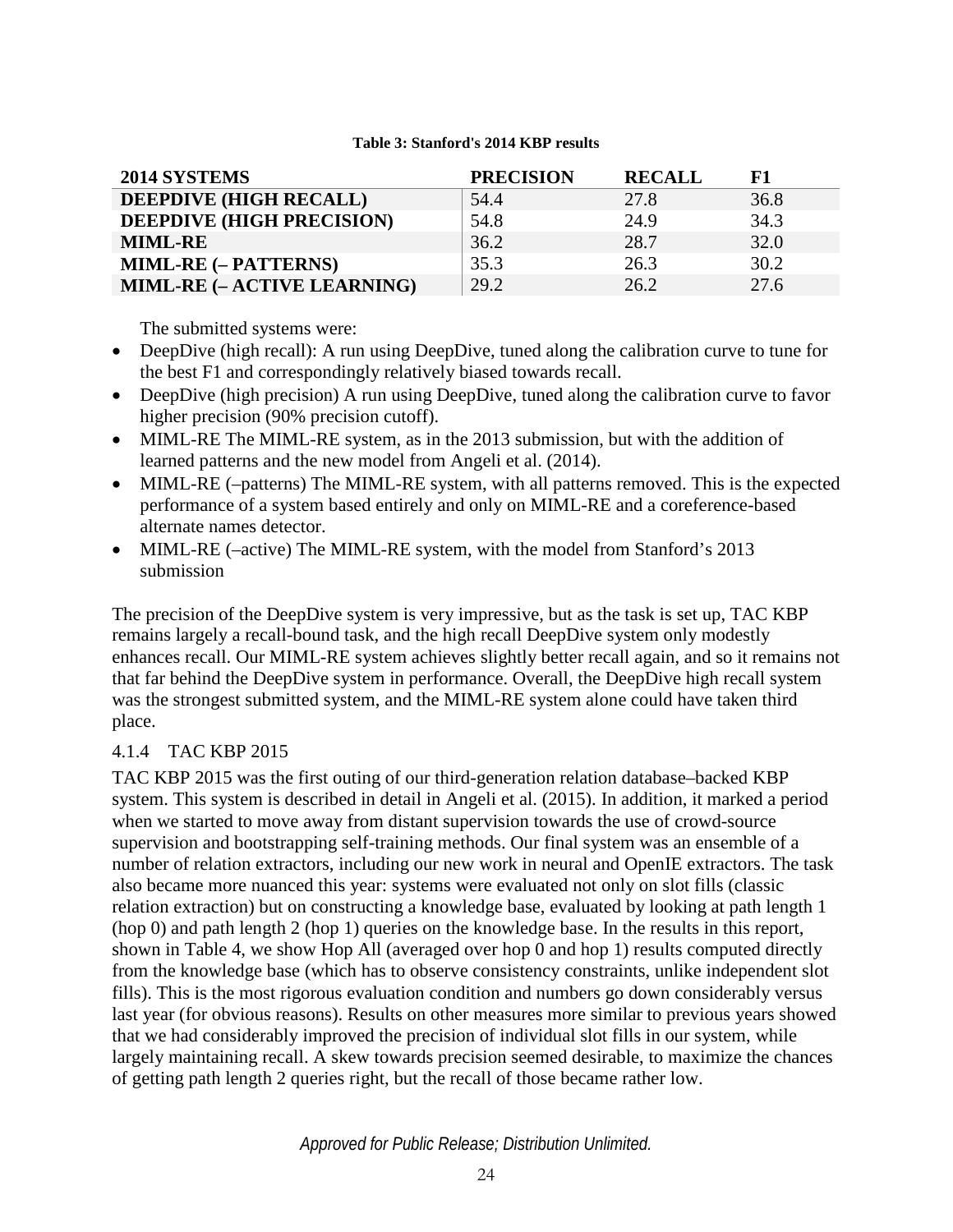The two systems submitted for KB evaluation were:

- Stanford1 A high precision system (patterns, openie, website, altnames) for both hop0 and hop1.
- Stanford2 A high recall system: the union of all models (adding supervised logistic regression and neural classifiers) for both hop0 and hop1.

Stanford's system basically matched the score of the other leading system (BBN), outperforming all other teams on Cold Start Hop  $1 \text{ F}_1$  (i.e., results on answering questions like "where do people" in Gaithersburg work?").

<span id="page-30-2"></span><span id="page-30-0"></span>

| <b>2015 SYSTEMS</b>               | <b>PRECISION</b> | <b>RECALL</b> |      |
|-----------------------------------|------------------|---------------|------|
| <b>STANFORD1 (HIGH PRECISION)</b> | 48.7             |               | 15.4 |
| <b>STANFORD2 (HIGH RECALL)</b>    | 21.0             | 23.2          |      |

#### **Table 4: KBP 2015 system results on Hop All KB evaluation**

An interesting note about the 2015 evaluation was a comparison of machine performance to human performance on slot filling (as opposed to whole knowledge base construction). The evaluation included the performance of humans, who were given a limited time budget for searching for relevant information to extract to complete a slot fill. While overall human performance was better, due to their much higher precision, our high recall system achieved better fact recall than the humans, and because of that, was not too behind the humans in F1 score (the Stanford system got about 31% recall versus about 25% recall for the humans, still losing out at about 28% F1 versus 37% F1 for the humans).

### 4.1.5 TAC KBP 2016

This was the first year we attempted multilingual KBP, doing English and Chinese. Full details of our system this year can be found in Zhang et al. (2016). In [Table 5,](#page-30-3) we show our official scores on the CS KBP track for the languages we took part in and the overall cross-lingual evaluation. Our English score showed no progress from the year before but remained the leading system. Our own testing showed that our system was considerably better than last year's system; it appeared that the evaluation set was just more difficult. Our first cut at a Chinese system was well below the performance of our English system, partly due to the difficulty of the language and partly due to us having fewer resources for Chinese and less development time. Our crosslingual results were further dragged down by the fact that we did not have a Spanish system. Note also that because of the way the Hop All results were calculated by combining Hop-0 and Hop-1 scores, the F1 measure for Hop All need not fall between Precision and Recall; this phenomenon is observed for English.

### **Table 5: Macro-averaged LDC-MEAN KBP 2016 KB track Hop All scores**

<span id="page-30-3"></span><span id="page-30-1"></span>

| 2016 SYSTEMS                  | <b>PRECISION</b> | <b>RECALL</b> |      |
|-------------------------------|------------------|---------------|------|
| <b>STANFORD ENGLISH</b>       |                  | 25.9          | 22.0 |
| <b>STANFORD CHINESE</b>       | 12.7             | 20.4          | 14.2 |
| <b>STANFORD CROSS-LINGUAL</b> | 10.9             | 13.9          |      |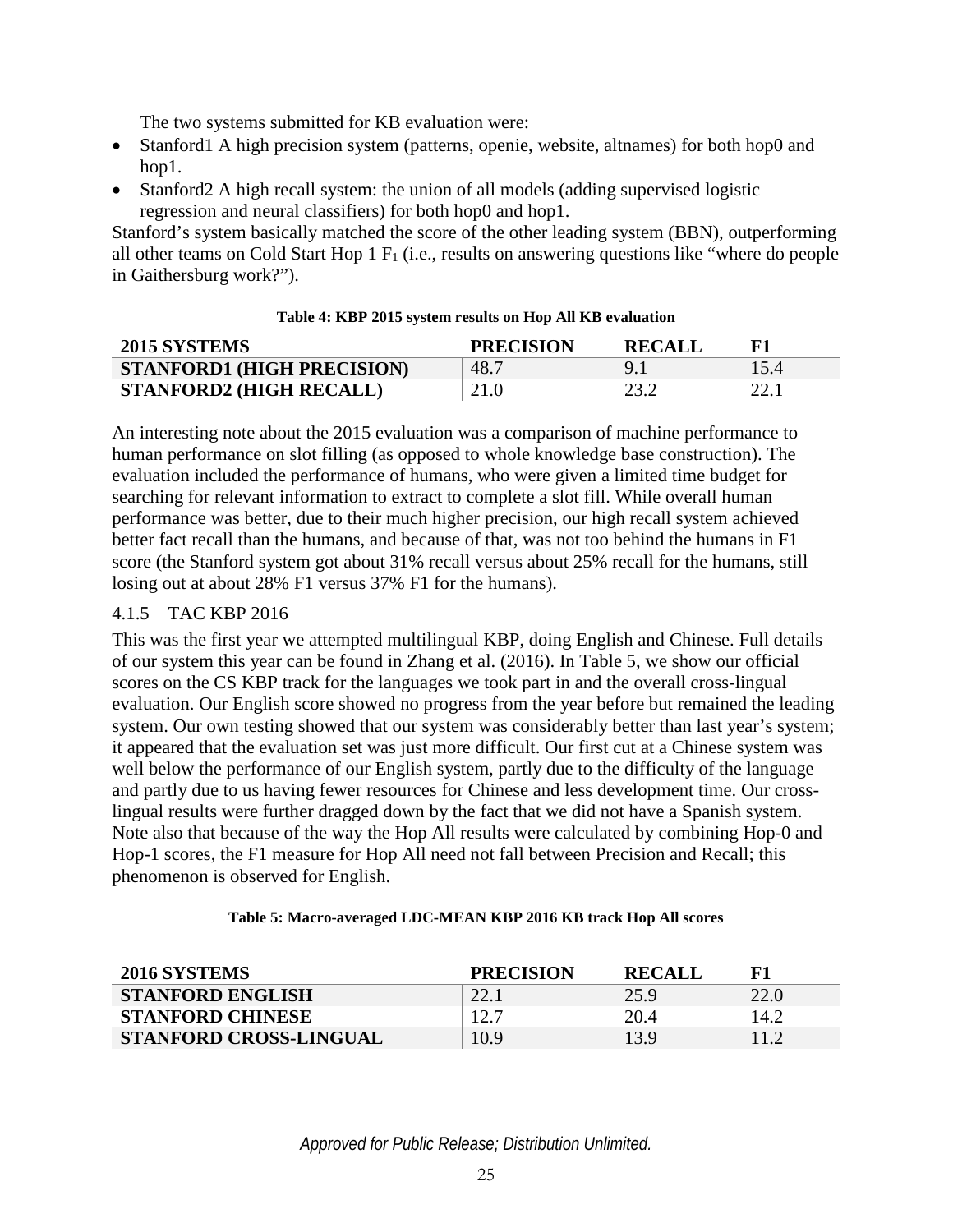### 4.1.6 TAC KBP 2017

For TAC KBP 2017 we submitted the only independent trilingual team doing Chinese, English, and Spanish relation extraction. We also participated in the Tinkerbell system with our colleagues. Our scores are as in [Table 6,](#page-31-2) which were again the highest submitted scores. The English and Chinese scores show some nice progress, and our inaugural Spanish system is about as good as the Chinese system. We remain a little perplexed by the low cross-lingual score, thinking that something may have gone wrong in cross-lingual entity linking.

<span id="page-31-2"></span><span id="page-31-0"></span>

| 2017 SYSTEMS                  | <b>PRECISION</b> | <b>RECALL</b> |      |
|-------------------------------|------------------|---------------|------|
| <b>STANFORD ENGLISH</b>       | 23.8             | 33.3          | 25.4 |
| <b>STANFORD CHINESE</b>       | 19.6             | 18.1          | 18.0 |
| <b>STANFORD SPANISH</b>       | 19.2             | 19.8          | 18.6 |
| <b>STANFORD CROSS-LINGUAL</b> | 12.9             | 13.3          | 11.7 |

#### **Table 6: Macro-averaged LDC-MEAN KBP 2017 KB track Hop All scores**

#### 4.2 OTHER RESULTS

Within the work of various particular research projects, we also did many other detailed evaluations of particular system components. These are not all reproduced in this report, and readers are referred to individual papers appearing in the references. However, in [Table 7,](#page-31-1) we do show one cumulative table showing the progress of our scores for coreference resolution. The figures shown in the table are for the CoNLL 2012 coreference score, which is an average of three scores that had previously been used to score coreference systems: MUC,  $B^3$ , and CEAFφ4. There are differences between the scores, but, nevertheless, a score of 100 would mean getting all mention coreference decisions right. Because coreference resolution is essentially a mention clustering task, and the evaluation is of complete clusters, a few mistakes can greatly bring down the score. In some part coreference scores are low because it is a hard task, but in considerable measure the lower numbers are also due to this cluster-style evaluation, whereas several other NLP tasks (such as parsing and POS tagging) are conventionally evaluated at the level of individual decisions. In the table, bold picks out all of: the best CoNLL shared task scores; the best systems prior to the Stanford 2016 systems, and the best systems overall for each language.

<span id="page-31-1"></span>

| <b>MODEL</b>                                                          | <b>ENGLISH</b> | <b>CHINESE</b> |
|-----------------------------------------------------------------------|----------------|----------------|
| <b>Stanford</b> (Lee et al. 2011) [CoNLL 2011 winner]                 | 57.80          |                |
| Chen & Ng (2012) [CoNLL 2012 Chinese winner]                          | 54.52          | 57.63          |
| Fernandes (2012) [CoNLL 2012 English winner]                          | 60.65          | 51.46          |
| Björkelund & Kuhn. (2014) [Best previous Chinese system]              | 61.63          | 60.06          |
| <b>Stanford</b> (Clark & Manning, ACL 2015)                           | 63.02          |                |
| Wiseman et al. $(2016)$ <sub>SEP</sub> [Best previous English system] | 64.21          |                |
| <b>Stanford</b> (Clark & Manning 2016a)                               | 65.29          | 63.66          |
| <b>Stanford</b> Deep RL Mention-Rankingser Clark & Manning            | 65.73          | 63.88          |
| 2016b)                                                                |                |                |

#### **Table 7: Coreference resolution CoNLL score on CoNLL 2012 test set**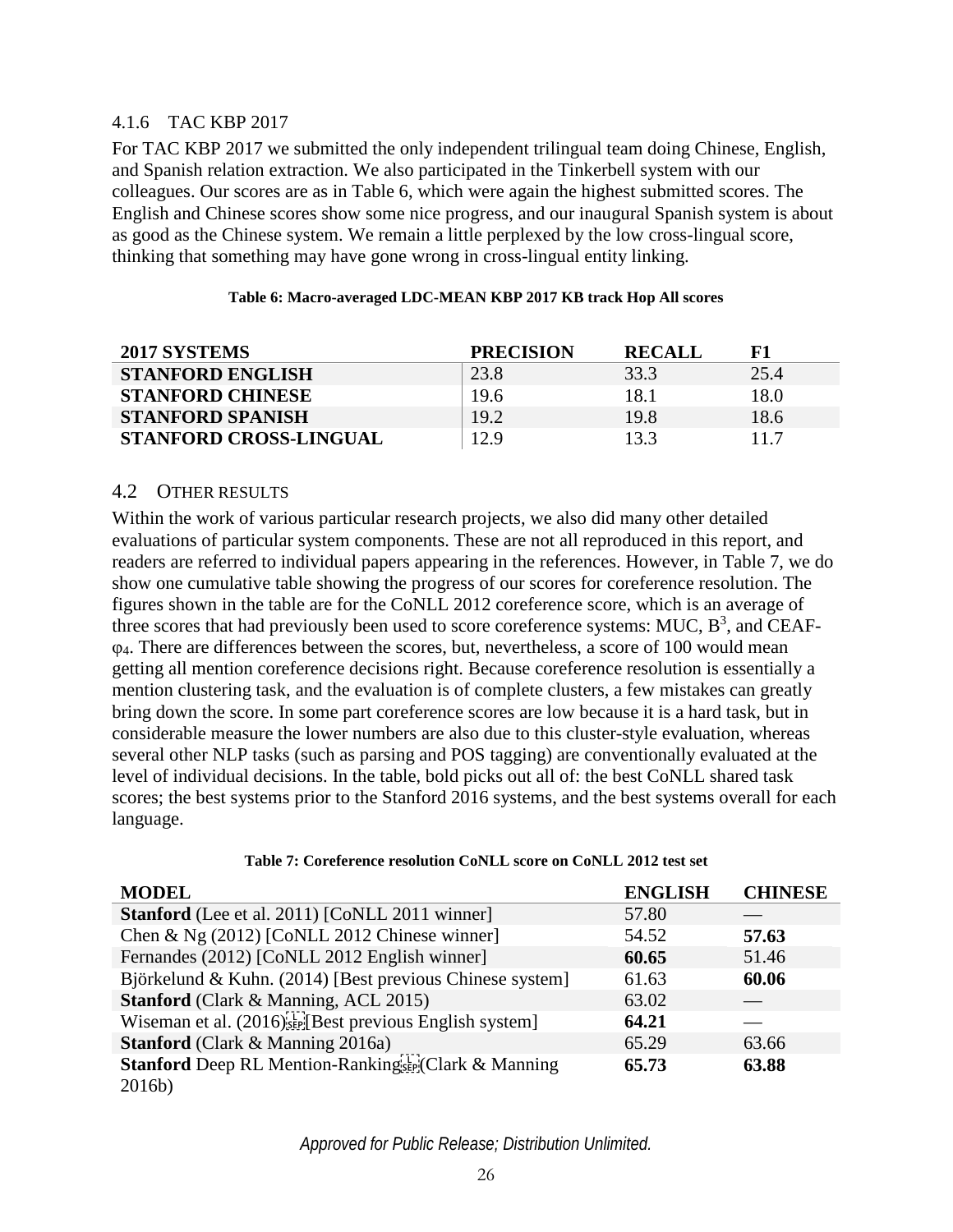# **5 CONCLUSIONS**

Our major goal was to innovate on new methods for text understanding and knowledge extraction. The project did important work in developing the use of deep learning methods for natural language understanding and in developing new, improved algorithms for textual relation extraction and coreference resolution. While full text understanding is still far from a solved problem, the main goals of the project were achieved. Our group produced a variety of new and highly influential algorithms. During the early years of the project, our group produced much of the most cited work in using deep learning for natural language understanding, before use of these techniques disseminated more broadly. Our algorithms posted state-of-the-art results on a number of domains and tasks, and, partly through our making our algorithms broadly available in an integrated fashion through our CoreNLP software framework, they have had a considerable influence. The algorithms have seen considerable use, by many people in academia, government, the military, and industry. Our systems were adapted to handle both formally written sources like newspaper articles and from informal sources such as web forums. The system was extended to work in multiple languages, with our work covering English, Spanish, and Chinese. Overall, our work went some distance to showing that it was practical to automatically populate a knowledge base from a collection of raw text documents. Nevertheless, there remain many issues where further work is likely needed for robust deployment to be possible. These include all the wellknown cases of NLP errors, ranging from mistakes in linking textual entity mentions to knowledge base entities, failures in entity mention recognition and correct parsing of text, and sins of omission and commission in asserting relations between entities. Nevertheless, our new generation of mainly neural network–based tools have brought NLP systems to a new level of performance.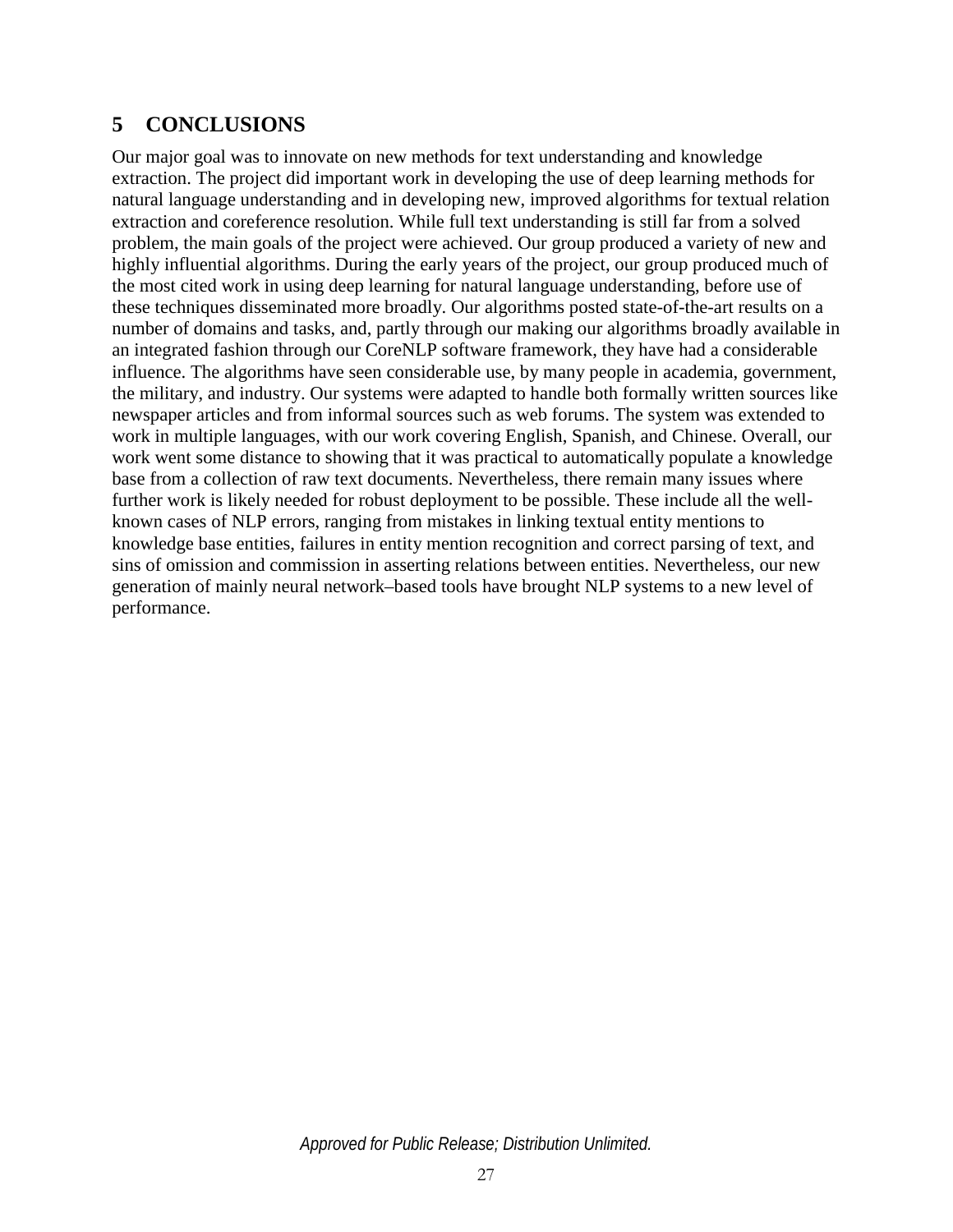# **6 REFERENCES**

- Gabor Angeli and Christopher Manning. 2013. Philosophers are Mortal: Inferring the Truth of Unseen Facts. In *CoNLL*.
- Gabor Angeli, Arun Chaganty, Angel Chang, Kevin Reschke, Julie Tibshirani, Jean Y. Wu, Osbert Bastani, Keith Siilats, and Christopher D. Manning. 2013. Stanford's 2013 KBP System. In *TAC 2013: Text Analysis Conference Proceedings*.
- Gabor Angeli and Chris D. Manning. 2014. NaturalLI: Natural Logic Inference for Common Sense Reasoning. In *Proceedings of EMNLP*.
- Gabor Angeli, Sonal Gupta, Melvin Johnson Premkumar, Chris Manning, Chris Re, Julie Tibshirani, Jean Y. Wu, Sen Wu, and Ce Zhang. 2014. Stanford's Distantly Supervised Slot Filling Systems for KBP 2014. In *TAC 2014: Text Analysis Conference Proceedings*.
- Gabor Angeli, Julie Tibshirani, Jean Y. Wu and Christopher D. Manning. 2014. Combining Distant and Partial Supervision for Relation Extraction. In *Proceedings of EMNLP*.
- Gabor Angeli, Melvin Johnson Premkumar, and Christopher D. Manning. 2015. Leveraging Linguistic Structure for Open Domain Information Extraction. In *Proceedings of the ACL*.
- Gabor Angeli, Victor Zhong, Danqi Chen, Arun Chaganty, Jason Bolton, Melvin Johnson Premkumar, Panupong Pasupat, Sonal Gupta, and Chris Manning. 2015. Bootstrapped Self Training for Knowledge Base Population. In *TAC 2015: Text Analysis Conference Proceedings*.
- Gabor Angeli, Neha Nayak, and Christopher Manning. 2016. Combining Natural Logic and Shallow Reasoning for Question Answering. In *Proceedings of the ACL*.
- Laura Banarescu, Claire Bonial, Shu Cai, Madalina Georgescu, Kira Griffitt, Ulf Hermjakob, Kevin Knight, Philipp Koehn, Martha Palmer, and Nathan Schneider. 2013. Abstract Meaning Representation for Sembanking. In *Proceedings of the 7th Linguistic Annotation Workshop & Interoperability with Discourse*, pages 178–186.
- van Benthem, Johan. 2014. A Brief History of Natural Logic. In Chakraborti, M.K., Löwe, B., Mitra, M.N., Sarukkai, S. (eds.) Logic, Navya-Nyāya & Applications, Homage to Bimal Krishna Matilal. College Publications, London.
- Jonathan Berant, Andrew Chou, Roy Frostig, and Percy Liang. 2013. Semantic Parsing on Freebase from Question-Answer Pairs. In *Proceedings of EMNLP 2013.*
- Jonathan Berant and Percy Liang. 2014. Semantic Parsing via Paraphrasing. In *Proceedings of the ACL.*
- Anders Björkelund and Jonas Kuhn. 2014. Learning structured perceptrons for coreference resolution with latent antecedents and non-local features. In Association of Computational Linguistics (ACL), pages 47–57.
- Qingqing Cai and Alexander Yates. 2013. Large-scale semantic parsing via schema matching and lexicon extension. In *Proceedings of the Association for Computational Linguistics (ACL).*
- Arun Tejasvi Chaganty, Ashwin Pradeep Paranjape, Percy Liang and Christopher D. Manning. 2017. Importance sampling for unbiased on-demand evaluation of knowledge base population. In *Proceedings of EMNLP.*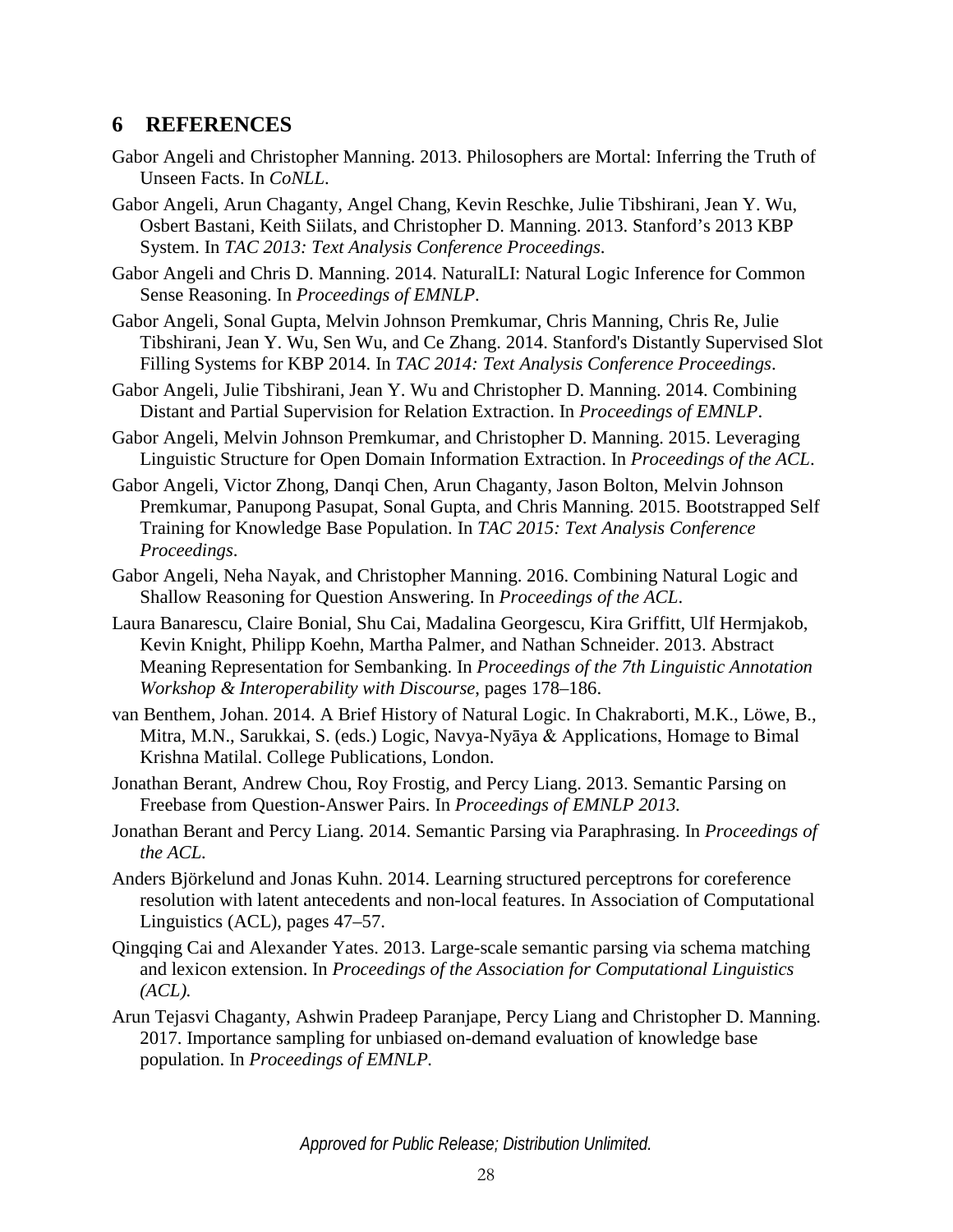- Angel X. Chang, Manolis Savva, and Christopher D Manning. 2014. Learning Spatial Knowledge for Text to 3D Scene Generation. In Empirical Methods in Natural Language Processing (EMNLP 2014).
- Angel X. Chang, Will Monroe, Manolis Savva, Christopher Potts, and Christopher D. Manning. 2015. Text to 3D Scene Generation with Rich Lexical Grounding. In *Proceedings of the ACL*.
- Chen Chen and Vincent Ng. 2012. Combining the best of two worlds: A hybrid approach to multilingual coreference resolution. In *Proceedings of the Joint Conference on Empirical Methods in Natural Language Processing and Conference on Computational Natural Language Learning: Shared Task*, pages 56–63.
- Danqi Chen and Chris D. Manning. 2014. A Fast and Accurate Dependency Parser using Neural Networks. In *Proceedings of EMNLP.*
- Danqi Chen, Jason Bolton, Christopher D. Manning. 2016. A Thorough Examination of the CNN/Daily Mail Reading Comprehension Task. In *Proceedings of the ACL.*
- Kevin Clark and Christopher D. Manning. 2015. Entity-Centric Coreference Resolution with Model Stacking. In *Proceedings of the ACL*.
- Kevin Clark and Christopher D. Manning. 2016a. Improving Coreference Resolution by Learning Entity-Level Distributed Representations. In *Proceedings of the ACL*.
- Kevin Clark and Christopher D. Manning. 2016b. Deep Reinforcement Learning for Mention-Ranking Coreference Models. In *Proceedings of EMNLP*.
- Timothy Dozat, Peng Qi, and Christopher D. Manning. 2017. Stanford's Graph-based Neural Dependency Parser at the CoNLL 2017 Shared Task. In *Proceedings of CoNLL 2017.*
- Anthony Fader, Stephen Soderland, and Oren Etzioni. 2011. Identifying relations for open information extraction. In *Proceedings of EMNLP*.
- Eraldo Rezende Fernandes, Cícero Nogueira Dos Santos, and Ruy Luiz Milidiu. 2012. Latent structure perceptron with feature induction for unrestricted coreference resolution. In *Proceedings of the Joint Conference on Empirical Methods in Natural Language Processing and Conference on Computational Natural Language Learning: Shared Task*, pages 41–48.
- Heeyoung Lee, Yves Peirsman, Angel Chang, Nathanael Chambers, Mihai Surdeanu, and Dan Jurafsky. 2011. Stanford's Multi-Pass Sieve Coreference Resolution System at the CoNLL-2011 Shared Task. In *Proceedings of the Fifteenth Conference on Computational Natural Language Learning: Shared Task*, pages 28–34.
- Roger Levy and Galen Andrew. 2006. Tregex and Tsurgeon: Tools for querying and manipulating tree data structures. In *Proceedings of LREC.*
- Minh-Thang Luong, Richard Socher, and Christopher Manning. 2013. Better Word Representations with Recursive Neural Networks for Morphology. In *Proceedings of CoNLL 2013.*
- Xuezhe Ma and Eduard Hovy. 2016. End-to-end Sequence Labeling via Bi-directional LSTM-CNNs-CRF. In *Proceedings of ACL 2016.*
- Christopher D. Manning, Mihai Surdeanu, John Bauer, Jenny Finkel, Stephen J. Bethard, and David McClosky. 2014. The Stanford CoreNLP Natural Language Processing Toolkit. In *Proceedings of ACL 2014 Demonstrations Session.*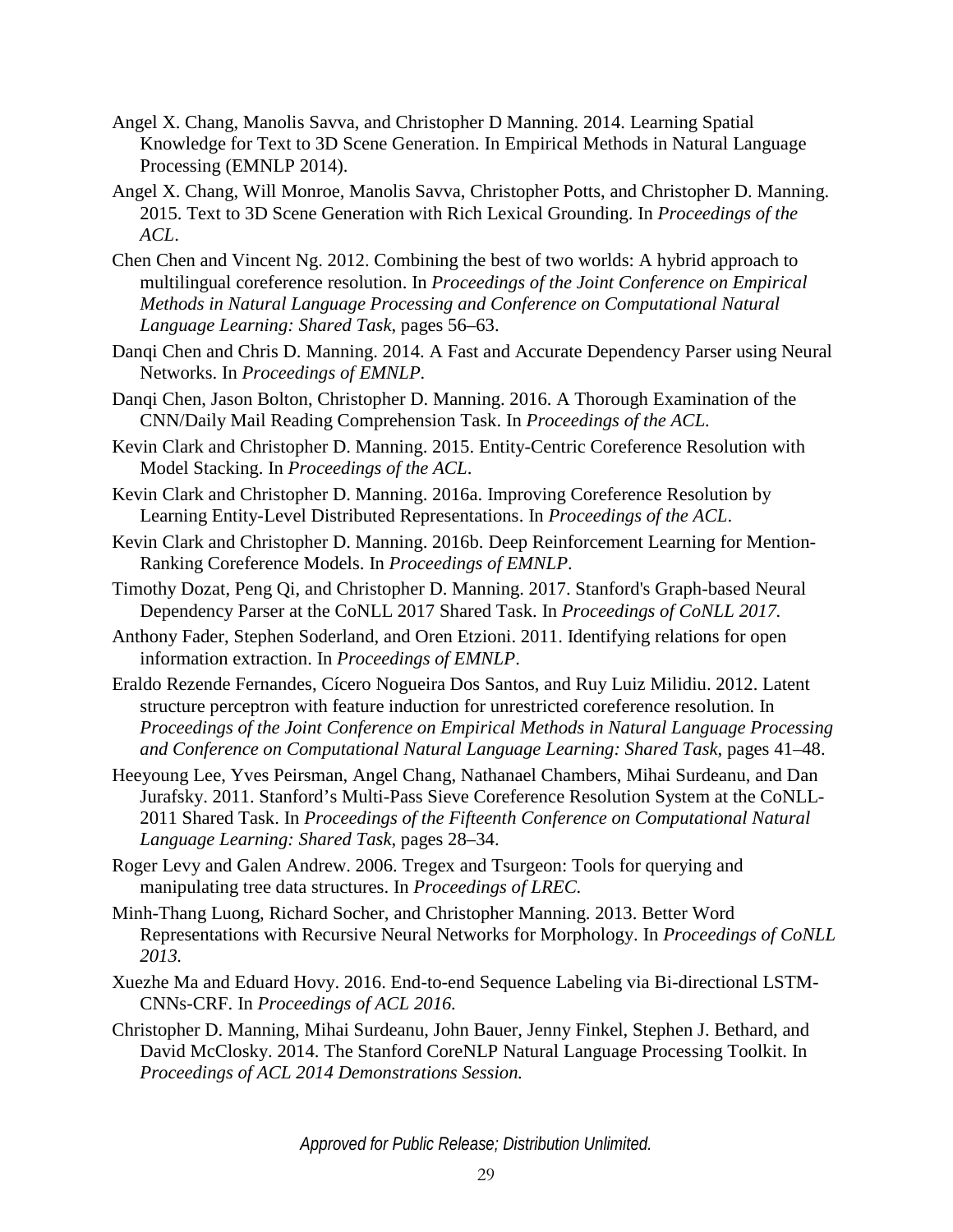- Panupong Pasupat and Percy Liang. 2015. Compositional Semantic Parsing on Semi-Structured Tables. In *Proceedings of the ACL*.
- Panupong Pasupat and Percy Liang. 2016. Inferring Logical Forms from Denotations. In Proceedings of the ACL.
- Jeffrey Pennington, Richard Socher, and Christopher D. Manning. 2014. GloVe: Global Vectors for Word Representation. In *Empirical Methods in Natural Language Processing (EMNLP).*
- Kevin Reschke, Martin Jankowiak, Mihai Surdeanu, Christopher D. Manning, and Daniel Jurafsky. 2014. Event Extraction Using Distant Supervision. In *Proceedings of LREC 2014*.
- Richard Socher, Cliff Chiung-Yu Lin, Andrew Y. Ng and Christopher D. Manning. 2011. Parsing Natural Scenes and Natural Language With Recursive Neural Networks. In *International Conference on Machine Learning (ICML).*
- Richard Socher, Alex Perelygin, Jean Wu, Jason Chuang, Christopher Manning, Andrew Ng, and Christopher Potts. 2013a. Recursive Deep Models for Semantic Compositionality Over a Sentiment Treebank. In *Proceedings of EMNLP 2013*.
- Richard Socher, Danqi Chen, Christopher D. Manning, and Andrew Y. Ng. 2013b. Reasoning with Neural Tensor Networks for Knowledge Base Completion. In *Proceedings of NIPS*.
- Richard Socher, John Bauer, Christopher Manning, and Andrew Ng. 2013c. Parsing with Compositional Vector Grammars. In *Proceedings of ACL 2013.*
- Richard Socher, Milind Ganjoo, Christopher D. Manning, and Andrew Y. Ng. 2013d. Zero Shot Learning Through Cross-Modal Transfer. In *Proceedings of NIPS*.
- Richard Socher, Andrej Karpathy, Quoc V. Le, Christopher D. Manning, and Andrew Y. Ng. 2014. Grounded Compositional Semantics for Finding and Describing Images with Sentences. In *Transactions of the Association for Computational Linguistics (TACL), Vol. 2.*
- Mihai Surdeanu, Julie Tibshirani, Ramesh Nallapati, and Christopher D. Manning. 2012. Multiinstance multi-label learning for relation extraction. In *Proceedings of EMNLP*.
- Kai Sheng Tai, Richard Socher, and Christopher D. Manning. 2015. Improved Semantic Representations: From Tree-Structured Long Short-Term Memory Networks.
- Vivek Srikumar and Dan Roth. 2011. A joint model for extended semantic role labeling. In *Proceedings of EMNLP.*
- Vivek Srikumar and Christopher D. Manning 2014. Learning Distributed Representations for Structured Output Prediction. In Proceedings of *NIPS 2014.*
- Ilya Sutskever, Oriol Vinyals, and Quoc V. Le. 2014. Sequence to Sequence Learning with Neural Networks. In *Proceedings of NIPS 2014.*
- Julie Tibshirani and Christopher D. Manning. 2014. Robust Logistic Regression using Shift Parameters. In *Proceedings of the Association for Computational Linguistics*.
- Yushi Wang, Jonathan Berant and Percy Liang. 2015. Building a Semantic Parser Overnight. In *Proceedings of the ACL*.
- Keenon Werling, Gabor Angeli, and Christopher D. Manning. 2015. Robust Subgraph Generation Improves Abstract Meaning Representation. In *Proceedings of the ACL*.
- Sam Wiseman, Alexander M. Rush, and Stuart M. Shieber. 2016. Learning global features for coreference resolution. In *Human Language Technology and North American Association for Computational Linguistics (HLT-NAACL).*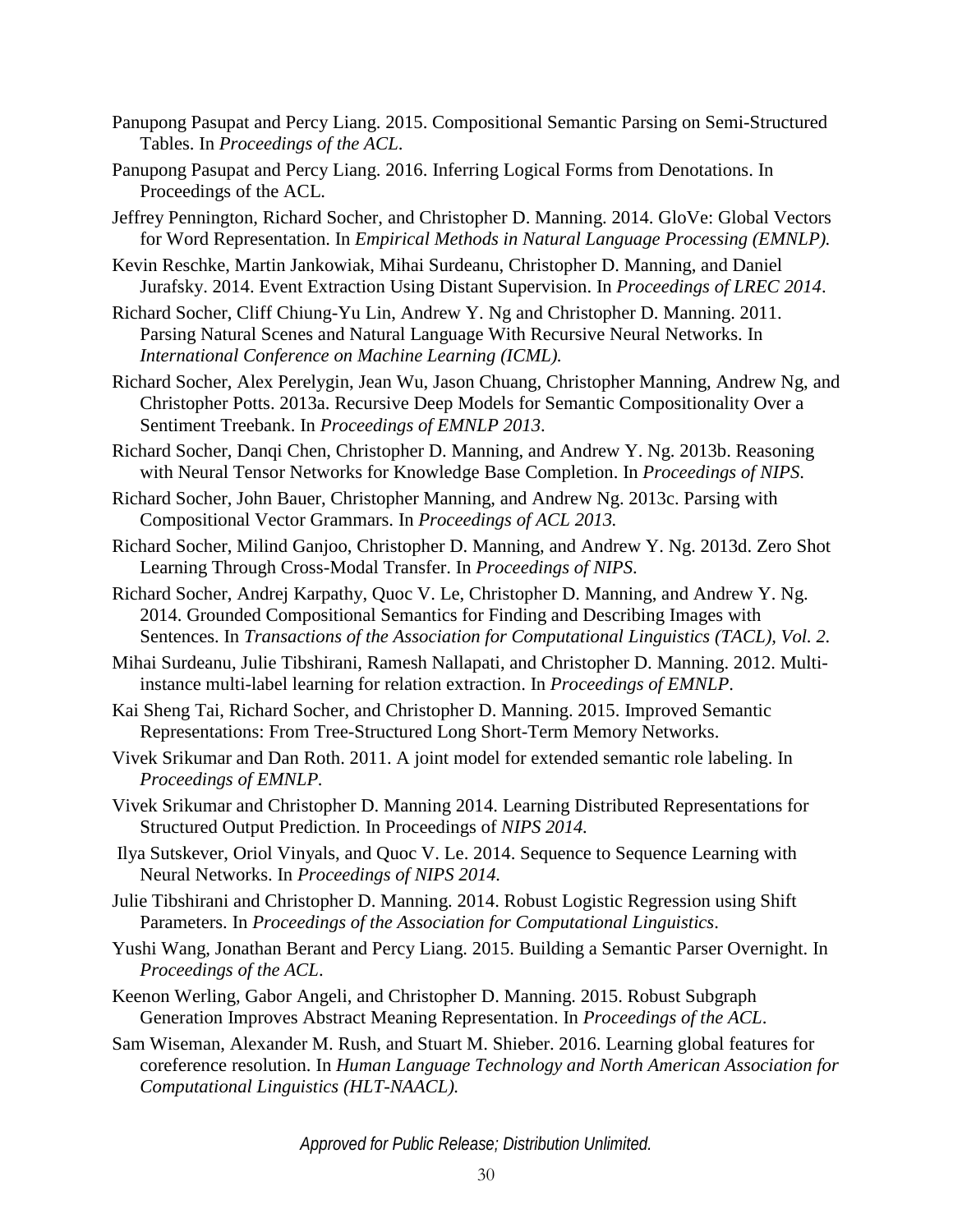- Sen Wu, Ce Zhang, Christopher De Sa, Jaeho Shin, Feiran Wang, and C. Ré. 2015. Incremental Knowledge Base Construction Using DeepDive. In *VLDB 2015*.
- Ce Zhang, Christopher Ré, Michael Cafarella, Christopher De Sa, Alex Ratner, Jaeho Shin, Feiran Wang, and Sen Wu. 2017. DeepDive: Declarative Knowledge Base Construction. *Communications of the ACM* 60(5): 93–102.
- Yuhao Zhang, Arun Chaganty, Ashwin Paranjape, Danqi Chen, Jason Bolton, Peng Qi, and Christopher D. Manning. 2016. Stanford at TAC KBP 2016: Sealing Pipeline Leaks and Understanding Chinese. In *TAC 2016: Text Analysis Conference Proceedings*.
- Yuhao Zhang, Victor Zhong, Danqi Chen, Gabor Angeli and Christopher D. Manning. 2017. Position-aware Attention and Supervised Data Improve Slot Filling. In *Proceedings of EMNLP.*